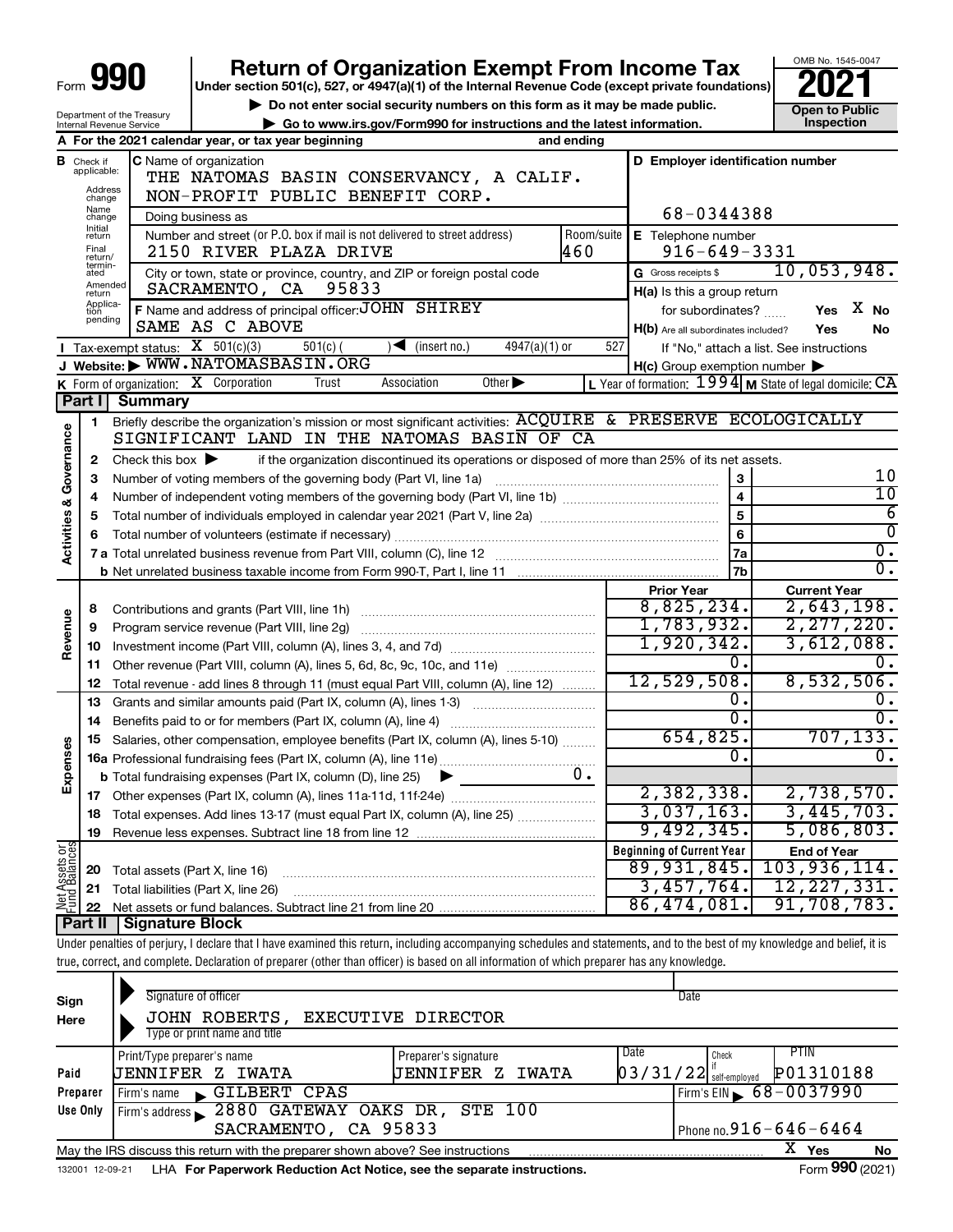|              | THE NATOMAS BASIN CONSERVANCY, A CALIF.                                                                                                                                                                                                                                              |
|--------------|--------------------------------------------------------------------------------------------------------------------------------------------------------------------------------------------------------------------------------------------------------------------------------------|
| ∣ Part III   | 68-0344388<br>NON-PROFIT PUBLIC BENEFIT CORP.<br>Page 2<br>Form 990 (2021)<br><b>Statement of Program Service Accomplishments</b>                                                                                                                                                    |
|              | х                                                                                                                                                                                                                                                                                    |
| $\mathbf{1}$ | Briefly describe the organization's mission:                                                                                                                                                                                                                                         |
|              | THE NATOMAS BASIN CONSERVANCY SERVES AS THE PLAN OPERATOR FOR THE                                                                                                                                                                                                                    |
|              | NATOMAS BASIN HABITAT CONSERVATION PLAN. IT ACQUIRES AND MANAGES THE<br>HABITAT LAND FOR THE BENEFIT OF THE 22 "SPECIAL STATUS" SPECIES                                                                                                                                              |
|              | COVERED UNDER THE PLAN.                                                                                                                                                                                                                                                              |
| $\mathbf{2}$ | Did the organization undertake any significant program services during the year which were not listed on the                                                                                                                                                                         |
|              | Yes $X$ No<br>prior Form 990 or 990-EZ?                                                                                                                                                                                                                                              |
|              | If "Yes," describe these new services on Schedule O.                                                                                                                                                                                                                                 |
| 3            | Yes $X$ No<br>Did the organization cease conducting, or make significant changes in how it conducts, any program services?                                                                                                                                                           |
|              | If "Yes," describe these changes on Schedule O.                                                                                                                                                                                                                                      |
| 4            | Describe the organization's program service accomplishments for each of its three largest program services, as measured by expenses.<br>Section 501(c)(3) and 501(c)(4) organizations are required to report the amount of grants and allocations to others, the total expenses, and |
|              | revenue, if any, for each program service reported.                                                                                                                                                                                                                                  |
| 4a           | 2,021,535.<br>3,007,696. including grants of \$<br>(Expenses \$<br>) (Revenue \$<br>(Code:                                                                                                                                                                                           |
|              | THE NATOMAS BASIN CONSERVANCY IS A CALIFORNIA NON-PROFIT PUBLIC BENEFIT                                                                                                                                                                                                              |
|              | CORPORATION FORMED IN 1994. THE CONSERVANCY IS RESPONSIBLE FOR                                                                                                                                                                                                                       |
|              | COLLECTING MITIGATION FEES REQUIRED BY THE NATOMAS BASIN HABITAT                                                                                                                                                                                                                     |
|              | CONSERVATION PLAN (NBHCP), USING THESE FEES TO ACQUIRE AND PRESERVE<br>ECOLOGICALLY SIGNIFICANT LAND IN THE NATOMAS BASIN IN ORDER TO CREATE                                                                                                                                         |
|              | AND MAINTAIN A SANCTUARY OR PRESERVE FOR 22 SPECIFIED THREATENED OR                                                                                                                                                                                                                  |
|              | ENDANGERED WILDLIFE AND PLANT SPECIES. THESE SANCTUARIES OR PRESERVES                                                                                                                                                                                                                |
|              | ARE COMPOSED OF MARSH, WETLANDS, AND AGRICULTURAL HABITAT TYPES                                                                                                                                                                                                                      |
|              | NECESSARY FOR THE PRESERVATION AND REPRODUCTION OF THE THREATENED OR                                                                                                                                                                                                                 |
|              | ENDANGERED SPECIES COVERED UNDER THE NBHCP.                                                                                                                                                                                                                                          |
|              | THE CONSERVANCY ACHIEVES ITS PURPOSES BY ACQUIRING LAND AND                                                                                                                                                                                                                          |
| 4b           | 255,685.<br>258,471.<br>including grants of \$<br>) (Revenue \$<br>(Code:<br>(Expenses \$                                                                                                                                                                                            |
|              | THE SACRAMENTO AREA FLOOD CONTROL AGENCY (SAFCA)<br>IS UPGRADING THE LEVEE                                                                                                                                                                                                           |
|              | SYSTEM IN THE NATOMAS BASIN.<br>SAFCA REFERS TO THIS PROJECT AS THE                                                                                                                                                                                                                  |
|              | NATOMAS LEVEE IMPROVEMENT PROGRAM (NLIP). THE NLIP REQUIRES CERTAIN                                                                                                                                                                                                                  |
|              | MITIGATION APPROVALS BY THE U.S. ARMY CORPS OF ENGINEERS, U.S. FISH &<br>WILDLIFE SERVICE AND THE CALIFORNIA DEPARTMENT OF FISH AND WILDLIFE,<br>IN                                                                                                                                  |
|              | ACCORDANCE WITH THE FEDERAL ENDANGERED SPECIES ACT AND THE CALIFORNIA                                                                                                                                                                                                                |
|              | ENDANGERED SPECIES ACT. SAFCA COMMITTED TO THE FEDERAL AND STATE                                                                                                                                                                                                                     |
|              | AGENCIES THAT IT WOULD MITIGATE FOR CONSTRUCTION IMPACTS, AND DO SO IN                                                                                                                                                                                                               |
|              | CLOSE ACCORDANCE WITH THE NATOMAS BASIN HABITAT CONSERVATION PLAN                                                                                                                                                                                                                    |
|              | (NBHCP). AS PLAN OPERATOR OF THE NBHCP, THE NATOMAS BASIN CONSERVANCY                                                                                                                                                                                                                |
|              | (CONSERVANCY) MANAGES CERTAIN OF SAFCA'S MITIGATION IN A MANNER THAT<br>ADVANCES THE CONSERVANCY'S PRIMARY MISSION, WHICH IS TO IMPLEMENT THE                                                                                                                                        |
| 4с           | (Revenue \$                                                                                                                                                                                                                                                                          |
|              |                                                                                                                                                                                                                                                                                      |
|              |                                                                                                                                                                                                                                                                                      |
|              |                                                                                                                                                                                                                                                                                      |
|              |                                                                                                                                                                                                                                                                                      |
|              |                                                                                                                                                                                                                                                                                      |
|              |                                                                                                                                                                                                                                                                                      |
|              |                                                                                                                                                                                                                                                                                      |
|              |                                                                                                                                                                                                                                                                                      |
|              |                                                                                                                                                                                                                                                                                      |
|              |                                                                                                                                                                                                                                                                                      |
| 4d -         | Other program services (Describe on Schedule O.)                                                                                                                                                                                                                                     |
|              | (Expenses \$<br>including grants of \$<br>(Revenue \$                                                                                                                                                                                                                                |
|              | 3, 266, 167.<br>4e Total program service expenses >                                                                                                                                                                                                                                  |
|              | Form 990 (2021)<br>SEE SCHEDULE O FOR CONTINUATION(S)                                                                                                                                                                                                                                |
|              | 132002 12-09-21                                                                                                                                                                                                                                                                      |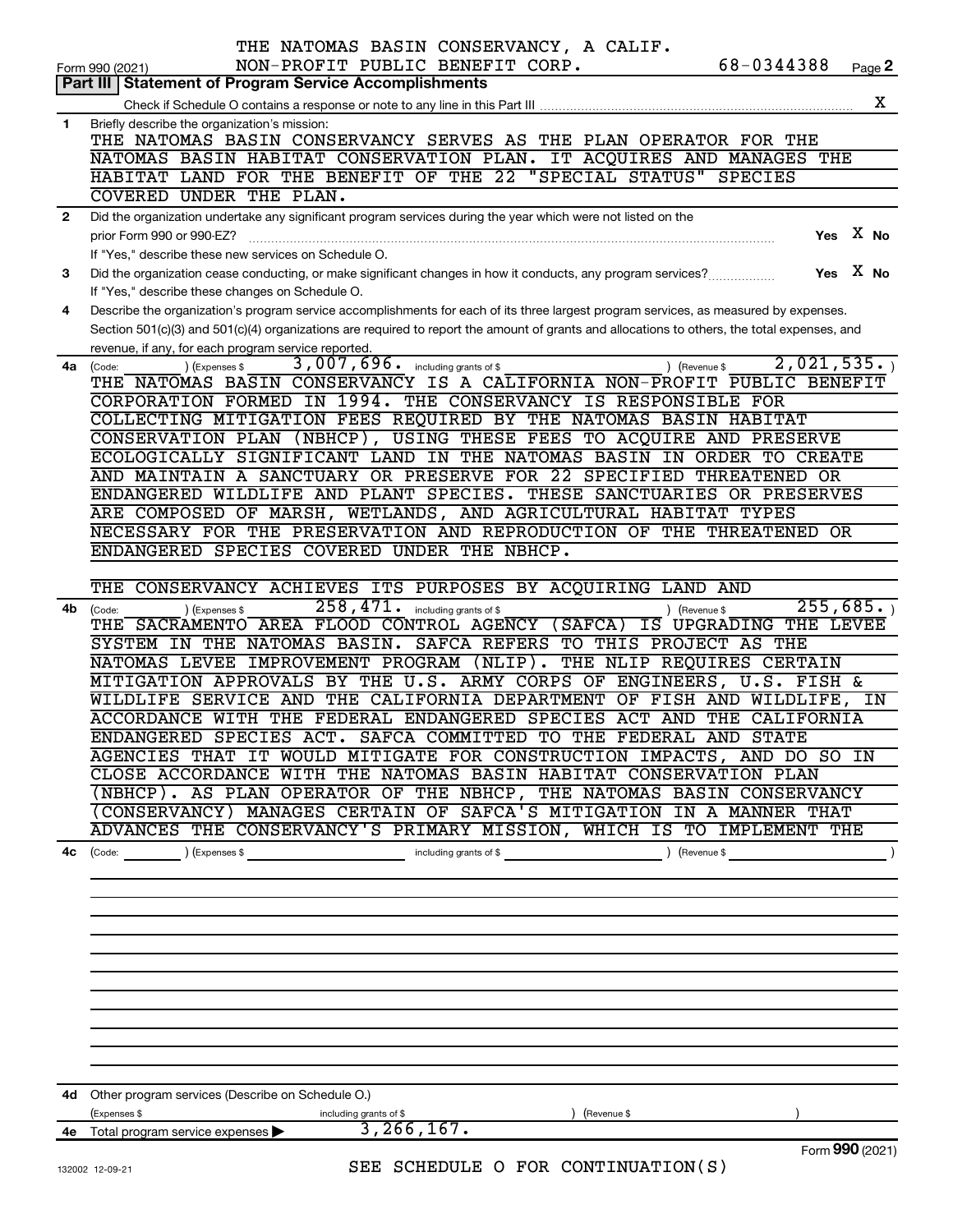**Part IV Checklist of Required Schedules** 

THE NATOMAS BASIN CONSERVANCY, A CALIF.

|     |                                                                                                                                                                                                                              |                 | Yes                   | No                      |
|-----|------------------------------------------------------------------------------------------------------------------------------------------------------------------------------------------------------------------------------|-----------------|-----------------------|-------------------------|
| 1.  | Is the organization described in section 501(c)(3) or 4947(a)(1) (other than a private foundation)?                                                                                                                          |                 |                       |                         |
|     |                                                                                                                                                                                                                              | 1               | х                     |                         |
| 2   |                                                                                                                                                                                                                              | $\overline{2}$  | $\overline{\text{x}}$ |                         |
| 3   | Did the organization engage in direct or indirect political campaign activities on behalf of or in opposition to candidates for                                                                                              |                 |                       |                         |
|     |                                                                                                                                                                                                                              | З               |                       | x                       |
| 4   | Section 501(c)(3) organizations. Did the organization engage in lobbying activities, or have a section 501(h) election in effect                                                                                             |                 |                       |                         |
|     |                                                                                                                                                                                                                              | 4               |                       | x                       |
| 5   | Is the organization a section 501(c)(4), 501(c)(5), or 501(c)(6) organization that receives membership dues, assessments, or                                                                                                 |                 |                       |                         |
|     |                                                                                                                                                                                                                              | 5               |                       | x                       |
| 6   | Did the organization maintain any donor advised funds or any similar funds or accounts for which donors have the right to                                                                                                    |                 |                       |                         |
|     | provide advice on the distribution or investment of amounts in such funds or accounts? If "Yes," complete Schedule D, Part I                                                                                                 | 6               |                       | x                       |
| 7   | Did the organization receive or hold a conservation easement, including easements to preserve open space,                                                                                                                    |                 |                       |                         |
|     | the environment, historic land areas, or historic structures? If "Yes," complete Schedule D, Part II                                                                                                                         | $\overline{7}$  | X                     |                         |
| 8   | Did the organization maintain collections of works of art, historical treasures, or other similar assets? If "Yes," complete                                                                                                 |                 |                       |                         |
|     |                                                                                                                                                                                                                              | 8               |                       | x                       |
| 9   | Did the organization report an amount in Part X, line 21, for escrow or custodial account liability, serve as a custodian for                                                                                                |                 |                       |                         |
|     | amounts not listed in Part X; or provide credit counseling, debt management, credit repair, or debt negotiation services?                                                                                                    |                 |                       |                         |
|     |                                                                                                                                                                                                                              | 9               |                       | X                       |
| 10  | Did the organization, directly or through a related organization, hold assets in donor-restricted endowments                                                                                                                 |                 |                       |                         |
|     |                                                                                                                                                                                                                              | 10              | х                     |                         |
| 11  | If the organization's answer to any of the following questions is "Yes," then complete Schedule D, Parts VI, VII, VIII, IX, or X,                                                                                            |                 |                       |                         |
|     | as applicable.                                                                                                                                                                                                               |                 |                       |                         |
|     | a Did the organization report an amount for land, buildings, and equipment in Part X, line 10? If "Yes," complete Schedule D,                                                                                                |                 |                       |                         |
|     | Part VI                                                                                                                                                                                                                      | 11a             | х                     |                         |
|     | <b>b</b> Did the organization report an amount for investments - other securities in Part X, line 12, that is 5% or more of its total                                                                                        |                 |                       |                         |
|     |                                                                                                                                                                                                                              | 11b             |                       | x                       |
|     | c Did the organization report an amount for investments - program related in Part X, line 13, that is 5% or more of its total                                                                                                |                 |                       |                         |
|     |                                                                                                                                                                                                                              | 11c             |                       | x                       |
|     | d Did the organization report an amount for other assets in Part X, line 15, that is 5% or more of its total assets reported in                                                                                              |                 |                       |                         |
|     |                                                                                                                                                                                                                              | 11d             |                       | x                       |
|     | e Did the organization report an amount for other liabilities in Part X, line 25? If "Yes," complete Schedule D, Part X                                                                                                      | 11e             | X                     |                         |
| f   | Did the organization's separate or consolidated financial statements for the tax year include a footnote that addresses                                                                                                      |                 |                       |                         |
|     | the organization's liability for uncertain tax positions under FIN 48 (ASC 740)? If "Yes," complete Schedule D, Part X                                                                                                       | 11f             |                       | x                       |
|     | 12a Did the organization obtain separate, independent audited financial statements for the tax year? If "Yes," complete                                                                                                      |                 |                       |                         |
|     |                                                                                                                                                                                                                              | 12a             | х                     |                         |
|     | <b>b</b> Was the organization included in consolidated, independent audited financial statements for the tax year?                                                                                                           |                 |                       |                         |
|     | If "Yes," and if the organization answered "No" to line 12a, then completing Schedule D, Parts XI and XII is optional                                                                                                        | 12b             |                       | Δ,                      |
| 13  | Is the organization a school described in section 170(b)(1)(A)(ii)? If "Yes," complete Schedule E manual community content of the organization a school described in section 170(b)(1)(A)(ii)? If "Yes," complete Schedule E | 13              |                       | $\overline{\texttt{x}}$ |
| 14a |                                                                                                                                                                                                                              | 14a             |                       | $\overline{\textbf{X}}$ |
| b   | Did the organization have aggregate revenues or expenses of more than \$10,000 from grantmaking, fundraising, business,                                                                                                      |                 |                       |                         |
|     | investment, and program service activities outside the United States, or aggregate foreign investments valued at \$100,000                                                                                                   |                 |                       |                         |
|     |                                                                                                                                                                                                                              | 14b             |                       | х                       |
| 15  | Did the organization report on Part IX, column (A), line 3, more than \$5,000 of grants or other assistance to or for any                                                                                                    |                 |                       |                         |
|     |                                                                                                                                                                                                                              | 15              |                       | х                       |
| 16  | Did the organization report on Part IX, column (A), line 3, more than \$5,000 of aggregate grants or other assistance to                                                                                                     |                 |                       |                         |
|     |                                                                                                                                                                                                                              | 16              |                       | х                       |
| 17  | Did the organization report a total of more than \$15,000 of expenses for professional fundraising services on Part IX,                                                                                                      |                 |                       |                         |
|     |                                                                                                                                                                                                                              | 17              |                       | х                       |
| 18  | Did the organization report more than \$15,000 total of fundraising event gross income and contributions on Part VIII, lines                                                                                                 |                 |                       |                         |
|     |                                                                                                                                                                                                                              | 18              |                       | х                       |
| 19  | Did the organization report more than \$15,000 of gross income from gaming activities on Part VIII, line 9a? If "Yes,"                                                                                                       |                 |                       |                         |
|     |                                                                                                                                                                                                                              | 19              |                       | x                       |
| 20a |                                                                                                                                                                                                                              | 20a             |                       | $\overline{\textbf{X}}$ |
| b   |                                                                                                                                                                                                                              | 20 <sub>b</sub> |                       |                         |
| 21  | Did the organization report more than \$5,000 of grants or other assistance to any domestic organization or                                                                                                                  |                 |                       |                         |
|     | domestic government on Part IX, column (A), line 1? If "Yes," complete Schedule I, Parts I and II                                                                                                                            | 21              |                       | х                       |
|     | 132003 12-09-21                                                                                                                                                                                                              |                 |                       | Form 990 (2021)         |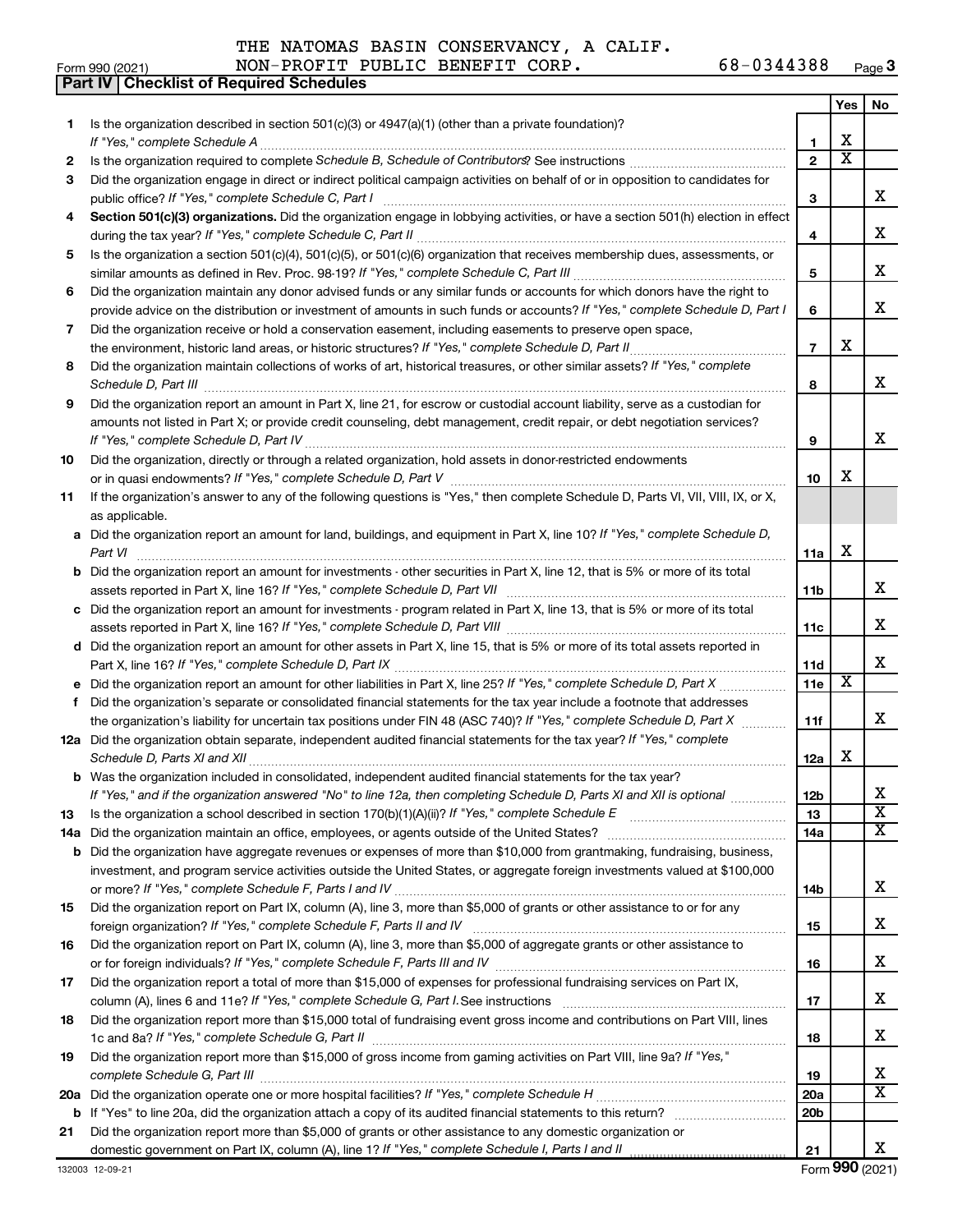|               | <b>Part IV   Checklist of Required Schedules (continued)</b>                                                                                                                                                                                                 |                 |                         |                         |
|---------------|--------------------------------------------------------------------------------------------------------------------------------------------------------------------------------------------------------------------------------------------------------------|-----------------|-------------------------|-------------------------|
|               |                                                                                                                                                                                                                                                              |                 | Yes                     | No                      |
| 22            | Did the organization report more than \$5,000 of grants or other assistance to or for domestic individuals on                                                                                                                                                |                 |                         |                         |
|               |                                                                                                                                                                                                                                                              | 22              |                         | X                       |
| 23            | Did the organization answer "Yes" to Part VII, Section A, line 3, 4, or 5, about compensation of the organization's current                                                                                                                                  |                 |                         |                         |
|               | and former officers, directors, trustees, key employees, and highest compensated employees? If "Yes," complete                                                                                                                                               |                 |                         |                         |
|               | Schedule J <b>Execute Schedule J Execute Schedule J</b>                                                                                                                                                                                                      | 23              | х                       |                         |
|               | 24a Did the organization have a tax-exempt bond issue with an outstanding principal amount of more than \$100,000 as of the                                                                                                                                  |                 |                         |                         |
|               | last day of the year, that was issued after December 31, 2002? If "Yes," answer lines 24b through 24d and complete                                                                                                                                           |                 |                         |                         |
|               |                                                                                                                                                                                                                                                              | 24a             |                         | x                       |
|               |                                                                                                                                                                                                                                                              | 24 <sub>b</sub> |                         |                         |
|               | c Did the organization maintain an escrow account other than a refunding escrow at any time during the year to defease                                                                                                                                       |                 |                         |                         |
|               |                                                                                                                                                                                                                                                              | 24с             |                         |                         |
|               |                                                                                                                                                                                                                                                              | 24d             |                         |                         |
|               | 25a Section 501(c)(3), 501(c)(4), and 501(c)(29) organizations. Did the organization engage in an excess benefit                                                                                                                                             |                 |                         | x                       |
|               |                                                                                                                                                                                                                                                              | 25a             |                         |                         |
|               | <b>b</b> Is the organization aware that it engaged in an excess benefit transaction with a disqualified person in a prior year, and<br>that the transaction has not been reported on any of the organization's prior Forms 990 or 990-EZ? If "Yes," complete |                 |                         |                         |
|               | Schedule L, Part I                                                                                                                                                                                                                                           | 25b             |                         | х                       |
| 26            | Did the organization report any amount on Part X, line 5 or 22, for receivables from or payables to any current                                                                                                                                              |                 |                         |                         |
|               | or former officer, director, trustee, key employee, creator or founder, substantial contributor, or 35%                                                                                                                                                      |                 |                         |                         |
|               |                                                                                                                                                                                                                                                              | 26              |                         | X                       |
| 27            | Did the organization provide a grant or other assistance to any current or former officer, director, trustee, key employee,                                                                                                                                  |                 |                         |                         |
|               | creator or founder, substantial contributor or employee thereof, a grant selection committee member, or to a 35% controlled                                                                                                                                  |                 |                         |                         |
|               | entity (including an employee thereof) or family member of any of these persons? If "Yes," complete Schedule L, Part III                                                                                                                                     | 27              |                         | x                       |
| 28            | Was the organization a party to a business transaction with one of the following parties (see the Schedule L, Part IV,                                                                                                                                       |                 |                         |                         |
|               | instructions for applicable filing thresholds, conditions, and exceptions):                                                                                                                                                                                  |                 |                         |                         |
|               | a A current or former officer, director, trustee, key employee, creator or founder, or substantial contributor? If                                                                                                                                           |                 |                         |                         |
|               |                                                                                                                                                                                                                                                              | 28a             |                         | х                       |
|               |                                                                                                                                                                                                                                                              | 28b             |                         | $\overline{\mathbf{X}}$ |
|               | c A 35% controlled entity of one or more individuals and/or organizations described in line 28a or 28b?/f                                                                                                                                                    |                 |                         |                         |
|               |                                                                                                                                                                                                                                                              | 28c             |                         | х                       |
| 29            |                                                                                                                                                                                                                                                              | 29              | $\overline{\textbf{x}}$ |                         |
| 30            | Did the organization receive contributions of art, historical treasures, or other similar assets, or qualified conservation                                                                                                                                  |                 |                         |                         |
|               |                                                                                                                                                                                                                                                              | 30              | х                       |                         |
| 31            | Did the organization liquidate, terminate, or dissolve and cease operations? If "Yes," complete Schedule N, Part I                                                                                                                                           | 31              |                         | X                       |
| 32            | Did the organization sell, exchange, dispose of, or transfer more than 25% of its net assets? If "Yes," complete                                                                                                                                             |                 |                         |                         |
|               |                                                                                                                                                                                                                                                              | 32              |                         | ▵                       |
| 33            | Did the organization own 100% of an entity disregarded as separate from the organization under Regulations                                                                                                                                                   |                 |                         | x                       |
|               |                                                                                                                                                                                                                                                              | 33              |                         |                         |
| 34            | Was the organization related to any tax-exempt or taxable entity? If "Yes," complete Schedule R, Part II, III, or IV, and<br>Part V, line 1                                                                                                                  | 34              |                         | х                       |
|               |                                                                                                                                                                                                                                                              | <b>35a</b>      |                         | х                       |
|               | b If "Yes" to line 35a, did the organization receive any payment from or engage in any transaction with a controlled entity                                                                                                                                  |                 |                         |                         |
|               |                                                                                                                                                                                                                                                              | 35b             |                         |                         |
| 36            | Section 501(c)(3) organizations. Did the organization make any transfers to an exempt non-charitable related organization?                                                                                                                                   |                 |                         |                         |
|               |                                                                                                                                                                                                                                                              | 36              |                         | x                       |
| 37            | Did the organization conduct more than 5% of its activities through an entity that is not a related organization                                                                                                                                             |                 |                         |                         |
|               |                                                                                                                                                                                                                                                              | 37              |                         | x                       |
| 38            | Did the organization complete Schedule O and provide explanations on Schedule O for Part VI, lines 11b and 19?                                                                                                                                               |                 |                         |                         |
|               |                                                                                                                                                                                                                                                              | 38              | х                       |                         |
| <b>Part V</b> |                                                                                                                                                                                                                                                              |                 |                         |                         |
|               | Check if Schedule O contains a response or note to any line in this Part V [11] [12] Check if Schedule O contains a response or note to any line in this Part V                                                                                              |                 |                         |                         |

|                                                                                                                      |                                                                                          |    |  |  | Yes l |  |  |  |
|----------------------------------------------------------------------------------------------------------------------|------------------------------------------------------------------------------------------|----|--|--|-------|--|--|--|
|                                                                                                                      | 1a Enter the number reported in box 3 of Form 1096. Enter -0- if not applicable          | 1a |  |  |       |  |  |  |
|                                                                                                                      | <b>b</b> Enter the number of Forms W-2G included on line 1a. Enter -0- if not applicable | 1b |  |  |       |  |  |  |
| c Did the organization comply with backup withholding rules for reportable payments to vendors and reportable gaming |                                                                                          |    |  |  |       |  |  |  |
|                                                                                                                      | (gambling) winnings to prize winners?                                                    |    |  |  |       |  |  |  |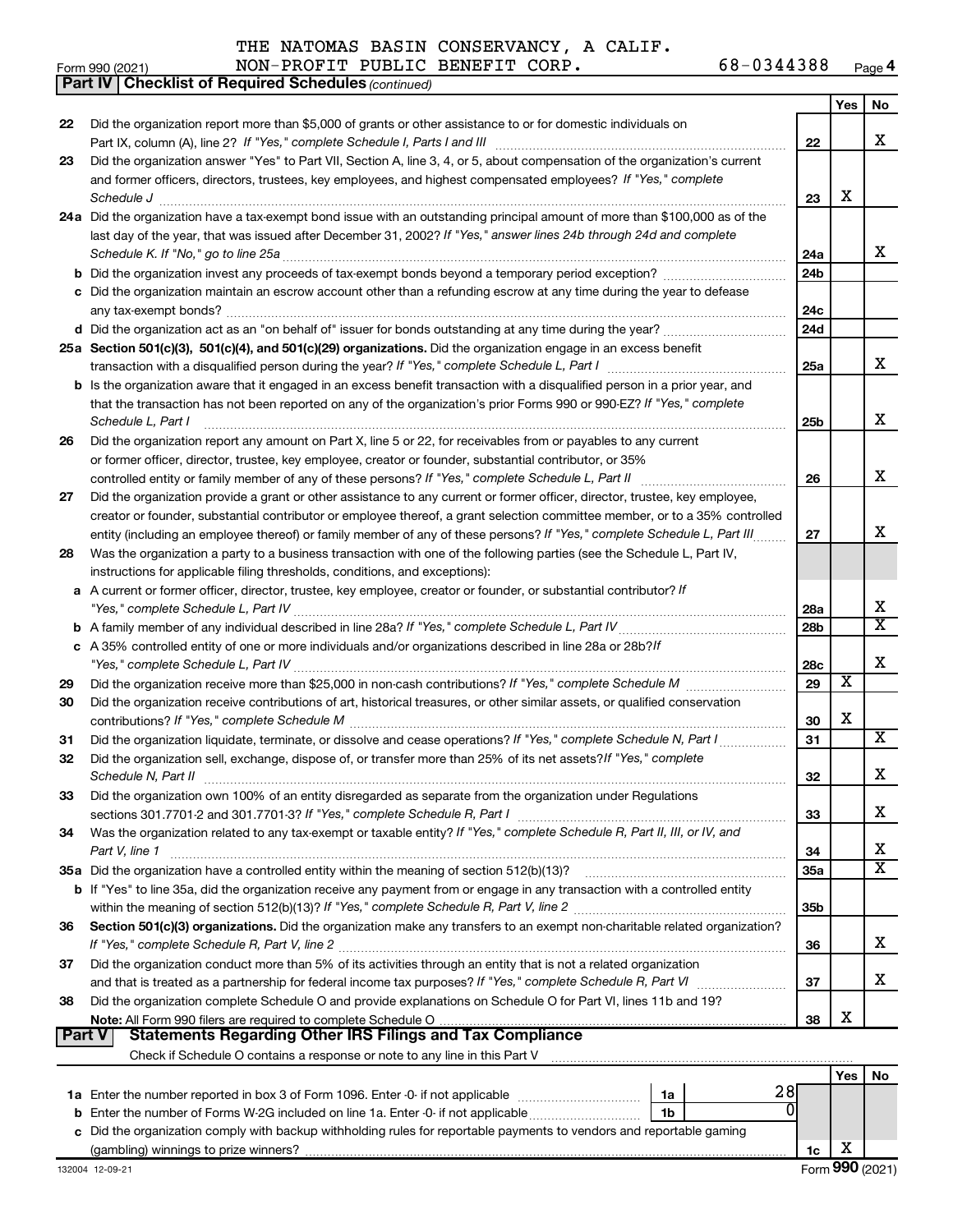| Form 990 (2021) | NON-PROFIT PUBLIC BENEFIT CORP. | 68-0344388 | Page $5$ |
|-----------------|---------------------------------|------------|----------|
|-----------------|---------------------------------|------------|----------|

| <b>Part V</b> | <b>Statements Regarding Other IRS Filings and Tax Compliance (continued)</b>                                                                    |                |     |                              |  |  |  |  |  |
|---------------|-------------------------------------------------------------------------------------------------------------------------------------------------|----------------|-----|------------------------------|--|--|--|--|--|
|               |                                                                                                                                                 |                | Yes | No                           |  |  |  |  |  |
|               | 2a Enter the number of employees reported on Form W-3, Transmittal of Wage and Tax Statements,                                                  |                |     |                              |  |  |  |  |  |
|               | $6 \mid$<br>filed for the calendar year ending with or within the year covered by this return<br>2a                                             |                |     |                              |  |  |  |  |  |
|               | b If at least one is reported on line 2a, did the organization file all required federal employment tax returns?                                | 2 <sub>b</sub> | х   |                              |  |  |  |  |  |
|               | Note: If the sum of lines 1a and 2a is greater than 250, you may be required to e-file. See instructions.                                       |                |     |                              |  |  |  |  |  |
|               | 3a Did the organization have unrelated business gross income of \$1,000 or more during the year?                                                | За             |     | x                            |  |  |  |  |  |
|               |                                                                                                                                                 | 3b             |     |                              |  |  |  |  |  |
|               | 4a At any time during the calendar year, did the organization have an interest in, or a signature or other authority over, a                    |                |     |                              |  |  |  |  |  |
|               | financial account in a foreign country (such as a bank account, securities account, or other financial account)?                                | 4a             |     | X                            |  |  |  |  |  |
|               | <b>b</b> If "Yes," enter the name of the foreign country $\blacktriangleright$                                                                  |                |     |                              |  |  |  |  |  |
|               | See instructions for filing requirements for FinCEN Form 114, Report of Foreign Bank and Financial Accounts (FBAR).                             |                |     |                              |  |  |  |  |  |
| 5а            |                                                                                                                                                 | 5a             |     | x                            |  |  |  |  |  |
| b             |                                                                                                                                                 | 5 <sub>b</sub> |     | $\overline{\texttt{X}}$      |  |  |  |  |  |
| с             |                                                                                                                                                 | 5c             |     |                              |  |  |  |  |  |
|               | 6a Does the organization have annual gross receipts that are normally greater than \$100,000, and did the organization solicit                  |                |     |                              |  |  |  |  |  |
|               |                                                                                                                                                 | 6a             |     | x                            |  |  |  |  |  |
|               | <b>b</b> If "Yes," did the organization include with every solicitation an express statement that such contributions or gifts                   |                |     |                              |  |  |  |  |  |
|               |                                                                                                                                                 |                |     |                              |  |  |  |  |  |
|               |                                                                                                                                                 | 6b             |     |                              |  |  |  |  |  |
| 7             | Organizations that may receive deductible contributions under section 170(c).                                                                   |                |     | x                            |  |  |  |  |  |
| a             | Did the organization receive a payment in excess of \$75 made partly as a contribution and partly for goods and services provided to the payor? | 7a             |     |                              |  |  |  |  |  |
|               |                                                                                                                                                 | 7b             |     |                              |  |  |  |  |  |
|               | c Did the organization sell, exchange, or otherwise dispose of tangible personal property for which it was required                             |                |     | x                            |  |  |  |  |  |
|               |                                                                                                                                                 | 7c             |     |                              |  |  |  |  |  |
|               | 7d                                                                                                                                              |                |     |                              |  |  |  |  |  |
| е             | Did the organization receive any funds, directly or indirectly, to pay premiums on a personal benefit contract?                                 | 7е             |     | x<br>$\overline{\mathtt{x}}$ |  |  |  |  |  |
|               |                                                                                                                                                 | 7f             |     |                              |  |  |  |  |  |
|               | If the organization received a contribution of qualified intellectual property, did the organization file Form 8899 as required?                | 7g             |     |                              |  |  |  |  |  |
| h             | If the organization received a contribution of cars, boats, airplanes, or other vehicles, did the organization file a Form 1098-C?              | 7h             |     |                              |  |  |  |  |  |
| 8             | Sponsoring organizations maintaining donor advised funds. Did a donor advised fund maintained by the                                            |                |     |                              |  |  |  |  |  |
|               | sponsoring organization have excess business holdings at any time during the year?                                                              | 8              |     |                              |  |  |  |  |  |
| 9             | Sponsoring organizations maintaining donor advised funds.                                                                                       |                |     |                              |  |  |  |  |  |
| а             | Did the sponsoring organization make any taxable distributions under section 4966?                                                              | 9а             |     |                              |  |  |  |  |  |
| b             |                                                                                                                                                 | 9b             |     |                              |  |  |  |  |  |
| 10            | Section 501(c)(7) organizations. Enter:                                                                                                         |                |     |                              |  |  |  |  |  |
|               | 10a                                                                                                                                             |                |     |                              |  |  |  |  |  |
|               | 10 <sub>b</sub><br>b Gross receipts, included on Form 990, Part VIII, line 12, for public use of club facilities                                |                |     |                              |  |  |  |  |  |
| 11            | Section 501(c)(12) organizations. Enter:                                                                                                        |                |     |                              |  |  |  |  |  |
| а             | 11a                                                                                                                                             |                |     |                              |  |  |  |  |  |
|               | b Gross income from other sources. (Do not net amounts due or paid to other sources against                                                     |                |     |                              |  |  |  |  |  |
|               | 11b                                                                                                                                             |                |     |                              |  |  |  |  |  |
|               | 12a Section 4947(a)(1) non-exempt charitable trusts. Is the organization filing Form 990 in lieu of Form 1041?                                  | 12a            |     |                              |  |  |  |  |  |
|               | 12b<br><b>b</b> If "Yes," enter the amount of tax-exempt interest received or accrued during the year                                           |                |     |                              |  |  |  |  |  |
| 13            | Section 501(c)(29) qualified nonprofit health insurance issuers.                                                                                |                |     |                              |  |  |  |  |  |
|               | a Is the organization licensed to issue qualified health plans in more than one state?                                                          | 1За            |     |                              |  |  |  |  |  |
|               | Note: See the instructions for additional information the organization must report on Schedule O.                                               |                |     |                              |  |  |  |  |  |
|               | <b>b</b> Enter the amount of reserves the organization is required to maintain by the states in which the                                       |                |     |                              |  |  |  |  |  |
|               | 13b                                                                                                                                             |                |     |                              |  |  |  |  |  |
|               | 13 <sub>c</sub>                                                                                                                                 |                |     |                              |  |  |  |  |  |
|               | 14a Did the organization receive any payments for indoor tanning services during the tax year?                                                  | 14a            |     | $\overline{\text{X}}$        |  |  |  |  |  |
|               | <b>b</b> If "Yes," has it filed a Form 720 to report these payments? If "No," provide an explanation on Schedule O                              | 14b            |     |                              |  |  |  |  |  |
| 15            | Is the organization subject to the section 4960 tax on payment(s) of more than \$1,000,000 in remuneration or                                   |                |     |                              |  |  |  |  |  |
|               |                                                                                                                                                 | 15             |     | x                            |  |  |  |  |  |
|               | If "Yes," see the instructions and file Form 4720, Schedule N.                                                                                  |                |     |                              |  |  |  |  |  |
| 16            | Is the organization an educational institution subject to the section 4968 excise tax on net investment income?                                 | 16             |     | х                            |  |  |  |  |  |
|               | If "Yes," complete Form 4720, Schedule O.                                                                                                       |                |     |                              |  |  |  |  |  |
| 17            | Section 501(c)(21) organizations. Did the trust, any disqualified person, or mine operator engage in any                                        |                |     |                              |  |  |  |  |  |
|               |                                                                                                                                                 | 17             |     |                              |  |  |  |  |  |
|               | If "Yes," complete Form 6069.                                                                                                                   |                |     |                              |  |  |  |  |  |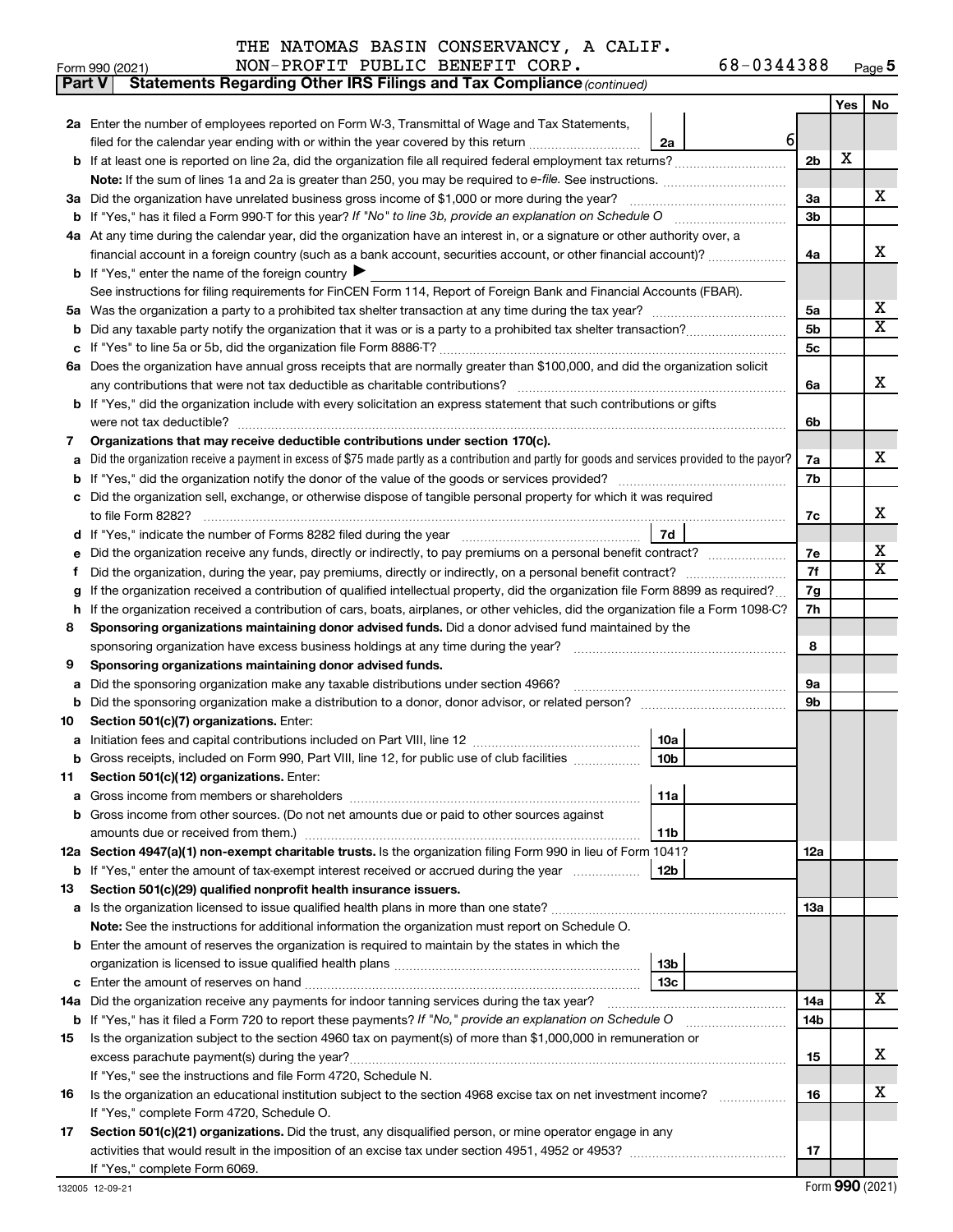THE NATOMAS BASIN CONSERVANCY, A CALIF. Form 990 (2021) NON-PROFIT PUBLIC BENEFIT CORP. 68-0344388 Page **6** 

|     | to line 8a, 8b, or 10b below, describe the circumstances, processes, or changes on Schedule O. See instructions.                                                                                                               |                 |                         |                         |  |  |  |  |  |  |  |  |  |
|-----|--------------------------------------------------------------------------------------------------------------------------------------------------------------------------------------------------------------------------------|-----------------|-------------------------|-------------------------|--|--|--|--|--|--|--|--|--|
|     | Check if Schedule O contains a response or note to any line in this Part VI                                                                                                                                                    |                 |                         | х                       |  |  |  |  |  |  |  |  |  |
|     | <b>Section A. Governing Body and Management</b>                                                                                                                                                                                |                 |                         |                         |  |  |  |  |  |  |  |  |  |
|     |                                                                                                                                                                                                                                |                 | Yes                     | No                      |  |  |  |  |  |  |  |  |  |
|     | 10<br>1a<br>1a Enter the number of voting members of the governing body at the end of the tax year <i>manumum</i>                                                                                                              |                 |                         |                         |  |  |  |  |  |  |  |  |  |
|     | If there are material differences in voting rights among members of the governing body, or if the governing                                                                                                                    |                 |                         |                         |  |  |  |  |  |  |  |  |  |
|     | body delegated broad authority to an executive committee or similar committee, explain on Schedule O.                                                                                                                          |                 |                         |                         |  |  |  |  |  |  |  |  |  |
| b   | 10<br>Enter the number of voting members included on line 1a, above, who are independent<br>1b                                                                                                                                 |                 |                         |                         |  |  |  |  |  |  |  |  |  |
| 2   | Did any officer, director, trustee, or key employee have a family relationship or a business relationship with any other                                                                                                       |                 |                         |                         |  |  |  |  |  |  |  |  |  |
|     | officer, director, trustee, or key employee?                                                                                                                                                                                   |                 |                         |                         |  |  |  |  |  |  |  |  |  |
| 3   | Did the organization delegate control over management duties customarily performed by or under the direct supervision                                                                                                          |                 |                         |                         |  |  |  |  |  |  |  |  |  |
|     |                                                                                                                                                                                                                                | 3               |                         | X                       |  |  |  |  |  |  |  |  |  |
| 4   | Did the organization make any significant changes to its governing documents since the prior Form 990 was filed?                                                                                                               | 4               |                         | $\overline{\textbf{x}}$ |  |  |  |  |  |  |  |  |  |
| 5   |                                                                                                                                                                                                                                | 5               |                         | X                       |  |  |  |  |  |  |  |  |  |
| 6   |                                                                                                                                                                                                                                | 6               |                         | X                       |  |  |  |  |  |  |  |  |  |
| 7a  | Did the organization have members, stockholders, or other persons who had the power to elect or appoint one or                                                                                                                 |                 |                         |                         |  |  |  |  |  |  |  |  |  |
|     |                                                                                                                                                                                                                                | 7a              |                         | х                       |  |  |  |  |  |  |  |  |  |
|     | <b>b</b> Are any governance decisions of the organization reserved to (or subject to approval by) members, stockholders, or                                                                                                    |                 |                         |                         |  |  |  |  |  |  |  |  |  |
|     | persons other than the governing body?                                                                                                                                                                                         | 7b              |                         | х                       |  |  |  |  |  |  |  |  |  |
| 8   | Did the organization contemporaneously document the meetings held or written actions undertaken during the year by the following:                                                                                              |                 |                         |                         |  |  |  |  |  |  |  |  |  |
| a   |                                                                                                                                                                                                                                | 8a              | х                       |                         |  |  |  |  |  |  |  |  |  |
|     |                                                                                                                                                                                                                                | 8b              | $\overline{\textbf{x}}$ |                         |  |  |  |  |  |  |  |  |  |
| 9   | Is there any officer, director, trustee, or key employee listed in Part VII, Section A, who cannot be reached at the                                                                                                           |                 |                         |                         |  |  |  |  |  |  |  |  |  |
|     |                                                                                                                                                                                                                                | 9               |                         | x                       |  |  |  |  |  |  |  |  |  |
|     | Section B. Policies (This Section B requests information about policies not required by the Internal Revenue Code.)                                                                                                            |                 |                         |                         |  |  |  |  |  |  |  |  |  |
|     |                                                                                                                                                                                                                                |                 | Yes                     | No                      |  |  |  |  |  |  |  |  |  |
|     |                                                                                                                                                                                                                                | 10a             |                         | x                       |  |  |  |  |  |  |  |  |  |
|     | <b>b</b> If "Yes," did the organization have written policies and procedures governing the activities of such chapters, affiliates,                                                                                            |                 |                         |                         |  |  |  |  |  |  |  |  |  |
|     | and branches to ensure their operations are consistent with the organization's exempt purposes? www.www.www.www.                                                                                                               | 10 <sub>b</sub> |                         |                         |  |  |  |  |  |  |  |  |  |
|     | 11a Has the organization provided a complete copy of this Form 990 to all members of its governing body before filing the form?                                                                                                | 11a             | х                       |                         |  |  |  |  |  |  |  |  |  |
| b   | Describe on Schedule O the process, if any, used by the organization to review this Form 990.                                                                                                                                  |                 |                         |                         |  |  |  |  |  |  |  |  |  |
| 12a |                                                                                                                                                                                                                                | 12a             | х                       |                         |  |  |  |  |  |  |  |  |  |
| b   | Were officers, directors, or trustees, and key employees required to disclose annually interests that could give rise to conflicts?                                                                                            | 12 <sub>b</sub> | $\overline{\textbf{x}}$ |                         |  |  |  |  |  |  |  |  |  |
| с   | Did the organization regularly and consistently monitor and enforce compliance with the policy? If "Yes," describe                                                                                                             |                 |                         |                         |  |  |  |  |  |  |  |  |  |
|     |                                                                                                                                                                                                                                | 12c             | х                       |                         |  |  |  |  |  |  |  |  |  |
| 13  |                                                                                                                                                                                                                                | 13              | $\overline{\textbf{x}}$ |                         |  |  |  |  |  |  |  |  |  |
| 14  |                                                                                                                                                                                                                                | 14              | X                       |                         |  |  |  |  |  |  |  |  |  |
| 15  | Did the process for determining compensation of the following persons include a review and approval by independent                                                                                                             |                 |                         |                         |  |  |  |  |  |  |  |  |  |
|     | persons, comparability data, and contemporaneous substantiation of the deliberation and decision?                                                                                                                              |                 |                         |                         |  |  |  |  |  |  |  |  |  |
|     | The organization's CEO, Executive Director, or top management official manufactured content of the organization's CEO, Executive Director, or top management official manufactured content of the organization's CEO, Executiv | <b>15a</b>      | х                       |                         |  |  |  |  |  |  |  |  |  |
|     |                                                                                                                                                                                                                                | 15 <sub>b</sub> | х                       |                         |  |  |  |  |  |  |  |  |  |
|     | If "Yes" to line 15a or 15b, describe the process on Schedule O. See instructions.                                                                                                                                             |                 |                         |                         |  |  |  |  |  |  |  |  |  |
|     | 16a Did the organization invest in, contribute assets to, or participate in a joint venture or similar arrangement with a                                                                                                      |                 |                         |                         |  |  |  |  |  |  |  |  |  |
|     | taxable entity during the year?                                                                                                                                                                                                | 16a             |                         | х                       |  |  |  |  |  |  |  |  |  |
|     | b If "Yes," did the organization follow a written policy or procedure requiring the organization to evaluate its participation                                                                                                 |                 |                         |                         |  |  |  |  |  |  |  |  |  |
|     | in joint venture arrangements under applicable federal tax law, and take steps to safeguard the organization's                                                                                                                 |                 |                         |                         |  |  |  |  |  |  |  |  |  |
|     | exempt status with respect to such arrangements?                                                                                                                                                                               | 16b             |                         |                         |  |  |  |  |  |  |  |  |  |
|     | <b>Section C. Disclosure</b>                                                                                                                                                                                                   |                 |                         |                         |  |  |  |  |  |  |  |  |  |
| 17  | List the states with which a copy of this Form 990 is required to be filed $\blacktriangleright$ CA                                                                                                                            |                 |                         |                         |  |  |  |  |  |  |  |  |  |
| 18  | Section 6104 requires an organization to make its Forms 1023 (1024 or 1024-A, if applicable), 990, and 990-T (section 501(c)(3)s only) available                                                                               |                 |                         |                         |  |  |  |  |  |  |  |  |  |
|     | for public inspection. Indicate how you made these available. Check all that apply.                                                                                                                                            |                 |                         |                         |  |  |  |  |  |  |  |  |  |
|     | X Own website<br>X Another's website<br>X Upon request<br>Other (explain on Schedule O)                                                                                                                                        |                 |                         |                         |  |  |  |  |  |  |  |  |  |
| 19  | Describe on Schedule O whether (and if so, how) the organization made its governing documents, conflict of interest policy, and financial                                                                                      |                 |                         |                         |  |  |  |  |  |  |  |  |  |
|     | statements available to the public during the tax year.                                                                                                                                                                        |                 |                         |                         |  |  |  |  |  |  |  |  |  |
| 20  | State the name, address, and telephone number of the person who possesses the organization's books and records<br>KIMBERLI BURNS - 916-649-3331                                                                                |                 |                         |                         |  |  |  |  |  |  |  |  |  |
|     |                                                                                                                                                                                                                                |                 |                         |                         |  |  |  |  |  |  |  |  |  |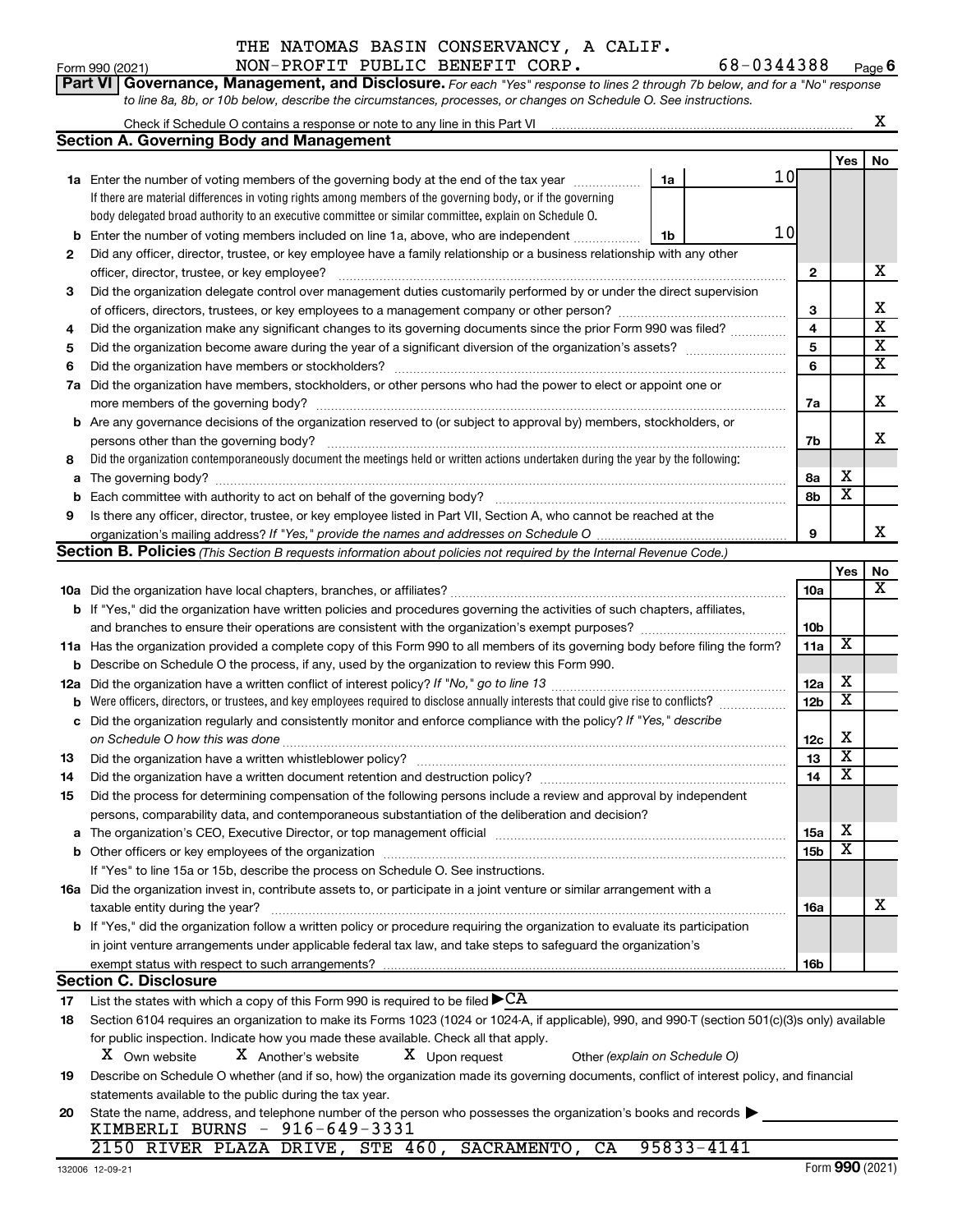### Form 990 (2021) NON-PROFIT PUBLIC BENEFIT CORP. 68-0344388 Page **7**  Part VII Compensation of Officers, Directors, Trustees, Key Employees, Highest Compensated **Employees, and Independent Contractors**

### Check if Schedule O contains a response or note to any line in this Part VII

**Section A. Officers, Directors, Trustees, Key Employees, and Highest Compensated Employees** 

**1a** Complete this table for all persons required to be listed. Report compensation for the calendar year ending with or within the organization's tax year. ¥ List all of the organization's **current** officers, directors, trustees (whether individuals or organizations), regardless of amount of compensation.

Enter -0- in columns (D), (E), and (F) if no compensation was paid.

¥ List all of the organization's **current** key employees, if any. See the instructions for definition of "key employee."

¥ List the organization's five **current** highest compensated employees (other than an officer, director, trustee, or key employee) who received reportable compensation (box 5 of Form W-2, Form 1099-MISC, and/or box 1 of Form 1099-NEC) of more than \$100,000 from the organization and any related organizations.

¥ List all of the organization's **former** officers, key employees, and highest compensated employees who received more than \$100,000 of reportable compensation from the organization and any related organizations.

¥ List all of the organization's **former directors or trustees** that received, in the capacity as a former director or trustee of the organization, more than \$10,000 of reportable compensation from the organization and any related organizations.

See the instructions for the order in which to list the persons above.

Check this box if neither the organization nor any related organization compensated any current officer, director, or trustee.

| (A)                            | (B)            |                                |                                                                                                 |             | (C)          |                                 |        | (D)             | (E)             | (F)                |
|--------------------------------|----------------|--------------------------------|-------------------------------------------------------------------------------------------------|-------------|--------------|---------------------------------|--------|-----------------|-----------------|--------------------|
| Name and title                 | Average        |                                |                                                                                                 | Position    |              |                                 |        | Reportable      | Reportable      | Estimated          |
|                                | hours per      |                                | (do not check more than one<br>box, unless person is both an<br>officer and a director/trustee) |             |              |                                 |        | compensation    | compensation    | amount of          |
|                                | week           |                                |                                                                                                 |             |              |                                 |        | from            | from related    | other              |
|                                | (list any      |                                |                                                                                                 |             |              |                                 |        | the             | organizations   | compensation       |
|                                | hours for      |                                |                                                                                                 |             |              |                                 |        | organization    | (W-2/1099-MISC/ | from the           |
|                                | related        |                                |                                                                                                 |             |              |                                 |        | (W-2/1099-MISC/ | 1099-NEC)       | organization       |
|                                | organizations  |                                |                                                                                                 |             |              |                                 |        | 1099-NEC)       |                 | and related        |
|                                | below          | Individual trustee or director | Institutional trustee                                                                           | Officer     | Key employee | Highest compensated<br>employee | Former |                 |                 | organizations      |
| JOHN ROBERTS<br>(1)            | line)<br>55.00 |                                |                                                                                                 |             |              |                                 |        |                 |                 |                    |
| EXECUTIVE DIRECTOR             |                |                                |                                                                                                 | $\mathbf X$ |              |                                 |        | 227,172.        | 0.              | 44,488.            |
| (2)                            | 55.00          |                                |                                                                                                 |             |              |                                 |        |                 |                 |                    |
| KIMBERLI BURNS                 |                |                                |                                                                                                 | $\mathbf X$ |              |                                 |        | 104,321.        | 0.              | 28,145.            |
| CFO                            |                |                                |                                                                                                 |             |              |                                 |        |                 |                 |                    |
| STEVE COHN<br>(3)              | 1.00           |                                |                                                                                                 |             |              |                                 |        | 900.            | 0.              |                    |
| <b>DIRECTOR</b>                |                | X                              |                                                                                                 |             |              |                                 |        |                 |                 | $\mathbf 0$ .      |
| (4)<br>CHANDRA CHILMAKURI      | 1.00           |                                |                                                                                                 |             |              |                                 |        |                 |                 |                    |
| <b>SECRETARY</b>               |                | X                              |                                                                                                 | $\mathbf X$ |              |                                 |        | 900.            | $\mathbf 0$ .   | $\boldsymbol{0}$ . |
| DAVID CHRISTOPHEL<br>(5)       | 1.00           |                                |                                                                                                 |             |              |                                 |        |                 |                 |                    |
| <b>DIRECTOR</b>                |                | $\mathbf X$                    |                                                                                                 |             |              |                                 |        | 700.            | $\mathbf 0$ .   | $\mathbf 0$ .      |
| (6)<br>GLENN MICHAEL JOHNSTON  | 1.00           |                                |                                                                                                 |             |              |                                 |        | 700.            |                 |                    |
| VICE CHAIR                     |                | X                              |                                                                                                 | $\mathbf X$ |              |                                 |        |                 | $\mathbf 0$ .   | $\mathbf 0$ .      |
| GABRIELLE STADEM<br>(7)        | 1.00           |                                |                                                                                                 |             |              |                                 |        | 700.            | 0.              |                    |
| <b>TREASURER</b>               | 1.00           | X                              |                                                                                                 | $\mathbf X$ |              |                                 |        |                 |                 | $\mathbf 0$ .      |
| MELINDA BRADBURY<br>(8)        |                | X                              |                                                                                                 |             |              |                                 |        | 600.            | $\mathbf 0$ .   | $\mathbf 0$ .      |
| <b>DIRECTOR</b>                | 1.00           |                                |                                                                                                 |             |              |                                 |        |                 |                 |                    |
| (9)<br>CHRISTOPHER DAVID NOREM |                | $\mathbf X$                    |                                                                                                 |             |              |                                 |        | 600.            | $\mathbf 0$ .   | $\mathbf 0$ .      |
| DIRECTOR                       | 1.00           |                                |                                                                                                 |             |              |                                 |        |                 |                 |                    |
| (10) JOHN SHIREY               |                | X                              |                                                                                                 | $\mathbf X$ |              |                                 |        | 600.            | $\mathbf 0$     | $\mathbf 0$ .      |
| CHAIR<br>(11) PAUL SQUIRES     | 1.00           |                                |                                                                                                 |             |              |                                 |        |                 |                 |                    |
| <b>DIRECTOR</b>                |                | $\mathbf X$                    |                                                                                                 |             |              |                                 |        | 500.            | $\mathbf 0$ .   | $\mathbf 0$ .      |
| (12) NANCY JOHNSTON            | 1.00           |                                |                                                                                                 |             |              |                                 |        |                 |                 |                    |
| <b>DIRECTOR</b>                |                | X                              |                                                                                                 |             |              |                                 |        | 300.            | $\mathbf 0$     | $\mathbf 0$ .      |
|                                |                |                                |                                                                                                 |             |              |                                 |        |                 |                 |                    |
|                                |                |                                |                                                                                                 |             |              |                                 |        |                 |                 |                    |
|                                |                |                                |                                                                                                 |             |              |                                 |        |                 |                 |                    |
|                                |                |                                |                                                                                                 |             |              |                                 |        |                 |                 |                    |
|                                |                |                                |                                                                                                 |             |              |                                 |        |                 |                 |                    |
|                                |                |                                |                                                                                                 |             |              |                                 |        |                 |                 |                    |
|                                |                |                                |                                                                                                 |             |              |                                 |        |                 |                 |                    |
|                                |                |                                |                                                                                                 |             |              |                                 |        |                 |                 |                    |
|                                |                |                                |                                                                                                 |             |              |                                 |        |                 |                 |                    |
|                                |                |                                |                                                                                                 |             |              |                                 |        |                 |                 |                    |
|                                |                |                                |                                                                                                 |             |              |                                 |        |                 |                 |                    |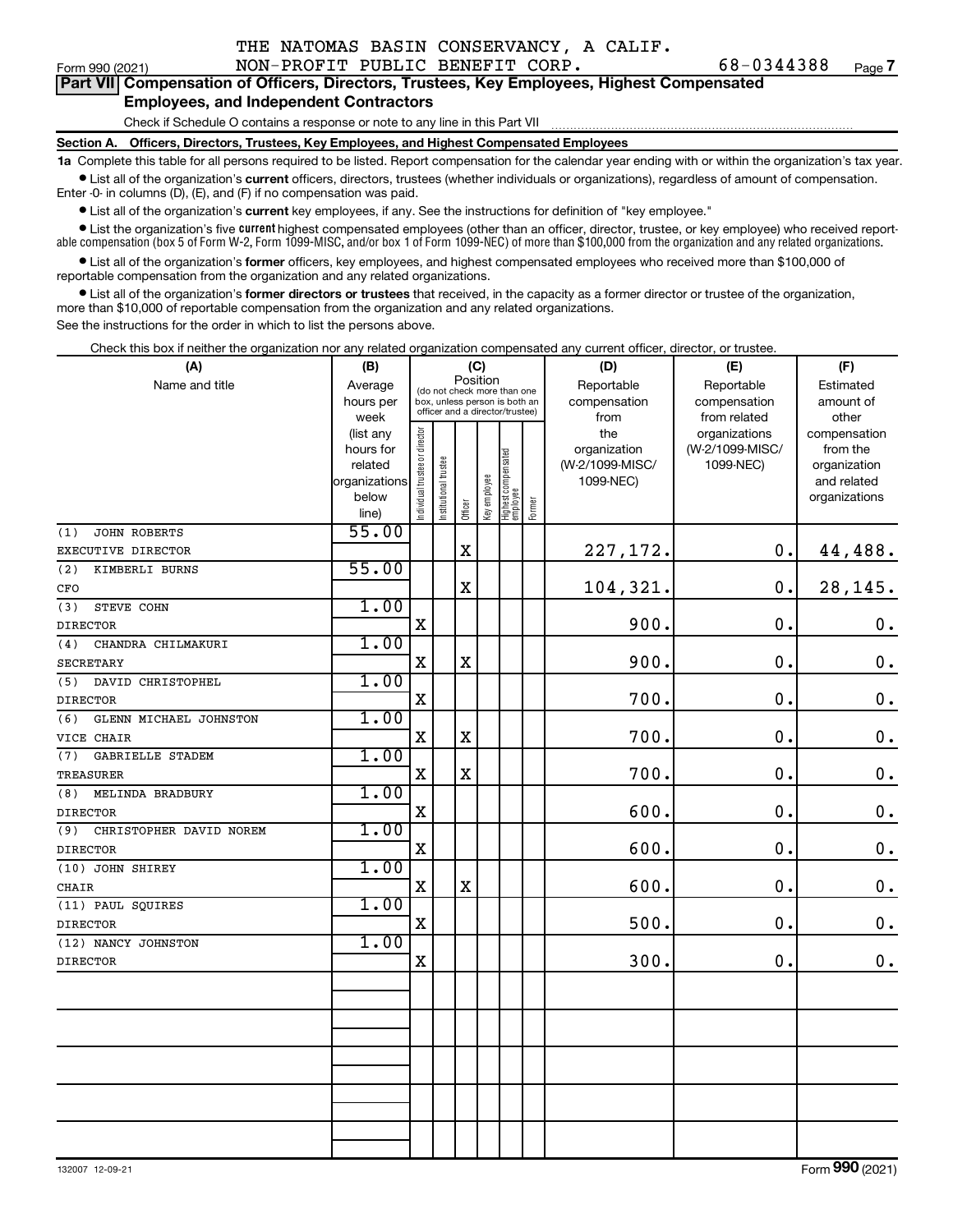|                 |                                 | THE NATOMAS BASIN CONSERVANCY, A CALIF. |                       |  |
|-----------------|---------------------------------|-----------------------------------------|-----------------------|--|
| Form 990 (2021) | NON-PROFIT PUBLIC BENEFIT CORP. |                                         | $68 - 0344388$ Page 8 |  |

| <b>Part VII</b><br>Section A. Officers, Directors, Trustees, Key Employees, and Highest Compensated Employees (continued)                    |                                                    |                                |                       |         |              |                                                                  |        |                              |                               |                  |                         |                         |    |
|----------------------------------------------------------------------------------------------------------------------------------------------|----------------------------------------------------|--------------------------------|-----------------------|---------|--------------|------------------------------------------------------------------|--------|------------------------------|-------------------------------|------------------|-------------------------|-------------------------|----|
| (A)                                                                                                                                          | (B)                                                |                                |                       |         | (C)          |                                                                  |        | (D)                          | (E)                           |                  |                         | (F)                     |    |
| Name and title                                                                                                                               | Position<br>Average<br>(do not check more than one |                                |                       |         |              |                                                                  |        | Reportable                   | Reportable                    |                  |                         | Estimated               |    |
|                                                                                                                                              | hours per<br>week                                  |                                |                       |         |              | box, unless person is both an<br>officer and a director/trustee) |        | compensation<br>compensation |                               |                  |                         | amount of               |    |
|                                                                                                                                              | (list any                                          |                                |                       |         |              |                                                                  |        | from<br>the                  | from related<br>organizations |                  |                         | other<br>compensation   |    |
|                                                                                                                                              | hours for                                          |                                |                       |         |              |                                                                  |        | organization                 | (W-2/1099-MISC/               |                  |                         | from the                |    |
|                                                                                                                                              | related                                            |                                |                       |         |              |                                                                  |        | (W-2/1099-MISC/              | 1099-NEC)                     |                  |                         | organization            |    |
|                                                                                                                                              | organizations<br>below                             |                                |                       |         |              |                                                                  |        | 1099-NEC)                    |                               |                  |                         | and related             |    |
|                                                                                                                                              | line)                                              | Individual trustee or director | Institutional trustee | Officer | Key employee | Highest compensated<br>employee                                  | Former |                              |                               |                  |                         | organizations           |    |
|                                                                                                                                              |                                                    |                                |                       |         |              |                                                                  |        |                              |                               |                  |                         |                         |    |
|                                                                                                                                              |                                                    |                                |                       |         |              |                                                                  |        |                              |                               |                  |                         |                         |    |
|                                                                                                                                              |                                                    |                                |                       |         |              |                                                                  |        |                              |                               |                  |                         |                         |    |
|                                                                                                                                              |                                                    |                                |                       |         |              |                                                                  |        |                              |                               |                  |                         |                         |    |
|                                                                                                                                              |                                                    |                                |                       |         |              |                                                                  |        |                              |                               |                  |                         |                         |    |
|                                                                                                                                              |                                                    |                                |                       |         |              |                                                                  |        |                              |                               |                  |                         |                         |    |
|                                                                                                                                              |                                                    |                                |                       |         |              |                                                                  |        |                              |                               |                  |                         |                         |    |
|                                                                                                                                              |                                                    |                                |                       |         |              |                                                                  |        |                              |                               |                  |                         |                         |    |
|                                                                                                                                              |                                                    |                                |                       |         |              |                                                                  |        |                              |                               |                  |                         |                         |    |
|                                                                                                                                              |                                                    |                                |                       |         |              |                                                                  |        |                              |                               |                  |                         |                         |    |
|                                                                                                                                              |                                                    |                                |                       |         |              |                                                                  |        |                              |                               |                  |                         |                         |    |
|                                                                                                                                              |                                                    |                                |                       |         |              |                                                                  |        |                              |                               |                  |                         |                         |    |
|                                                                                                                                              |                                                    |                                |                       |         |              |                                                                  |        |                              |                               |                  |                         |                         |    |
|                                                                                                                                              |                                                    |                                |                       |         |              |                                                                  |        |                              |                               |                  |                         |                         |    |
|                                                                                                                                              |                                                    |                                |                       |         |              |                                                                  |        |                              |                               |                  |                         |                         |    |
|                                                                                                                                              |                                                    |                                |                       |         |              |                                                                  |        |                              |                               |                  |                         |                         |    |
|                                                                                                                                              |                                                    |                                |                       |         |              |                                                                  |        |                              |                               |                  |                         |                         |    |
|                                                                                                                                              |                                                    |                                |                       |         |              |                                                                  |        | 337,993.                     |                               | $\overline{0}$ . |                         | 72,633.                 |    |
| c Total from continuation sheets to Part VII, Section A [111] [12] [13] Continuum Continuum D                                                |                                                    |                                |                       |         |              |                                                                  |        | σ.                           |                               | $\overline{0}$ . |                         |                         | σ. |
| d                                                                                                                                            |                                                    |                                |                       |         |              |                                                                  |        | 337,993.                     |                               | $\overline{0}$ . |                         | 72,633.                 |    |
| Total number of individuals (including but not limited to those listed above) who received more than \$100,000 of reportable<br>$\mathbf{2}$ |                                                    |                                |                       |         |              |                                                                  |        |                              |                               |                  |                         |                         |    |
| compensation from the organization $\blacktriangleright$                                                                                     |                                                    |                                |                       |         |              |                                                                  |        |                              |                               |                  |                         |                         | 2  |
|                                                                                                                                              |                                                    |                                |                       |         |              |                                                                  |        |                              |                               |                  |                         | Yes                     | No |
| Did the organization list any former officer, director, trustee, key employee, or highest compensated employee on<br>з                       |                                                    |                                |                       |         |              |                                                                  |        |                              |                               |                  |                         |                         |    |
| line 1a? If "Yes," complete Schedule J for such individual                                                                                   |                                                    |                                |                       |         |              |                                                                  |        |                              |                               |                  | 3                       |                         | х  |
| For any individual listed on line 1a, is the sum of reportable compensation and other compensation from the organization<br>4                |                                                    |                                |                       |         |              |                                                                  |        |                              |                               |                  | 4                       | $\overline{\mathbf{X}}$ |    |
| Did any person listed on line 1a receive or accrue compensation from any unrelated organization or individual for services<br>5              |                                                    |                                |                       |         |              |                                                                  |        |                              |                               |                  |                         |                         |    |
| rendered to the organization? If "Yes," complete Schedule J for such person                                                                  |                                                    |                                |                       |         |              |                                                                  |        |                              |                               |                  | $\overline{\mathbf{5}}$ |                         | X  |
| <b>Section B. Independent Contractors</b>                                                                                                    |                                                    |                                |                       |         |              |                                                                  |        |                              |                               |                  |                         |                         |    |
| Complete this table for your five highest compensated independent contractors that received more than \$100,000 of compensation from<br>1    |                                                    |                                |                       |         |              |                                                                  |        |                              |                               |                  |                         |                         |    |
| the organization. Report compensation for the calendar year ending with or within the organization's tax year.                               |                                                    |                                |                       |         |              |                                                                  |        |                              |                               |                  |                         |                         |    |
| (A)                                                                                                                                          |                                                    |                                |                       |         |              |                                                                  |        | (B)                          |                               |                  |                         | (C)                     |    |
| Name and business address                                                                                                                    |                                                    |                                |                       |         |              |                                                                  |        | Description of services      |                               |                  |                         | Compensation            |    |
| ICF JONES & STOKES ASSOCIATES, INC.                                                                                                          |                                                    |                                |                       |         |              |                                                                  |        | BIOLOGICAL                   |                               |                  |                         |                         |    |
| P.O.BOX 775367, CHICAGO, IL 60677                                                                                                            |                                                    |                                |                       |         |              |                                                                  |        | MONITORING                   |                               |                  |                         | 321,925.                |    |
| TRIANGLE PROPERTIES INC.                                                                                                                     |                                                    |                                |                       |         |              |                                                                  |        |                              |                               |                  |                         |                         |    |
| P.O. BOX 15002, SACRAMENTO, CA 95851<br>HABITAT RESTORATION SCIENCES INC.                                                                    |                                                    |                                |                       |         |              |                                                                  |        | LAND MANAGEMENT              |                               |                  |                         | 283,950.                |    |
| 1217 DISTRIBUTION WAY, VISTA, CA 92081                                                                                                       |                                                    |                                |                       |         |              |                                                                  |        | LAND MANAGEMENT              |                               |                  |                         | 153,528.                |    |
| BEST BEST & KRIEGER, LLP, 500 CAPITOL                                                                                                        |                                                    |                                |                       |         |              |                                                                  |        |                              |                               |                  |                         |                         |    |
| MALL, SUITE 1700, SACRAMENTO, CA 95814                                                                                                       |                                                    |                                |                       |         |              |                                                                  |        | LEGAL SERVICES               |                               |                  |                         | 114,524.                |    |
|                                                                                                                                              |                                                    |                                |                       |         |              |                                                                  |        |                              |                               |                  |                         |                         |    |
|                                                                                                                                              |                                                    |                                |                       |         |              |                                                                  |        |                              |                               |                  |                         |                         |    |
| Total number of independent contractors (including but not limited to those listed above) who received more than<br>$\mathbf{2}$             |                                                    |                                |                       |         |              |                                                                  |        |                              |                               |                  |                         |                         |    |
| \$100,000 of compensation from the organization                                                                                              |                                                    |                                |                       |         |              | 4                                                                |        |                              |                               |                  |                         |                         |    |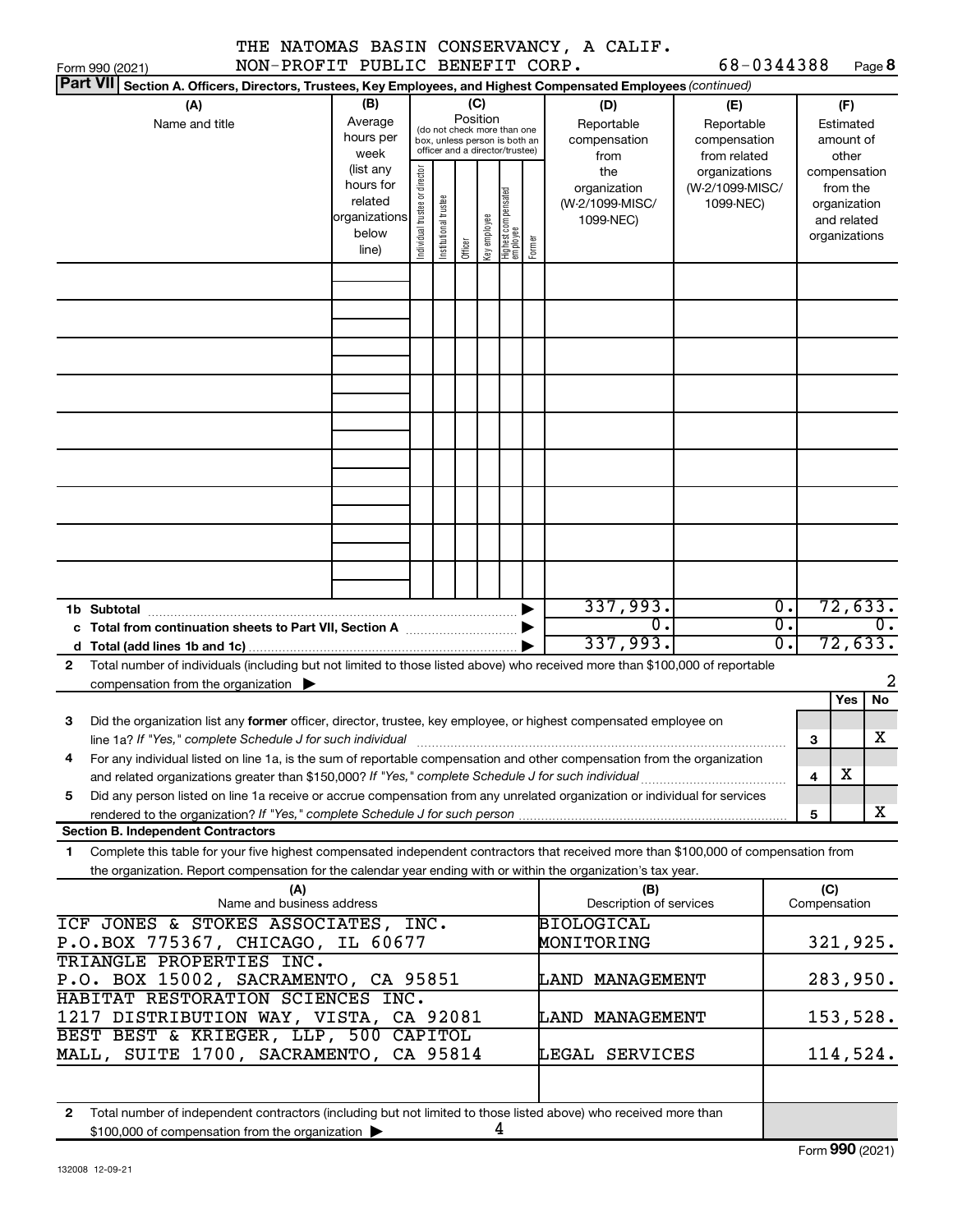Form 990 (2021) NON-PROFIT PUBLIC BENEFIT CORP. 68-0344388 Page **9** 

| <b>Part VIII</b>                                                                        |        |                  | <b>Statement of Revenue</b>                                                                                                                                                                                                                                                                                                                                                                                      |                                                                                              |                                                                                                |                                                            |                                              |                                                |                                                                 |
|-----------------------------------------------------------------------------------------|--------|------------------|------------------------------------------------------------------------------------------------------------------------------------------------------------------------------------------------------------------------------------------------------------------------------------------------------------------------------------------------------------------------------------------------------------------|----------------------------------------------------------------------------------------------|------------------------------------------------------------------------------------------------|------------------------------------------------------------|----------------------------------------------|------------------------------------------------|-----------------------------------------------------------------|
|                                                                                         |        |                  |                                                                                                                                                                                                                                                                                                                                                                                                                  |                                                                                              |                                                                                                |                                                            |                                              |                                                |                                                                 |
|                                                                                         |        |                  |                                                                                                                                                                                                                                                                                                                                                                                                                  |                                                                                              |                                                                                                | (A)<br>Total revenue                                       | (B)<br>Related or exempt<br>function revenue | $\mathcal{C}$<br>Unrelated<br>business revenue | (D)<br>Revenue excluded<br>from tax under<br>sections 512 - 514 |
| Contributions, Gifts, Grants<br>and Other Similar Amounts<br>Program Service<br>Revenue | 2 a    | b<br>C<br>d<br>е | <b>1 a</b> Federated campaigns<br><b>b</b> Membership dues<br>c Fundraising events<br>d Related organizations<br>Government grants (contributions)<br>f All other contributions, gifts, grants, and<br>similar amounts not included above<br>Noncash contributions included in lines 1a-1f<br>GROUND WATER EXCHANGE<br>RENT CERTAIN MITIGATION LANDS<br>SAFCA LAND MANAGEMENT<br>WATER AND EXPENSE REIMBURSEMENT | 1a<br>$\cdots$<br>1 <sub>b</sub><br>1c<br>1d<br>$\overline{\phantom{a}}$<br>1e<br>1f<br>1g S | 2,643,088.<br>110.<br>822,906.<br><b>Business Code</b><br>900099<br>531190<br>531190<br>900099 | 2,643,198.<br>976, 575.<br>971,200.<br>255,685.<br>73,760. | 976,575.<br>971,200.<br>255,685.<br>73,760.  |                                                |                                                                 |
|                                                                                         |        | f                | All other program service revenue                                                                                                                                                                                                                                                                                                                                                                                |                                                                                              |                                                                                                |                                                            |                                              |                                                |                                                                 |
|                                                                                         | 3      |                  | Investment income (including dividends, interest, and                                                                                                                                                                                                                                                                                                                                                            |                                                                                              | ►<br>▶                                                                                         | 2, 277, 220.<br>561, 315.                                  |                                              |                                                | 561, 315.                                                       |
| Revenue                                                                                 | 4<br>5 |                  | Income from investment of tax-exempt bond proceeds                                                                                                                                                                                                                                                                                                                                                               | (i) Real                                                                                     | (ii) Personal                                                                                  |                                                            |                                              |                                                |                                                                 |
|                                                                                         |        | b<br>d           | <b>6 a</b> Gross rents<br>.<br>Less: rental expenses<br>Rental income or (loss)<br>Net rental income or (loss)<br>7 a Gross amount from sales of                                                                                                                                                                                                                                                                 | 6a<br>6b<br>6c<br>(i) Securities                                                             | (ii) Other                                                                                     |                                                            |                                              |                                                |                                                                 |
|                                                                                         |        |                  | assets other than inventory<br><b>b</b> Less: cost or other basis<br>and sales expenses<br><b>c</b> Gain or (loss)                                                                                                                                                                                                                                                                                               | 4,572,215.<br>7a<br> 7b <br>1,521,442.<br> 7cl<br>3,050,773.                                 |                                                                                                |                                                            |                                              |                                                |                                                                 |
| Ĕ                                                                                       |        |                  | 8 a Gross income from fundraising events (not  <br>including \$                                                                                                                                                                                                                                                                                                                                                  | of                                                                                           | ▶                                                                                              | 3,050,773.                                                 |                                              |                                                | 3,050,773.                                                      |
|                                                                                         |        |                  | contributions reported on line 1c). See<br><b>b</b> Less: direct expenses                                                                                                                                                                                                                                                                                                                                        | 8a<br>l 8b                                                                                   |                                                                                                |                                                            |                                              |                                                |                                                                 |
|                                                                                         |        |                  | c Net income or (loss) from fundraising events<br>9 a Gross income from gaming activities. See<br><b>b</b> Less: direct expenses <b>[1]</b> [1] [1] Less: direct expenses                                                                                                                                                                                                                                        | 9 <sub>b</sub>                                                                               |                                                                                                |                                                            |                                              |                                                |                                                                 |
|                                                                                         |        |                  | c Net income or (loss) from gaming activities<br>10 a Gross sales of inventory, less returns<br><b>b</b> Less: cost of goods sold                                                                                                                                                                                                                                                                                | H <sub>0b</sub>                                                                              | ▶                                                                                              |                                                            |                                              |                                                |                                                                 |
|                                                                                         |        |                  | c Net income or (loss) from sales of inventory                                                                                                                                                                                                                                                                                                                                                                   |                                                                                              |                                                                                                |                                                            |                                              |                                                |                                                                 |
| Miscellaneous<br>Revenue                                                                | 11 a   | b                |                                                                                                                                                                                                                                                                                                                                                                                                                  | <u> 1980 - Johann Barbara, martxa alemaniar a</u>                                            | <b>Business Code</b>                                                                           |                                                            |                                              |                                                |                                                                 |
|                                                                                         |        | с                |                                                                                                                                                                                                                                                                                                                                                                                                                  |                                                                                              |                                                                                                |                                                            |                                              |                                                |                                                                 |
|                                                                                         | 12     |                  |                                                                                                                                                                                                                                                                                                                                                                                                                  |                                                                                              |                                                                                                | 8,532,506.                                                 | 2,277,220.                                   | 0.                                             | 3,612,088.                                                      |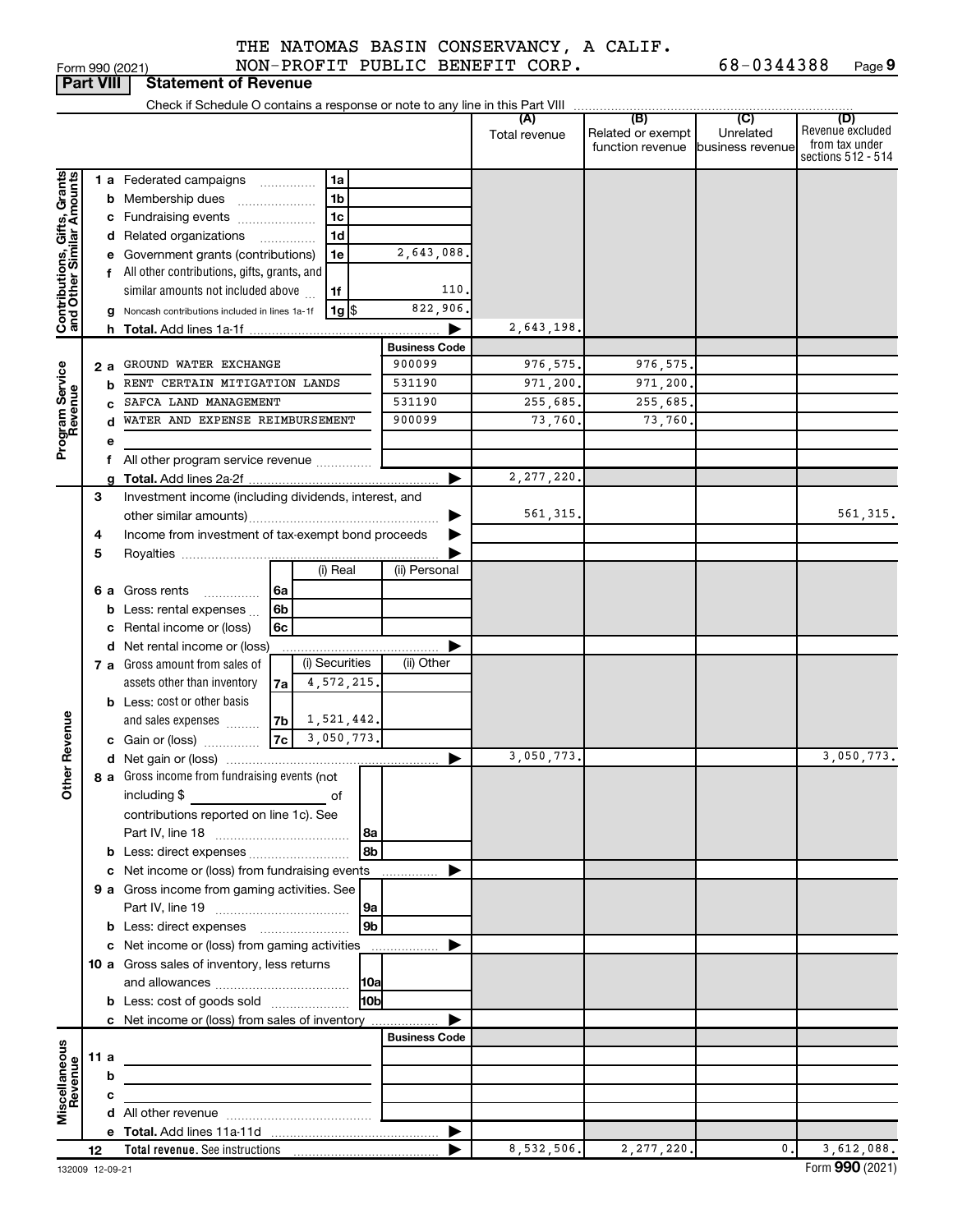### THE NATOMAS BASIN CONSERVANCY, A CALIF. Form 990 (2021) NON-PROFIT PUBLIC BENEFIT CORP. 68-0344388 Page **10**

|                                                                                                                            | <b>Part IX   Statement of Functional Expenses</b>                                                                                                                                                            |                       |                                    |                                           |                                |  |  |  |  |  |
|----------------------------------------------------------------------------------------------------------------------------|--------------------------------------------------------------------------------------------------------------------------------------------------------------------------------------------------------------|-----------------------|------------------------------------|-------------------------------------------|--------------------------------|--|--|--|--|--|
| Section 501(c)(3) and 501(c)(4) organizations must complete all columns. All other organizations must complete column (A). |                                                                                                                                                                                                              |                       |                                    |                                           |                                |  |  |  |  |  |
|                                                                                                                            | X                                                                                                                                                                                                            |                       |                                    |                                           |                                |  |  |  |  |  |
|                                                                                                                            | Do not include amounts reported on lines 6b,<br>7b, 8b, 9b, and 10b of Part VIII.                                                                                                                            | (A)<br>Total expenses | (B)<br>Program service<br>expenses | (C)<br>Management and<br>general expenses | (D)<br>Fundraising<br>expenses |  |  |  |  |  |
| 1                                                                                                                          | Grants and other assistance to domestic organizations                                                                                                                                                        |                       |                                    |                                           |                                |  |  |  |  |  |
|                                                                                                                            | and domestic governments. See Part IV, line 21                                                                                                                                                               |                       |                                    |                                           |                                |  |  |  |  |  |
| 2                                                                                                                          | Grants and other assistance to domestic                                                                                                                                                                      |                       |                                    |                                           |                                |  |  |  |  |  |
|                                                                                                                            | individuals. See Part IV, line 22                                                                                                                                                                            |                       |                                    |                                           |                                |  |  |  |  |  |
| 3                                                                                                                          | Grants and other assistance to foreign                                                                                                                                                                       |                       |                                    |                                           |                                |  |  |  |  |  |
|                                                                                                                            | organizations, foreign governments, and foreign                                                                                                                                                              |                       |                                    |                                           |                                |  |  |  |  |  |
|                                                                                                                            | individuals. See Part IV, lines 15 and 16                                                                                                                                                                    |                       |                                    |                                           |                                |  |  |  |  |  |
| 4                                                                                                                          | Benefits paid to or for members                                                                                                                                                                              |                       |                                    |                                           |                                |  |  |  |  |  |
| 5                                                                                                                          | Compensation of current officers, directors,                                                                                                                                                                 |                       |                                    |                                           |                                |  |  |  |  |  |
|                                                                                                                            | trustees, and key employees                                                                                                                                                                                  | 410,625.              | 343,843.                           | 66,782.                                   |                                |  |  |  |  |  |
| 6                                                                                                                          | Compensation not included above to disqualified                                                                                                                                                              |                       |                                    |                                           |                                |  |  |  |  |  |
|                                                                                                                            | persons (as defined under section 4958(f)(1)) and                                                                                                                                                            |                       |                                    |                                           |                                |  |  |  |  |  |
|                                                                                                                            | persons described in section 4958(c)(3)(B)                                                                                                                                                                   | 198,603.              | 167,459.                           | 31, 144.                                  |                                |  |  |  |  |  |
| 7                                                                                                                          | Other salaries and wages                                                                                                                                                                                     |                       |                                    |                                           |                                |  |  |  |  |  |
| 8                                                                                                                          | Pension plan accruals and contributions (include                                                                                                                                                             | 15,935.               | 13,401.                            | 2,534.                                    |                                |  |  |  |  |  |
|                                                                                                                            | section 401(k) and 403(b) employer contributions)                                                                                                                                                            | 43,715.               | 36,685.                            | 7,030.                                    |                                |  |  |  |  |  |
| 9                                                                                                                          |                                                                                                                                                                                                              | 38, 255.              | 32,159.                            | 6,096.                                    |                                |  |  |  |  |  |
| 10                                                                                                                         |                                                                                                                                                                                                              |                       |                                    |                                           |                                |  |  |  |  |  |
| 11                                                                                                                         | Fees for services (nonemployees):                                                                                                                                                                            |                       |                                    |                                           |                                |  |  |  |  |  |
| а                                                                                                                          |                                                                                                                                                                                                              | 77,725.               | 65, 367.                           | 12,358.                                   |                                |  |  |  |  |  |
| b                                                                                                                          |                                                                                                                                                                                                              | 33,872.               | 28,486.                            | 5,386.                                    |                                |  |  |  |  |  |
| с                                                                                                                          | Lobbying                                                                                                                                                                                                     |                       |                                    |                                           |                                |  |  |  |  |  |
| d                                                                                                                          | Professional fundraising services. See Part IV, line 17                                                                                                                                                      |                       |                                    |                                           |                                |  |  |  |  |  |
| f                                                                                                                          | Investment management fees                                                                                                                                                                                   | 166,599.              | 166,599.                           |                                           |                                |  |  |  |  |  |
| g                                                                                                                          | Other. (If line 11g amount exceeds 10% of line 25,                                                                                                                                                           |                       |                                    |                                           |                                |  |  |  |  |  |
|                                                                                                                            | column (A), amount, list line 11g expenses on Sch O.)                                                                                                                                                        | 761,027.              | 760,983.                           | 44.                                       |                                |  |  |  |  |  |
| 12                                                                                                                         |                                                                                                                                                                                                              |                       |                                    |                                           |                                |  |  |  |  |  |
| 13                                                                                                                         |                                                                                                                                                                                                              | 72,736.               | 61,171.                            | 11,565.                                   |                                |  |  |  |  |  |
| 14                                                                                                                         |                                                                                                                                                                                                              | 56,031.               | 47, 122.                           | 8,909.                                    |                                |  |  |  |  |  |
| 15                                                                                                                         |                                                                                                                                                                                                              |                       |                                    |                                           |                                |  |  |  |  |  |
| 16                                                                                                                         |                                                                                                                                                                                                              | 76,698.               | 64,503.                            | 12, 195.                                  |                                |  |  |  |  |  |
| 17                                                                                                                         | ravel                                                                                                                                                                                                        | 21,097.               | 17,743.                            | 3,354.                                    |                                |  |  |  |  |  |
| 18                                                                                                                         | Payments of travel or entertainment expenses                                                                                                                                                                 |                       |                                    |                                           |                                |  |  |  |  |  |
|                                                                                                                            | for any federal, state, or local public officials                                                                                                                                                            |                       |                                    |                                           |                                |  |  |  |  |  |
| 19                                                                                                                         | Conferences, conventions, and meetings                                                                                                                                                                       | 496.                  | 417.                               | 79.                                       |                                |  |  |  |  |  |
| 20                                                                                                                         | Interest                                                                                                                                                                                                     |                       |                                    |                                           |                                |  |  |  |  |  |
| 21                                                                                                                         |                                                                                                                                                                                                              |                       |                                    |                                           |                                |  |  |  |  |  |
| 22                                                                                                                         | Depreciation, depletion, and amortization                                                                                                                                                                    | 115, 124.             | 115, 124.                          |                                           |                                |  |  |  |  |  |
| 23                                                                                                                         | Insurance                                                                                                                                                                                                    | 70,616.               | 59,387.                            | 11,229.                                   |                                |  |  |  |  |  |
| 24                                                                                                                         | Other expenses. Itemize expenses not covered<br>above. (List miscellaneous expenses on line 24e. If<br>line 24e amount exceeds 10% of line 25, column (A).<br>amount, list line 24e expenses on Schedule O.) |                       |                                    |                                           |                                |  |  |  |  |  |
| a                                                                                                                          | WATER SUPPLY                                                                                                                                                                                                 | 437,041.              | 437,041.                           |                                           |                                |  |  |  |  |  |
|                                                                                                                            | PROPERTY TAX                                                                                                                                                                                                 | 377,066.              | 377,066.                           |                                           |                                |  |  |  |  |  |
| C                                                                                                                          | PROPERTY MAINTENANCE                                                                                                                                                                                         | 312,281.              | 312, 281.                          |                                           |                                |  |  |  |  |  |
| d                                                                                                                          | UTILITIES                                                                                                                                                                                                    | 154,944.              | 154,944.                           |                                           |                                |  |  |  |  |  |
|                                                                                                                            | e All other expenses                                                                                                                                                                                         | 5,217.                | 4,386.                             | 831.                                      |                                |  |  |  |  |  |
| 25                                                                                                                         | Total functional expenses. Add lines 1 through 24e                                                                                                                                                           | 3,445,703.            | 3, 266, 167.                       | 179,536.                                  | $\overline{0}$ .               |  |  |  |  |  |
| 26                                                                                                                         | Joint costs. Complete this line only if the organization                                                                                                                                                     |                       |                                    |                                           |                                |  |  |  |  |  |
|                                                                                                                            | reported in column (B) joint costs from a combined                                                                                                                                                           |                       |                                    |                                           |                                |  |  |  |  |  |
|                                                                                                                            | educational campaign and fundraising solicitation.                                                                                                                                                           |                       |                                    |                                           |                                |  |  |  |  |  |
|                                                                                                                            | Check here $\blacktriangleright$<br>if following SOP 98-2 (ASC 958-720)                                                                                                                                      |                       |                                    |                                           |                                |  |  |  |  |  |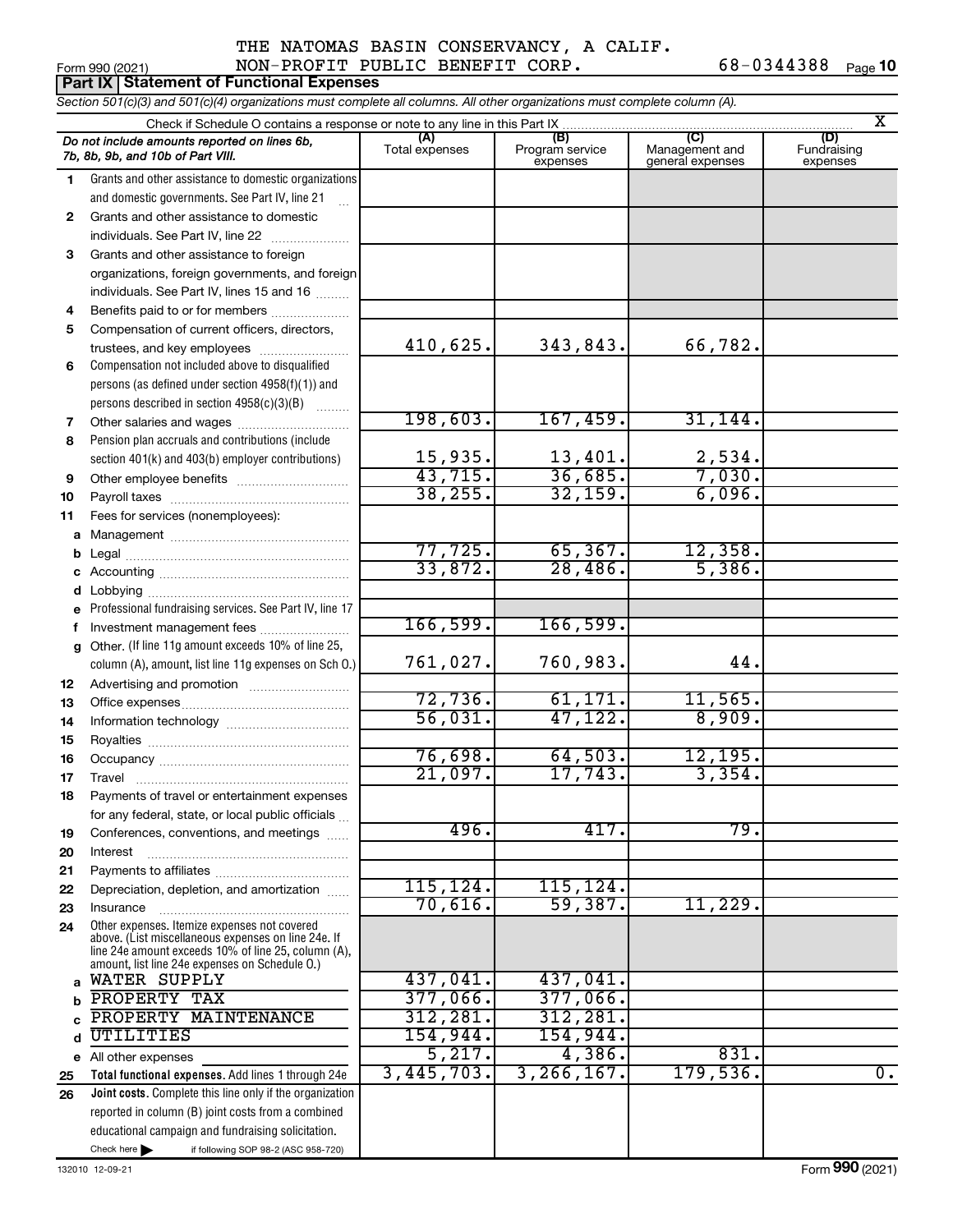|  | Form 990 (2021) |
|--|-----------------|
|  |                 |

NON-PROFIT PUBLIC BENEFIT CORP. 68-0344388 Page 11

|                                    | <b>Part X</b> | <b>Balance Sheet</b>                                                                                                                                                                                                           |            |              |                          |          |                              |
|------------------------------------|---------------|--------------------------------------------------------------------------------------------------------------------------------------------------------------------------------------------------------------------------------|------------|--------------|--------------------------|----------|------------------------------|
|                                    |               | Check if Schedule O contains a response or note to any line in this Part X                                                                                                                                                     |            |              |                          |          |                              |
|                                    |               |                                                                                                                                                                                                                                |            |              | (A)<br>Beginning of year |          | (B)<br>End of year           |
|                                    | 1             |                                                                                                                                                                                                                                |            |              |                          | 1.       |                              |
|                                    | 2             |                                                                                                                                                                                                                                | 2,469,988. | $\mathbf{2}$ | 7, 210, 553.             |          |                              |
|                                    | з             |                                                                                                                                                                                                                                |            |              |                          | 3        |                              |
|                                    | 4             |                                                                                                                                                                                                                                |            |              | 163,056.                 | 4        | 375,064.                     |
|                                    | 5             | Loans and other receivables from any current or former officer, director,                                                                                                                                                      |            |              |                          |          |                              |
|                                    |               | trustee, key employee, creator or founder, substantial contributor, or 35%                                                                                                                                                     |            |              |                          |          |                              |
|                                    |               | controlled entity or family member of any of these persons                                                                                                                                                                     |            |              | 5                        |          |                              |
|                                    | 6             | Loans and other receivables from other disqualified persons (as defined                                                                                                                                                        |            |              |                          |          |                              |
|                                    |               | under section $4958(f)(1)$ , and persons described in section $4958(c)(3)(B)$                                                                                                                                                  |            | 6            |                          |          |                              |
|                                    | 7             |                                                                                                                                                                                                                                |            |              |                          | 7        |                              |
| Assets                             | 8             |                                                                                                                                                                                                                                |            |              |                          | 8        |                              |
|                                    | 9             | Prepaid expenses and deferred charges [11] matter continuum matter and referred charges [11] matter continuum matter continuum matter and continuum matter continuum matter continuum matter continuum matter continuum matter |            |              | 57,875.                  | 9        | 51,568.                      |
|                                    | 10a           | Land, buildings, and equipment: cost or other                                                                                                                                                                                  |            |              |                          |          |                              |
|                                    |               | basis. Complete Part VI of Schedule D    10a   58, 957, 971.                                                                                                                                                                   |            |              |                          |          |                              |
|                                    |               | <b>b</b> Less: accumulated depreciation $\frac{10b}{10b}$ 4, 331, 804.                                                                                                                                                         |            |              | 45,635,330.              | 10c      | 54,626,167.                  |
|                                    | 11            |                                                                                                                                                                                                                                |            |              | 41,605,596.              | 11       | 41,650,140.                  |
|                                    | 12            |                                                                                                                                                                                                                                |            |              |                          | 12       |                              |
|                                    | 13            |                                                                                                                                                                                                                                |            | 13           |                          |          |                              |
|                                    | 14            |                                                                                                                                                                                                                                |            | 14           |                          |          |                              |
|                                    | 15            |                                                                                                                                                                                                                                |            |              | 0.                       | 15       | 22,622.                      |
|                                    | 16            |                                                                                                                                                                                                                                |            |              | 89,931,845.              | 16       | 103,936,114.                 |
|                                    | 17            |                                                                                                                                                                                                                                |            |              | 136,630.                 | 17       | 404,396.                     |
|                                    | 18            |                                                                                                                                                                                                                                |            | 18           |                          |          |                              |
|                                    | 19            |                                                                                                                                                                                                                                | 254,505.   | 19           | 177,554.                 |          |                              |
|                                    | 20            |                                                                                                                                                                                                                                |            | 20           |                          |          |                              |
|                                    | 21            | Escrow or custodial account liability. Complete Part IV of Schedule D                                                                                                                                                          |            |              | 21                       |          |                              |
|                                    | 22            | Loans and other payables to any current or former officer, director,                                                                                                                                                           |            |              |                          |          |                              |
| Liabilities                        |               | trustee, key employee, creator or founder, substantial contributor, or 35%                                                                                                                                                     |            |              |                          |          |                              |
|                                    |               | controlled entity or family member of any of these persons                                                                                                                                                                     |            | 22           |                          |          |                              |
|                                    | 23            | Secured mortgages and notes payable to unrelated third parties                                                                                                                                                                 |            |              |                          | 23       |                              |
|                                    | 24            | Unsecured notes and loans payable to unrelated third parties                                                                                                                                                                   |            |              |                          | 24       |                              |
|                                    | 25            | Other liabilities (including federal income tax, payables to related third                                                                                                                                                     |            |              |                          |          |                              |
|                                    |               | parties, and other liabilities not included on lines 17-24). Complete Part X                                                                                                                                                   |            |              |                          |          |                              |
|                                    |               | of Schedule D                                                                                                                                                                                                                  |            |              | 3,066,629.<br>3,457,764. | 25       | 11,645,381.<br>12, 227, 331. |
|                                    | 26            | Total liabilities. Add lines 17 through 25                                                                                                                                                                                     |            |              |                          | 26       |                              |
|                                    |               | Organizations that follow FASB ASC 958, check here >                                                                                                                                                                           |            |              |                          |          |                              |
|                                    |               | and complete lines 27, 28, 32, and 33.                                                                                                                                                                                         |            |              |                          |          |                              |
|                                    | 27            |                                                                                                                                                                                                                                |            |              |                          | 27       |                              |
|                                    | 28            |                                                                                                                                                                                                                                |            |              |                          | 28       |                              |
|                                    |               | Organizations that do not follow FASB ASC 958, check here $\blacktriangleright$ X                                                                                                                                              |            |              |                          |          |                              |
|                                    |               | and complete lines 29 through 33.                                                                                                                                                                                              |            |              | 8,750,039.               |          | 1,258,330.                   |
| <b>Net Assets or Fund Balances</b> | 29            | Paid-in or capital surplus, or land, building, or equipment fund                                                                                                                                                               |            |              | 45,635,330.              | 29<br>30 | 54,626,167.                  |
|                                    | 30            | Retained earnings, endowment, accumulated income, or other funds                                                                                                                                                               |            |              | 32,088,712.              | 31       | 35,824,286.                  |
|                                    | 31<br>32      | Total net assets or fund balances                                                                                                                                                                                              |            |              | 86,474,081.              | 32       | 91,708,783.                  |
|                                    |               |                                                                                                                                                                                                                                |            |              |                          |          |                              |

Total net assets or fund balances ~~~~~~~~~~~~~~~~~~~~~~

Total liabilities and net assets/fund balances

**Form 990 (2021)** 

**32 33** 

86,474,081. 91,708,783. 89,931,845. 103,936,114.

**32 33**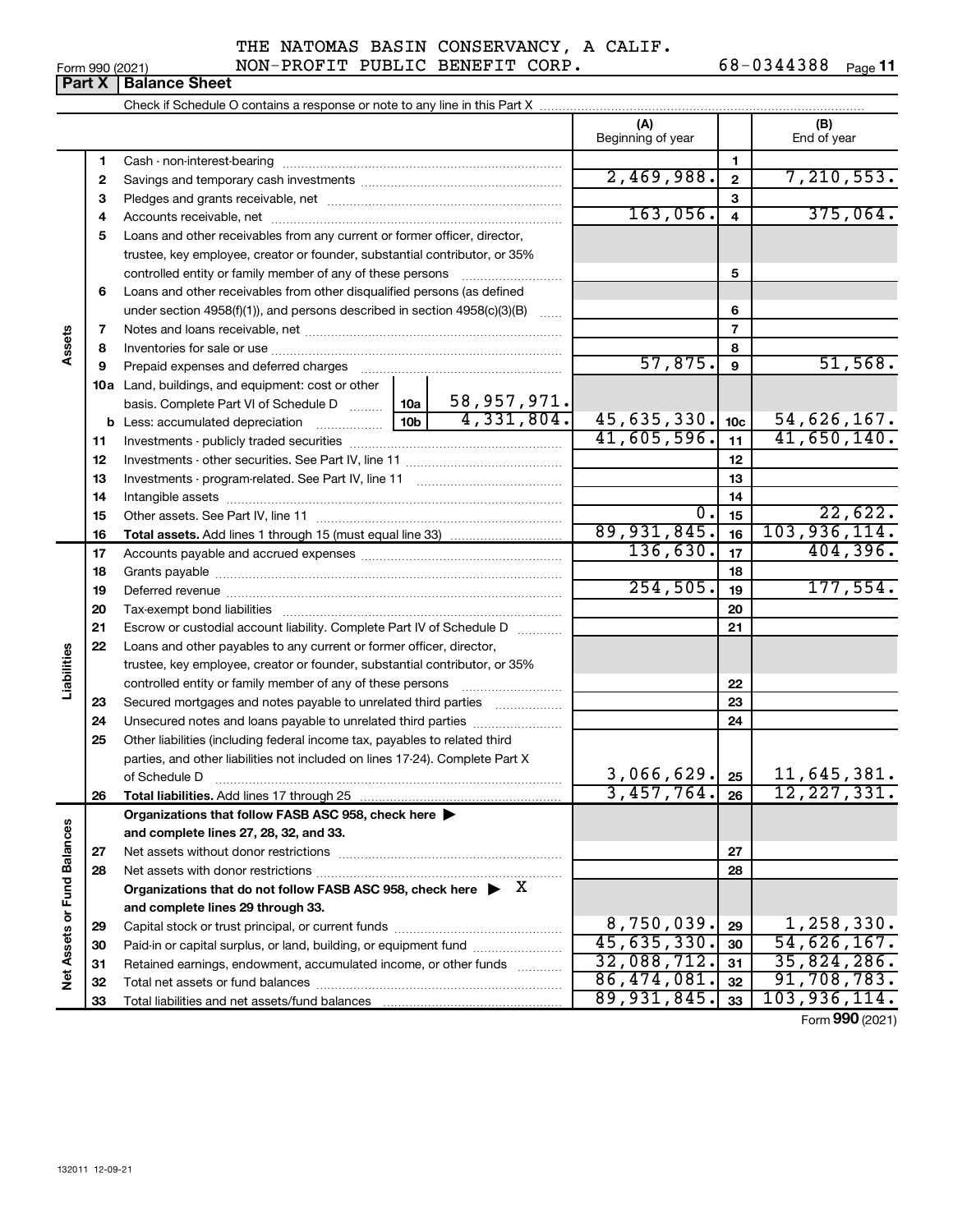132012 12-09-21

### THE NATOMAS BASIN CONSERVANCY, A CALIF. Form 990 (2021) NON-PROFIT PUBLIC BENEFIT CORP. 68-0344388 Page **12**

Check if Schedule O contains a response or note to any line in this Part XI

**Part XI Reconciliation of Net Assets** 

|    |                                                                                                                                                                                                                                |    | 8,532,506.  |
|----|--------------------------------------------------------------------------------------------------------------------------------------------------------------------------------------------------------------------------------|----|-------------|
| 2  |                                                                                                                                                                                                                                | 2  | 3,445,703.  |
| 3  | Revenue less expenses. Subtract line 2 from line 1                                                                                                                                                                             | з  | 5,086,803.  |
| 4  |                                                                                                                                                                                                                                | 4  | 86,474,081. |
| 5  | Net unrealized gains (losses) on investments [11] matter contracts and the state of the state of the state of the state of the state of the state of the state of the state of the state of the state of the state of the stat | 5  | 147,899.    |
| 6  |                                                                                                                                                                                                                                | 6  |             |
|    |                                                                                                                                                                                                                                |    |             |
| 8  |                                                                                                                                                                                                                                | 8  |             |
| 9  | Other changes in net assets or fund balances (explain on Schedule O) manufactured controller than the control of                                                                                                               | 9  |             |
| 10 | Net assets or fund balances at end of year. Combine lines 3 through 9 (must equal Part X, line 32,                                                                                                                             |    |             |
|    |                                                                                                                                                                                                                                | 10 | 91,708,783. |
|    | Part XII Financial Statements and Reporting                                                                                                                                                                                    |    |             |

|    | Check if Schedule O contains a response or note to any line in this Part XII                                                         |                |     | х   |
|----|--------------------------------------------------------------------------------------------------------------------------------------|----------------|-----|-----|
|    |                                                                                                                                      |                | Yes | No. |
|    | X Accrual<br>Accounting method used to prepare the Form 990: Cash<br>Other                                                           |                |     |     |
|    | If the organization changed its method of accounting from a prior year or checked "Other," explain on Schedule O.                    |                |     |     |
| 2a | Were the organization's financial statements compiled or reviewed by an independent accountant?                                      | 2a             |     | х   |
|    | If "Yes," check a box below to indicate whether the financial statements for the year were compiled or reviewed on a                 |                |     |     |
|    | separate basis, consolidated basis, or both:                                                                                         |                |     |     |
|    | Separate basis<br>Consolidated basis<br>Both consolidated and separate basis                                                         |                |     |     |
|    |                                                                                                                                      | 2 <sub>b</sub> | х   |     |
|    | If "Yes," check a box below to indicate whether the financial statements for the year were audited on a separate basis,              |                |     |     |
|    | consolidated basis, or both:                                                                                                         |                |     |     |
|    | X Separate basis<br>Consolidated basis<br>Both consolidated and separate basis                                                       |                |     |     |
|    | c If "Yes" to line 2a or 2b, does the organization have a committee that assumes responsibility for oversight of the audit,          |                |     |     |
|    | review, or compilation of its financial statements and selection of an independent accountant?                                       | 2c             | x   |     |
|    | If the organization changed either its oversight process or selection process during the tax year, explain on Schedule O.            |                |     |     |
|    | 3a As a result of a federal award, was the organization required to undergo an audit or audits as set forth in the Single Audit      |                |     |     |
|    |                                                                                                                                      | За             |     | х   |
|    | <b>b</b> If "Yes," did the organization undergo the required audit or audits? If the organization did not undergo the required audit |                |     |     |
|    | or audits, explain why on Schedule O and describe any steps taken to undergo such audits matured contains all                        | 3b             |     |     |

Form **990** (2021)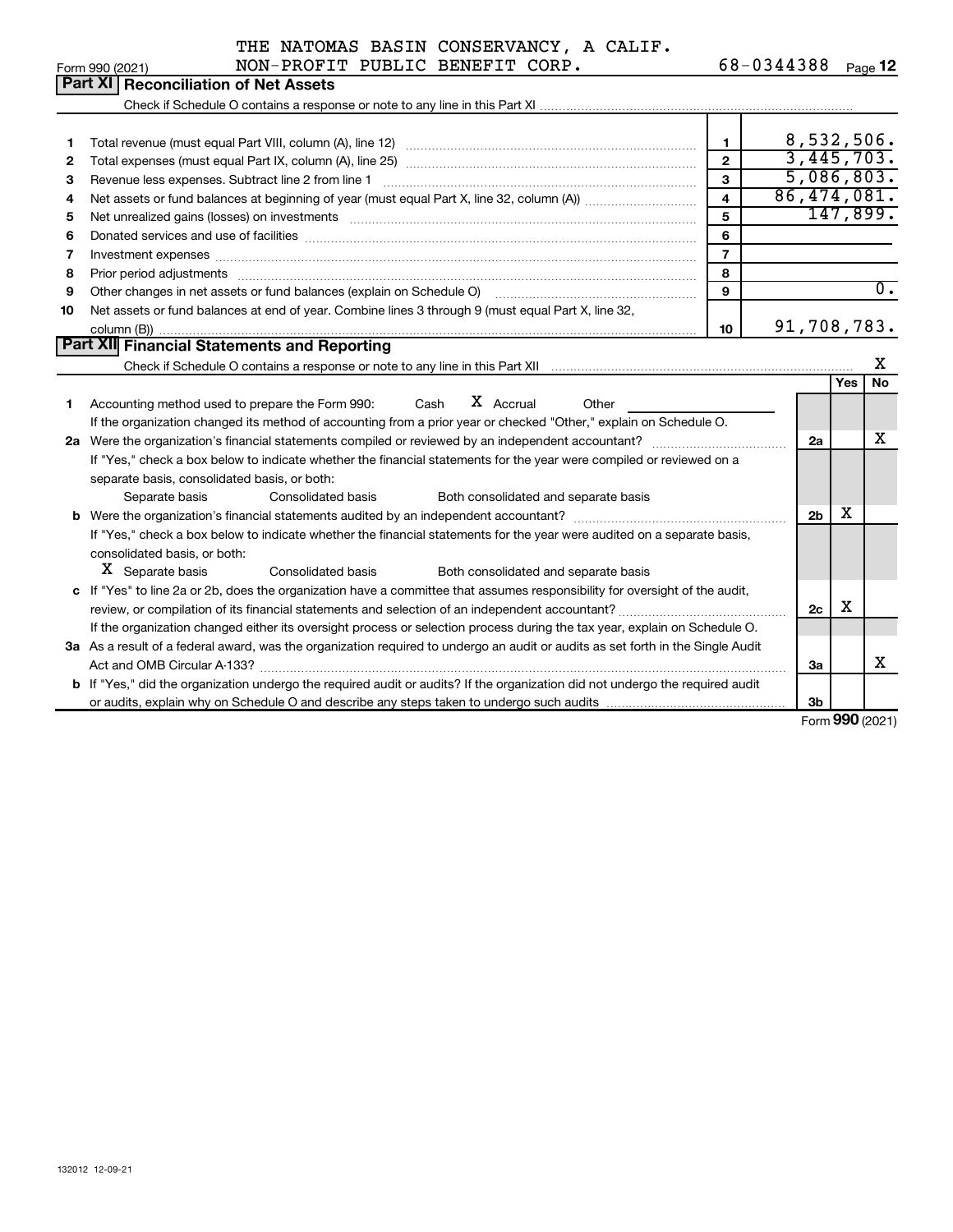|                                                                                           |                                                                                                                                                                                                                         | <b>SCHEDULE A</b>                                      |  |  |                                                                                    |                                                                                                                                                                                                                          |  |                                                                                                                                 |     |                                   |                            |  | OMB No. 1545-0047                                                                                                                            |
|-------------------------------------------------------------------------------------------|-------------------------------------------------------------------------------------------------------------------------------------------------------------------------------------------------------------------------|--------------------------------------------------------|--|--|------------------------------------------------------------------------------------|--------------------------------------------------------------------------------------------------------------------------------------------------------------------------------------------------------------------------|--|---------------------------------------------------------------------------------------------------------------------------------|-----|-----------------------------------|----------------------------|--|----------------------------------------------------------------------------------------------------------------------------------------------|
| (Form 990)                                                                                |                                                                                                                                                                                                                         |                                                        |  |  |                                                                                    |                                                                                                                                                                                                                          |  | <b>Public Charity Status and Public Support</b>                                                                                 |     |                                   |                            |  |                                                                                                                                              |
|                                                                                           |                                                                                                                                                                                                                         |                                                        |  |  |                                                                                    |                                                                                                                                                                                                                          |  | Complete if the organization is a section 501(c)(3) organization or a section                                                   |     |                                   |                            |  |                                                                                                                                              |
|                                                                                           |                                                                                                                                                                                                                         |                                                        |  |  | 4947(a)(1) nonexempt charitable trust.<br>Attach to Form 990 or Form 990-EZ.       |                                                                                                                                                                                                                          |  |                                                                                                                                 |     |                                   |                            |  | <b>Open to Public</b>                                                                                                                        |
|                                                                                           |                                                                                                                                                                                                                         | Department of the Treasury<br>Internal Revenue Service |  |  |                                                                                    |                                                                                                                                                                                                                          |  | Go to www.irs.gov/Form990 for instructions and the latest information.                                                          |     |                                   |                            |  | Inspection                                                                                                                                   |
|                                                                                           |                                                                                                                                                                                                                         | Name of the organization                               |  |  |                                                                                    |                                                                                                                                                                                                                          |  | THE NATOMAS BASIN CONSERVANCY, A CALIF.                                                                                         |     |                                   |                            |  | <b>Employer identification number</b>                                                                                                        |
|                                                                                           |                                                                                                                                                                                                                         |                                                        |  |  |                                                                                    |                                                                                                                                                                                                                          |  | NON-PROFIT PUBLIC BENEFIT CORP.                                                                                                 |     |                                   |                            |  | 68-0344388                                                                                                                                   |
|                                                                                           |                                                                                                                                                                                                                         |                                                        |  |  |                                                                                    |                                                                                                                                                                                                                          |  |                                                                                                                                 |     |                                   |                            |  |                                                                                                                                              |
|                                                                                           | Part I<br>Reason for Public Charity Status. (All organizations must complete this part.) See instructions.<br>The organization is not a private foundation because it is: (For lines 1 through 12, check only one box.) |                                                        |  |  |                                                                                    |                                                                                                                                                                                                                          |  |                                                                                                                                 |     |                                   |                            |  |                                                                                                                                              |
|                                                                                           |                                                                                                                                                                                                                         |                                                        |  |  |                                                                                    |                                                                                                                                                                                                                          |  |                                                                                                                                 |     |                                   |                            |  |                                                                                                                                              |
| 1                                                                                         |                                                                                                                                                                                                                         |                                                        |  |  |                                                                                    |                                                                                                                                                                                                                          |  | A church, convention of churches, or association of churches described in section 170(b)(1)(A)(i).                              |     |                                   |                            |  |                                                                                                                                              |
| 2                                                                                         |                                                                                                                                                                                                                         |                                                        |  |  |                                                                                    |                                                                                                                                                                                                                          |  | A school described in section 170(b)(1)(A)(ii). (Attach Schedule E (Form 990).)                                                 |     |                                   |                            |  |                                                                                                                                              |
| 3                                                                                         |                                                                                                                                                                                                                         |                                                        |  |  |                                                                                    |                                                                                                                                                                                                                          |  | A hospital or a cooperative hospital service organization described in section 170(b)(1)(A)(iii).                               |     |                                   |                            |  |                                                                                                                                              |
| 4                                                                                         |                                                                                                                                                                                                                         |                                                        |  |  |                                                                                    |                                                                                                                                                                                                                          |  |                                                                                                                                 |     |                                   |                            |  | A medical research organization operated in conjunction with a hospital described in section 170(b)(1)(A)(iii). Enter the hospital's name,   |
|                                                                                           |                                                                                                                                                                                                                         | city, and state:                                       |  |  |                                                                                    |                                                                                                                                                                                                                          |  |                                                                                                                                 |     |                                   |                            |  |                                                                                                                                              |
| 5                                                                                         |                                                                                                                                                                                                                         |                                                        |  |  |                                                                                    |                                                                                                                                                                                                                          |  | An organization operated for the benefit of a college or university owned or operated by a governmental unit described in       |     |                                   |                            |  |                                                                                                                                              |
|                                                                                           |                                                                                                                                                                                                                         |                                                        |  |  | section 170(b)(1)(A)(iv). (Complete Part II.)                                      |                                                                                                                                                                                                                          |  |                                                                                                                                 |     |                                   |                            |  |                                                                                                                                              |
| 6                                                                                         |                                                                                                                                                                                                                         |                                                        |  |  |                                                                                    |                                                                                                                                                                                                                          |  | A federal, state, or local government or governmental unit described in section 170(b)(1)(A)(v).                                |     |                                   |                            |  |                                                                                                                                              |
| $\overline{7}$                                                                            | x                                                                                                                                                                                                                       |                                                        |  |  |                                                                                    |                                                                                                                                                                                                                          |  |                                                                                                                                 |     |                                   |                            |  | An organization that normally receives a substantial part of its support from a governmental unit or from the general public described in    |
|                                                                                           |                                                                                                                                                                                                                         |                                                        |  |  | section 170(b)(1)(A)(vi). (Complete Part II.)                                      |                                                                                                                                                                                                                          |  |                                                                                                                                 |     |                                   |                            |  |                                                                                                                                              |
| 8                                                                                         |                                                                                                                                                                                                                         |                                                        |  |  |                                                                                    |                                                                                                                                                                                                                          |  | A community trust described in section 170(b)(1)(A)(vi). (Complete Part II.)                                                    |     |                                   |                            |  |                                                                                                                                              |
| 9                                                                                         |                                                                                                                                                                                                                         |                                                        |  |  |                                                                                    |                                                                                                                                                                                                                          |  | An agricultural research organization described in section 170(b)(1)(A)(ix) operated in conjunction with a land-grant college   |     |                                   |                            |  |                                                                                                                                              |
|                                                                                           |                                                                                                                                                                                                                         |                                                        |  |  |                                                                                    |                                                                                                                                                                                                                          |  | or university or a non-land-grant college of agriculture (see instructions). Enter the name, city, and state of the college or  |     |                                   |                            |  |                                                                                                                                              |
|                                                                                           |                                                                                                                                                                                                                         | university:                                            |  |  |                                                                                    |                                                                                                                                                                                                                          |  |                                                                                                                                 |     |                                   |                            |  |                                                                                                                                              |
| 10                                                                                        |                                                                                                                                                                                                                         |                                                        |  |  |                                                                                    |                                                                                                                                                                                                                          |  |                                                                                                                                 |     |                                   |                            |  | An organization that normally receives (1) more than 33 1/3% of its support from contributions, membership fees, and gross receipts from     |
|                                                                                           |                                                                                                                                                                                                                         |                                                        |  |  |                                                                                    |                                                                                                                                                                                                                          |  |                                                                                                                                 |     |                                   |                            |  | activities related to its exempt functions, subject to certain exceptions; and (2) no more than 33 1/3% of its support from gross investment |
|                                                                                           |                                                                                                                                                                                                                         |                                                        |  |  |                                                                                    |                                                                                                                                                                                                                          |  |                                                                                                                                 |     |                                   |                            |  | income and unrelated business taxable income (less section 511 tax) from businesses acquired by the organization after June 30, 1975.        |
|                                                                                           |                                                                                                                                                                                                                         |                                                        |  |  | See section 509(a)(2). (Complete Part III.)                                        |                                                                                                                                                                                                                          |  |                                                                                                                                 |     |                                   |                            |  |                                                                                                                                              |
| 11                                                                                        |                                                                                                                                                                                                                         |                                                        |  |  |                                                                                    |                                                                                                                                                                                                                          |  | An organization organized and operated exclusively to test for public safety. See section 509(a)(4).                            |     |                                   |                            |  |                                                                                                                                              |
| 12                                                                                        |                                                                                                                                                                                                                         |                                                        |  |  |                                                                                    |                                                                                                                                                                                                                          |  |                                                                                                                                 |     |                                   |                            |  | An organization organized and operated exclusively for the benefit of, to perform the functions of, or to carry out the purposes of one or   |
|                                                                                           |                                                                                                                                                                                                                         |                                                        |  |  |                                                                                    |                                                                                                                                                                                                                          |  |                                                                                                                                 |     |                                   |                            |  | more publicly supported organizations described in section 509(a)(1) or section 509(a)(2). See section 509(a)(3). Check the box on           |
|                                                                                           |                                                                                                                                                                                                                         |                                                        |  |  |                                                                                    |                                                                                                                                                                                                                          |  | lines 12a through 12d that describes the type of supporting organization and complete lines 12e, 12f, and 12g.                  |     |                                   |                            |  |                                                                                                                                              |
| а                                                                                         |                                                                                                                                                                                                                         |                                                        |  |  |                                                                                    |                                                                                                                                                                                                                          |  | Type I. A supporting organization operated, supervised, or controlled by its supported organization(s), typically by giving     |     |                                   |                            |  |                                                                                                                                              |
|                                                                                           |                                                                                                                                                                                                                         |                                                        |  |  |                                                                                    |                                                                                                                                                                                                                          |  | the supported organization(s) the power to regularly appoint or elect a majority of the directors or trustees of the supporting |     |                                   |                            |  |                                                                                                                                              |
|                                                                                           |                                                                                                                                                                                                                         |                                                        |  |  | organization. You must complete Part IV, Sections A and B.                         |                                                                                                                                                                                                                          |  |                                                                                                                                 |     |                                   |                            |  |                                                                                                                                              |
| b                                                                                         |                                                                                                                                                                                                                         |                                                        |  |  |                                                                                    |                                                                                                                                                                                                                          |  | Type II. A supporting organization supervised or controlled in connection with its supported organization(s), by having         |     |                                   |                            |  |                                                                                                                                              |
|                                                                                           |                                                                                                                                                                                                                         |                                                        |  |  |                                                                                    |                                                                                                                                                                                                                          |  | control or management of the supporting organization vested in the same persons that control or manage the supported            |     |                                   |                            |  |                                                                                                                                              |
|                                                                                           |                                                                                                                                                                                                                         |                                                        |  |  | organization(s). You must complete Part IV, Sections A and C.                      |                                                                                                                                                                                                                          |  |                                                                                                                                 |     |                                   |                            |  |                                                                                                                                              |
| с                                                                                         |                                                                                                                                                                                                                         |                                                        |  |  |                                                                                    |                                                                                                                                                                                                                          |  | Type III functionally integrated. A supporting organization operated in connection with, and functionally integrated with,      |     |                                   |                            |  |                                                                                                                                              |
|                                                                                           |                                                                                                                                                                                                                         |                                                        |  |  |                                                                                    |                                                                                                                                                                                                                          |  | its supported organization(s) (see instructions). You must complete Part IV, Sections A, D, and E.                              |     |                                   |                            |  |                                                                                                                                              |
| d                                                                                         |                                                                                                                                                                                                                         |                                                        |  |  |                                                                                    |                                                                                                                                                                                                                          |  | Type III non-functionally integrated. A supporting organization operated in connection with its supported organization(s)       |     |                                   |                            |  |                                                                                                                                              |
|                                                                                           |                                                                                                                                                                                                                         |                                                        |  |  |                                                                                    | that is not functionally integrated. The organization generally must satisfy a distribution requirement and an attentiveness<br>requirement (see instructions). You must complete Part IV, Sections A and D, and Part V. |  |                                                                                                                                 |     |                                   |                            |  |                                                                                                                                              |
|                                                                                           |                                                                                                                                                                                                                         |                                                        |  |  |                                                                                    |                                                                                                                                                                                                                          |  |                                                                                                                                 |     |                                   |                            |  |                                                                                                                                              |
| е                                                                                         |                                                                                                                                                                                                                         |                                                        |  |  |                                                                                    |                                                                                                                                                                                                                          |  | Check this box if the organization received a written determination from the IRS that it is a Type I, Type II, Type III         |     |                                   |                            |  |                                                                                                                                              |
| functionally integrated, or Type III non-functionally integrated supporting organization. |                                                                                                                                                                                                                         |                                                        |  |  |                                                                                    |                                                                                                                                                                                                                          |  |                                                                                                                                 |     |                                   |                            |  |                                                                                                                                              |
|                                                                                           |                                                                                                                                                                                                                         |                                                        |  |  |                                                                                    |                                                                                                                                                                                                                          |  |                                                                                                                                 |     |                                   |                            |  |                                                                                                                                              |
| g                                                                                         |                                                                                                                                                                                                                         | (i) Name of supported                                  |  |  | Provide the following information about the supported organization(s).<br>(ii) EIN |                                                                                                                                                                                                                          |  | (iii) Type of organization                                                                                                      |     | (iv) Is the organization listed   | (v) Amount of monetary     |  | (vi) Amount of other                                                                                                                         |
|                                                                                           |                                                                                                                                                                                                                         | organization                                           |  |  |                                                                                    |                                                                                                                                                                                                                          |  | (described on lines 1-10                                                                                                        | Yes | in your governing document?<br>No | support (see instructions) |  | support (see instructions)                                                                                                                   |
|                                                                                           |                                                                                                                                                                                                                         |                                                        |  |  |                                                                                    |                                                                                                                                                                                                                          |  | above (see instructions))                                                                                                       |     |                                   |                            |  |                                                                                                                                              |
|                                                                                           |                                                                                                                                                                                                                         |                                                        |  |  |                                                                                    |                                                                                                                                                                                                                          |  |                                                                                                                                 |     |                                   |                            |  |                                                                                                                                              |
|                                                                                           |                                                                                                                                                                                                                         |                                                        |  |  |                                                                                    |                                                                                                                                                                                                                          |  |                                                                                                                                 |     |                                   |                            |  |                                                                                                                                              |
|                                                                                           |                                                                                                                                                                                                                         |                                                        |  |  |                                                                                    |                                                                                                                                                                                                                          |  |                                                                                                                                 |     |                                   |                            |  |                                                                                                                                              |
|                                                                                           |                                                                                                                                                                                                                         |                                                        |  |  |                                                                                    |                                                                                                                                                                                                                          |  |                                                                                                                                 |     |                                   |                            |  |                                                                                                                                              |
|                                                                                           |                                                                                                                                                                                                                         |                                                        |  |  |                                                                                    |                                                                                                                                                                                                                          |  |                                                                                                                                 |     |                                   |                            |  |                                                                                                                                              |
|                                                                                           |                                                                                                                                                                                                                         |                                                        |  |  |                                                                                    |                                                                                                                                                                                                                          |  |                                                                                                                                 |     |                                   |                            |  |                                                                                                                                              |
|                                                                                           |                                                                                                                                                                                                                         |                                                        |  |  |                                                                                    |                                                                                                                                                                                                                          |  |                                                                                                                                 |     |                                   |                            |  |                                                                                                                                              |
|                                                                                           |                                                                                                                                                                                                                         |                                                        |  |  |                                                                                    |                                                                                                                                                                                                                          |  |                                                                                                                                 |     |                                   |                            |  |                                                                                                                                              |
| Total                                                                                     |                                                                                                                                                                                                                         |                                                        |  |  |                                                                                    |                                                                                                                                                                                                                          |  |                                                                                                                                 |     |                                   |                            |  |                                                                                                                                              |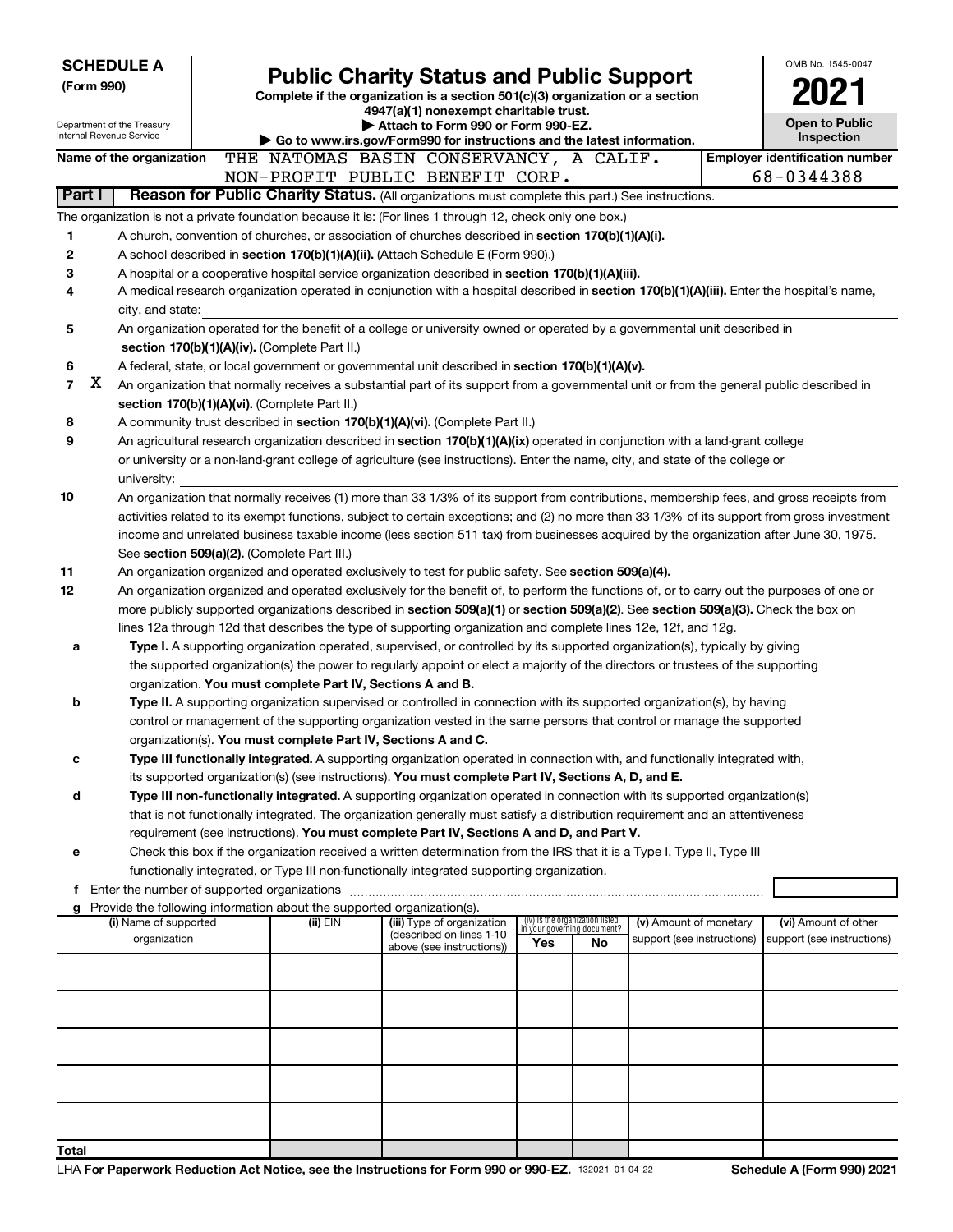## THE NATOMAS BASIN CONSERVANCY, A CALIF. Schedule A (Form 990) 2021 **NON-PROFIT PUBLIC BENEFIT CORP.** 68-0344388 Page 2

### **Part II** | Support Schedule for Organizations Described in Sections 170(b)(1)(A)(iv) and 170(b)(1)(A)(vi)

(Complete only if you checked the box on line 5, 7, or 8 of Part I or if the organization failed to qualify under Part III. If the organization fails to qualify under the tests listed below, please complete Part III.)

| <b>Section A. Public Support</b>                                                                                                                                                                                                    |            |          |            |            |            |               |
|-------------------------------------------------------------------------------------------------------------------------------------------------------------------------------------------------------------------------------------|------------|----------|------------|------------|------------|---------------|
| Calendar year (or fiscal year beginning in)                                                                                                                                                                                         | (a) 2017   | (b) 2018 | $(c)$ 2019 | $(d)$ 2020 | (e) 2021   | (f) Total     |
| 1 Gifts, grants, contributions, and                                                                                                                                                                                                 |            |          |            |            |            |               |
| membership fees received. (Do not                                                                                                                                                                                                   |            |          |            |            |            |               |
| include any "unusual grants.")                                                                                                                                                                                                      | 1,769,610. | 862,511. | 3,697,104. | 8,825,247. | 2,643,198. | 17,797,670.   |
| 2 Tax revenues levied for the organ-                                                                                                                                                                                                |            |          |            |            |            |               |
| ization's benefit and either paid to                                                                                                                                                                                                |            |          |            |            |            |               |
| or expended on its behalf                                                                                                                                                                                                           |            |          |            |            |            |               |
| 3 The value of services or facilities                                                                                                                                                                                               |            |          |            |            |            |               |
| furnished by a governmental unit to                                                                                                                                                                                                 |            |          |            |            |            |               |
| the organization without charge                                                                                                                                                                                                     |            |          |            |            |            |               |
| 4 Total. Add lines 1 through 3                                                                                                                                                                                                      | 1,769,610. | 862,511. | 3,697,104. | 8,825,247  | 2,643,198. | 17,797,670.   |
| 5 The portion of total contributions                                                                                                                                                                                                |            |          |            |            |            |               |
| by each person (other than a                                                                                                                                                                                                        |            |          |            |            |            |               |
| governmental unit or publicly                                                                                                                                                                                                       |            |          |            |            |            |               |
| supported organization) included                                                                                                                                                                                                    |            |          |            |            |            |               |
| on line 1 that exceeds 2% of the                                                                                                                                                                                                    |            |          |            |            |            |               |
| amount shown on line 11,                                                                                                                                                                                                            |            |          |            |            |            |               |
| column (f)                                                                                                                                                                                                                          |            |          |            |            |            |               |
| 6 Public support. Subtract line 5 from line 4.                                                                                                                                                                                      |            |          |            |            |            | 17,797,670.   |
| <b>Section B. Total Support</b>                                                                                                                                                                                                     |            |          |            |            |            |               |
| Calendar year (or fiscal year beginning in)                                                                                                                                                                                         | (a) 2017   | (b) 2018 | $(c)$ 2019 | $(d)$ 2020 | (e) 2021   | (f) Total     |
| <b>7</b> Amounts from line 4                                                                                                                                                                                                        | 1,769,610  | 862,511. | 3,697,104. | 8,825,247  | 2,643,198  | 17,797,670.   |
| 8 Gross income from interest,                                                                                                                                                                                                       |            |          |            |            |            |               |
| dividends, payments received on                                                                                                                                                                                                     |            |          |            |            |            |               |
| securities loans, rents, royalties,                                                                                                                                                                                                 |            |          |            |            |            |               |
| and income from similar sources                                                                                                                                                                                                     | 635,955.   | 727,089. | 800, 544.  | 617,894.   | 561, 315.  | 3, 342, 797.  |
| 9 Net income from unrelated business                                                                                                                                                                                                |            |          |            |            |            |               |
| activities, whether or not the                                                                                                                                                                                                      |            |          |            |            |            |               |
| business is regularly carried on                                                                                                                                                                                                    |            |          |            |            |            |               |
| 10 Other income. Do not include gain                                                                                                                                                                                                |            |          |            |            |            |               |
| or loss from the sale of capital                                                                                                                                                                                                    |            |          |            |            |            |               |
| assets (Explain in Part VI.)                                                                                                                                                                                                        |            |          |            |            |            |               |
| 11 Total support. Add lines 7 through 10                                                                                                                                                                                            |            |          |            |            |            | 21, 140, 467. |
| <b>12</b> Gross receipts from related activities, etc. (see instructions)                                                                                                                                                           |            |          |            |            | 12         | 7,548,785.    |
| 13 First 5 years. If the Form 990 is for the organization's first, second, third, fourth, or fifth tax year as a section 501(c)(3)                                                                                                  |            |          |            |            |            |               |
| organization, check this box and stop here <b>construction and construction</b> construction of the state of the state of the state of the state of the state of the state of the state of the state of the state of the state of t |            |          |            |            |            |               |
| <b>Section C. Computation of Public Support Percentage</b>                                                                                                                                                                          |            |          |            |            |            |               |
|                                                                                                                                                                                                                                     |            |          |            |            | 14         | 84.19<br>$\%$ |
|                                                                                                                                                                                                                                     |            |          |            |            | 15         | 84.07<br>$\%$ |
| 16a 33 1/3% support test - 2021. If the organization did not check the box on line 13, and line 14 is 33 1/3% or more, check this box and                                                                                           |            |          |            |            |            |               |
|                                                                                                                                                                                                                                     |            |          |            |            |            | x             |
| b 33 1/3% support test - 2020. If the organization did not check a box on line 13 or 16a, and line 15 is 33 1/3% or more, check this box                                                                                            |            |          |            |            |            |               |
| and stop here. The organization qualifies as a publicly supported organization [11] manuscription manuscription manuscription manuscription manuscription manuscription and starting and starting and starting and starting an      |            |          |            |            |            |               |
| 17a 10% -facts-and-circumstances test - 2021. If the organization did not check a box on line 13, 16a, or 16b, and line 14 is 10% or more,                                                                                          |            |          |            |            |            |               |
| and if the organization meets the facts-and-circumstances test, check this box and stop here. Explain in Part VI how the organization                                                                                               |            |          |            |            |            |               |
| meets the facts-and-circumstances test. The organization qualifies as a publicly supported organization                                                                                                                             |            |          |            |            |            |               |
| b 10% -facts-and-circumstances test - 2020. If the organization did not check a box on line 13, 16a, 16b, or 17a, and line 15 is 10% or                                                                                             |            |          |            |            |            |               |
| more, and if the organization meets the facts-and-circumstances test, check this box and stop here. Explain in Part VI how the                                                                                                      |            |          |            |            |            |               |
| organization meets the facts-and-circumstances test. The organization qualifies as a publicly supported organization                                                                                                                |            |          |            |            |            |               |
| 18 Private foundation. If the organization did not check a box on line 13, 16a, 16b, 17a, or 17b, check this box and see instructions                                                                                               |            |          |            |            |            |               |
|                                                                                                                                                                                                                                     |            |          |            |            |            |               |

**Schedule A (Form 990) 2021**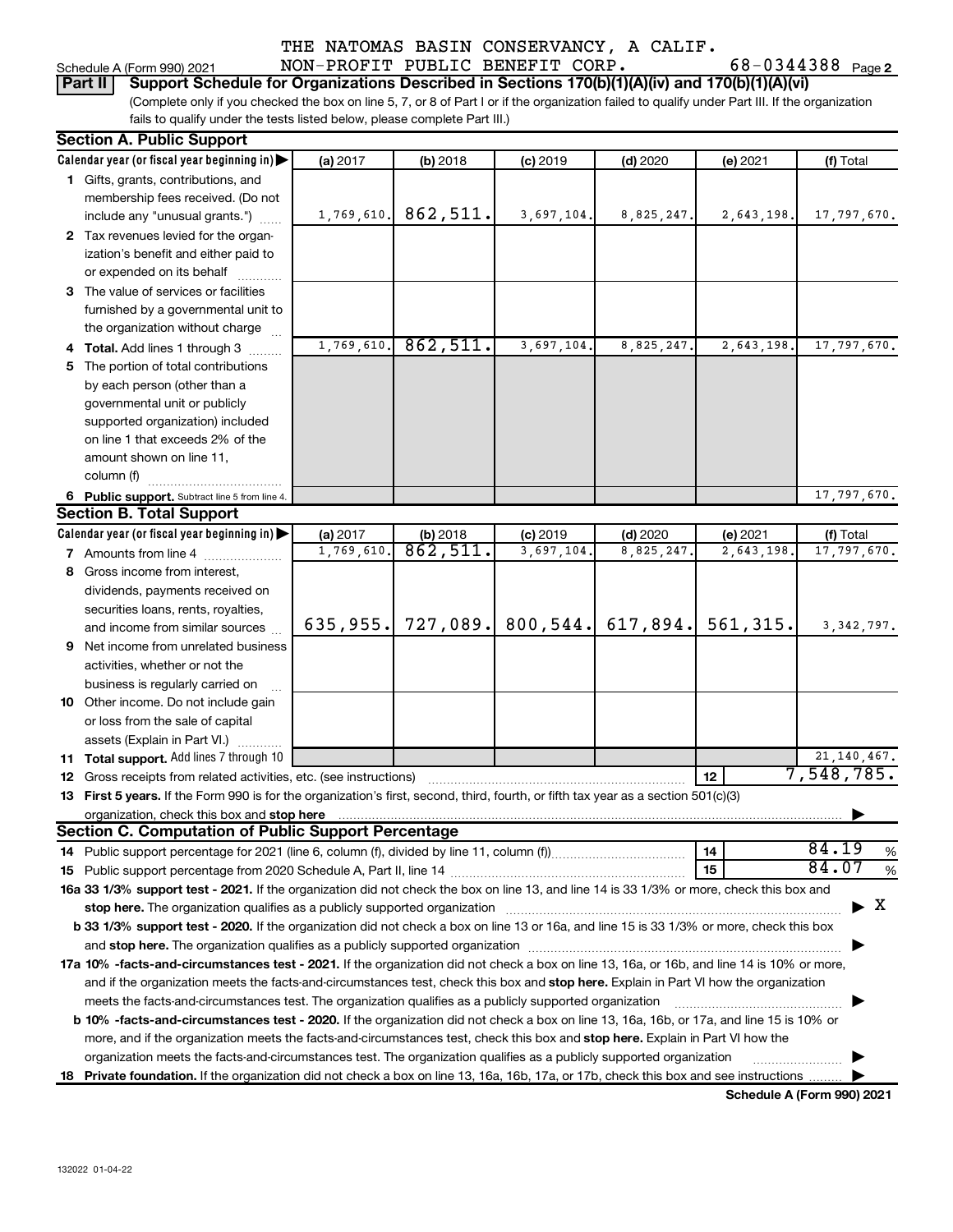| THE NATOMAS BASIN CONSERVANCY, A CALIF. |
|-----------------------------------------|
|                                         |

| Schedule A (Form 990) 2021 |
|----------------------------|
|----------------------------|

# **Part III | Support Schedule for Organizations Described in Section 509(a)(2)**

NON-PROFIT PUBLIC BENEFIT CORP. 68-0344388 Page 3

(Complete only if you checked the box on line 10 of Part I or if the organization failed to qualify under Part II. If the organization fails to qualify under the tests listed below, please complete Part II.)

| <b>Section A. Public Support</b>                                                                                                                                                         |          |          |            |            |          |                                                                                                                                                                                                                                      |
|------------------------------------------------------------------------------------------------------------------------------------------------------------------------------------------|----------|----------|------------|------------|----------|--------------------------------------------------------------------------------------------------------------------------------------------------------------------------------------------------------------------------------------|
| Calendar year (or fiscal year beginning in)                                                                                                                                              | (a) 2017 | (b) 2018 | $(c)$ 2019 | $(d)$ 2020 | (e) 2021 | (f) Total                                                                                                                                                                                                                            |
| 1 Gifts, grants, contributions, and                                                                                                                                                      |          |          |            |            |          |                                                                                                                                                                                                                                      |
| membership fees received. (Do not                                                                                                                                                        |          |          |            |            |          |                                                                                                                                                                                                                                      |
| include any "unusual grants.")                                                                                                                                                           |          |          |            |            |          |                                                                                                                                                                                                                                      |
| 2 Gross receipts from admissions,<br>merchandise sold or services per-<br>formed, or facilities furnished in<br>any activity that is related to the<br>organization's tax-exempt purpose |          |          |            |            |          |                                                                                                                                                                                                                                      |
| 3 Gross receipts from activities that                                                                                                                                                    |          |          |            |            |          |                                                                                                                                                                                                                                      |
| are not an unrelated trade or bus-                                                                                                                                                       |          |          |            |            |          |                                                                                                                                                                                                                                      |
| iness under section 513                                                                                                                                                                  |          |          |            |            |          |                                                                                                                                                                                                                                      |
| 4 Tax revenues levied for the organ-                                                                                                                                                     |          |          |            |            |          |                                                                                                                                                                                                                                      |
| ization's benefit and either paid to                                                                                                                                                     |          |          |            |            |          |                                                                                                                                                                                                                                      |
| or expended on its behalf                                                                                                                                                                |          |          |            |            |          |                                                                                                                                                                                                                                      |
| 5 The value of services or facilities                                                                                                                                                    |          |          |            |            |          |                                                                                                                                                                                                                                      |
| furnished by a governmental unit to                                                                                                                                                      |          |          |            |            |          |                                                                                                                                                                                                                                      |
| the organization without charge                                                                                                                                                          |          |          |            |            |          |                                                                                                                                                                                                                                      |
| 6 Total. Add lines 1 through 5                                                                                                                                                           |          |          |            |            |          |                                                                                                                                                                                                                                      |
| 7a Amounts included on lines 1, 2, and                                                                                                                                                   |          |          |            |            |          |                                                                                                                                                                                                                                      |
| 3 received from disqualified persons                                                                                                                                                     |          |          |            |            |          |                                                                                                                                                                                                                                      |
| <b>b</b> Amounts included on lines 2 and 3 received<br>from other than disqualified persons that<br>exceed the greater of \$5,000 or 1% of the<br>amount on line 13 for the year         |          |          |            |            |          |                                                                                                                                                                                                                                      |
| c Add lines 7a and 7b                                                                                                                                                                    |          |          |            |            |          |                                                                                                                                                                                                                                      |
| 8 Public support. (Subtract line 7c from line 6.)                                                                                                                                        |          |          |            |            |          |                                                                                                                                                                                                                                      |
| <b>Section B. Total Support</b>                                                                                                                                                          |          |          |            |            |          |                                                                                                                                                                                                                                      |
| Calendar year (or fiscal year beginning in)                                                                                                                                              | (a) 2017 | (b) 2018 | $(c)$ 2019 | $(d)$ 2020 | (e) 2021 | (f) Total                                                                                                                                                                                                                            |
| 9 Amounts from line 6                                                                                                                                                                    |          |          |            |            |          |                                                                                                                                                                                                                                      |
| <b>10a</b> Gross income from interest,<br>dividends, payments received on<br>securities loans, rents, royalties,<br>and income from similar sources                                      |          |          |            |            |          |                                                                                                                                                                                                                                      |
| <b>b</b> Unrelated business taxable income                                                                                                                                               |          |          |            |            |          |                                                                                                                                                                                                                                      |
| (less section 511 taxes) from businesses                                                                                                                                                 |          |          |            |            |          |                                                                                                                                                                                                                                      |
| acquired after June 30, 1975<br>$\overline{\phantom{a}}$                                                                                                                                 |          |          |            |            |          |                                                                                                                                                                                                                                      |
| c Add lines 10a and 10b                                                                                                                                                                  |          |          |            |            |          |                                                                                                                                                                                                                                      |
| <b>11</b> Net income from unrelated business<br>activities not included on line 10b,<br>whether or not the business is<br>regularly carried on                                           |          |          |            |            |          |                                                                                                                                                                                                                                      |
| 12 Other income. Do not include gain<br>or loss from the sale of capital<br>assets (Explain in Part VI.)                                                                                 |          |          |            |            |          |                                                                                                                                                                                                                                      |
| <b>13</b> Total support. (Add lines 9, 10c, 11, and 12.)                                                                                                                                 |          |          |            |            |          |                                                                                                                                                                                                                                      |
| 14 First 5 years. If the Form 990 is for the organization's first, second, third, fourth, or fifth tax year as a section 501(c)(3) organization,                                         |          |          |            |            |          |                                                                                                                                                                                                                                      |
| check this box and stop here <i>macuum macuum macuum macuum macuum macuum macuum macuum macuum macuum macuum</i>                                                                         |          |          |            |            |          |                                                                                                                                                                                                                                      |
| <b>Section C. Computation of Public Support Percentage</b>                                                                                                                               |          |          |            |            |          |                                                                                                                                                                                                                                      |
|                                                                                                                                                                                          |          |          |            |            | 15       | %                                                                                                                                                                                                                                    |
|                                                                                                                                                                                          |          |          |            |            | 16       | %                                                                                                                                                                                                                                    |
| Section D. Computation of Investment Income Percentage                                                                                                                                   |          |          |            |            |          |                                                                                                                                                                                                                                      |
| 17 Investment income percentage for 2021 (line 10c, column (f), divided by line 13, column (f) <i>marrouum</i> (m)                                                                       |          |          |            |            | 17       | %                                                                                                                                                                                                                                    |
| 18 Investment income percentage from 2020 Schedule A, Part III, line 17                                                                                                                  |          |          |            |            | 18       | %                                                                                                                                                                                                                                    |
| 19a 33 1/3% support tests - 2021. If the organization did not check the box on line 14, and line 15 is more than 33 1/3%, and line 17 is not                                             |          |          |            |            |          |                                                                                                                                                                                                                                      |
| more than 33 1/3%, check this box and stop here. The organization qualifies as a publicly supported organization                                                                         |          |          |            |            |          | <u>in the state of the state of the state of the state of the state of the state of the state of the state of the state of the state of the state of the state of the state of the state of the state of the state of the state </u> |
| b 33 1/3% support tests - 2020. If the organization did not check a box on line 14 or line 19a, and line 16 is more than 33 1/3%, and                                                    |          |          |            |            |          |                                                                                                                                                                                                                                      |
| line 18 is not more than 33 1/3%, check this box and stop here. The organization qualifies as a publicly supported organization <i></i>                                                  |          |          |            |            |          |                                                                                                                                                                                                                                      |
|                                                                                                                                                                                          |          |          |            |            |          |                                                                                                                                                                                                                                      |
| 132023 01-04-22                                                                                                                                                                          |          |          |            |            |          | Schedule A (Form 990) 2021                                                                                                                                                                                                           |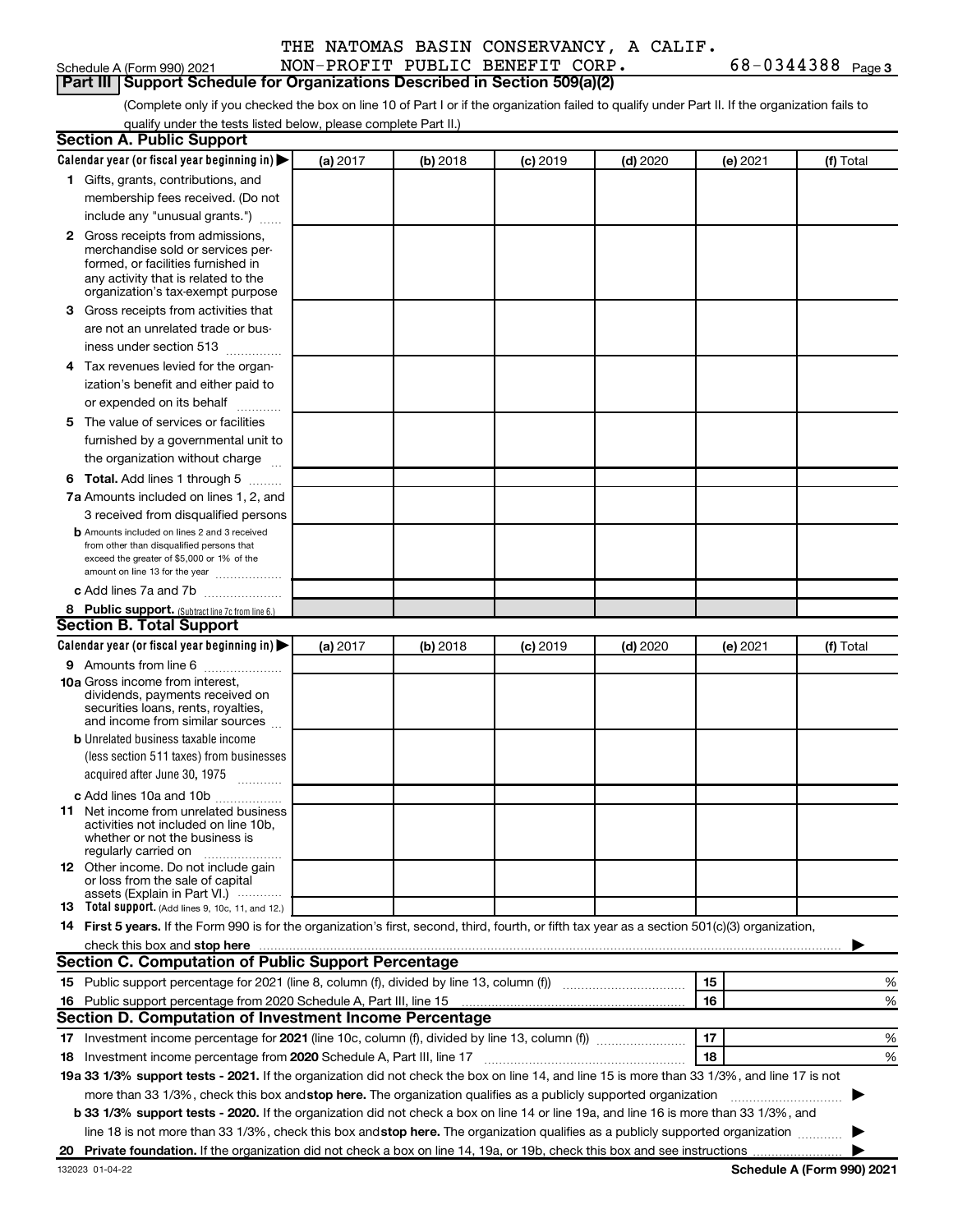### Schedule A (Form 990) 2021 **NON-PROFIT PUBLIC BENEFIT CORP.** 68-0344388 Page 4<br>| **Part IV | Supporting Organizations Part IV Supporting Organizations**

(Complete only if you checked a box in line 12 on Part I. If you checked box 12a, Part I, complete Sections A and B. If you checked box 12b, Part I, complete Sections A and C. If you checked box 12c, Part I, complete Sections A, D, and E. If you checked box 12d, Part I, complete Sections A and D, and complete Part V.)

### **Section A. All Supporting Organizations**

- **1**  Are all of the organization's supported organizations listed by name in the organization's governing documents? *If "No," describe in* **Part VI** *how the supported organizations are designated. If designated by class or purpose, describe the designation. If historic and continuing relationship, explain.*
- **2**  Did the organization have any supported organization that does not have an IRS determination of status under section 509(a)(1) or (2)? *If "Yes," explain in* **Part VI** *how the organization determined that the supported organization was described in section 509(a)(1) or (2).*
- **3a**  Did the organization have a supported organization described in section 501(c)(4), (5), or (6)? *If "Yes," answer lines 3b and 3c below.*
- **b**  Did the organization confirm that each supported organization qualified under section 501(c)(4), (5), or (6) and satisfied the public support tests under section 509(a)(2)? *If "Yes," describe in* **Part VI** *when and how the organization made the determination.*
- **c**  Did the organization ensure that all support to such organizations was used exclusively for section 170(c)(2)(B) purposes? *If "Yes," explain in* **Part VI** *what controls the organization put in place to ensure such use.*
- **4a**  Was any supported organization not organized in the United States ("foreign supported organization")? *If "Yes," and if you checked box 12a or 12b in Part I, answer lines 4b and 4c below.*
- **b**  Did the organization have ultimate control and discretion in deciding whether to make grants to the foreign supported organization? *If "Yes," describe in* **Part VI** *how the organization had such control and discretion despite being controlled or supervised by or in connection with its supported organizations.*
- **c**  Did the organization support any foreign supported organization that does not have an IRS determination under sections 501(c)(3) and 509(a)(1) or (2)? *If "Yes," explain in* **Part VI** *what controls the organization used to ensure that all support to the foreign supported organization was used exclusively for section 170(c)(2)(B) purposes.*
- **5a**  Did the organization add, substitute, or remove any supported organizations during the tax year? *If "Yes," answer lines 5b and 5c below (if applicable). Also, provide detail in* **Part VI,** *including (i) the names and EIN numbers of the supported organizations added, substituted, or removed; (ii) the reasons for each such action; (iii) the authority under the organization's organizing document authorizing such action; and (iv) how the action was accomplished (such as by amendment to the organizing document).*
- **b Type I or Type II only.** Was any added or substituted supported organization part of a class already designated in the organization's organizing document?
- **c Substitutions only.** Was the substitution the result of an event beyond the organization's control?
- **6**  Did the organization provide support (whether in the form of grants or the provision of services or facilities) to anyone other than (i) its supported organizations, (ii) individuals that are part of the charitable class benefited by one or more of its supported organizations, or (iii) other supporting organizations that also support or benefit one or more of the filing organization's supported organizations? *If "Yes," provide detail in*  **Part VI.**
- **7**  Did the organization provide a grant, loan, compensation, or other similar payment to a substantial contributor (as defined in section 4958(c)(3)(C)), a family member of a substantial contributor, or a 35% controlled entity with regard to a substantial contributor? *If "Yes," complete Part I of Schedule L (Form 990).*
- **8**  Did the organization make a loan to a disqualified person (as defined in section 4958) not described on line 7? *If "Yes," complete Part I of Schedule L (Form 990).*
- **9a**  Was the organization controlled directly or indirectly at any time during the tax year by one or more disqualified persons, as defined in section 4946 (other than foundation managers and organizations described in section 509(a)(1) or (2))? *If "Yes," provide detail in* **Part VI.**
- **b**  Did one or more disqualified persons (as defined on line 9a) hold a controlling interest in any entity in which the supporting organization had an interest? *If "Yes," provide detail in* **Part VI.**
- **c**  Did a disqualified person (as defined on line 9a) have an ownership interest in, or derive any personal benefit from, assets in which the supporting organization also had an interest? *If "Yes," provide detail in* **Part VI.**
- **10a**  Was the organization subject to the excess business holdings rules of section 4943 because of section 4943(f) (regarding certain Type II supporting organizations, and all Type III non-functionally integrated supporting organizations)? *If "Yes," answer line 10b below.*
- **b**  Did the organization have any excess business holdings in the tax year? *(Use Schedule C, Form 4720, to determine whether the organization had excess business holdings.)*

|                 | $Yes$ | $\overline{\phantom{a}}$ No |
|-----------------|-------|-----------------------------|
|                 |       |                             |
| 1               |       |                             |
|                 |       |                             |
|                 |       |                             |
| $\overline{2}$  |       |                             |
|                 |       |                             |
| 3a              |       |                             |
|                 |       |                             |
| 3b              |       |                             |
|                 |       |                             |
| 3 <sub>c</sub>  |       |                             |
| 4a              |       |                             |
|                 |       |                             |
|                 |       |                             |
| 4b              |       |                             |
|                 |       |                             |
|                 |       |                             |
| 4c              |       |                             |
|                 |       |                             |
|                 |       |                             |
|                 |       |                             |
|                 |       |                             |
| 5a              |       |                             |
| 5b              |       |                             |
| 5c              |       |                             |
|                 |       |                             |
|                 |       |                             |
|                 |       |                             |
| 6               |       |                             |
|                 |       |                             |
|                 |       |                             |
| 7               |       |                             |
|                 |       |                             |
| 8               |       |                             |
|                 |       |                             |
| 9а              |       |                             |
|                 |       |                             |
| 9b              |       |                             |
| 9с              |       |                             |
|                 |       |                             |
|                 |       |                             |
| 10a             |       |                             |
|                 |       |                             |
| 10 <sub>b</sub> |       |                             |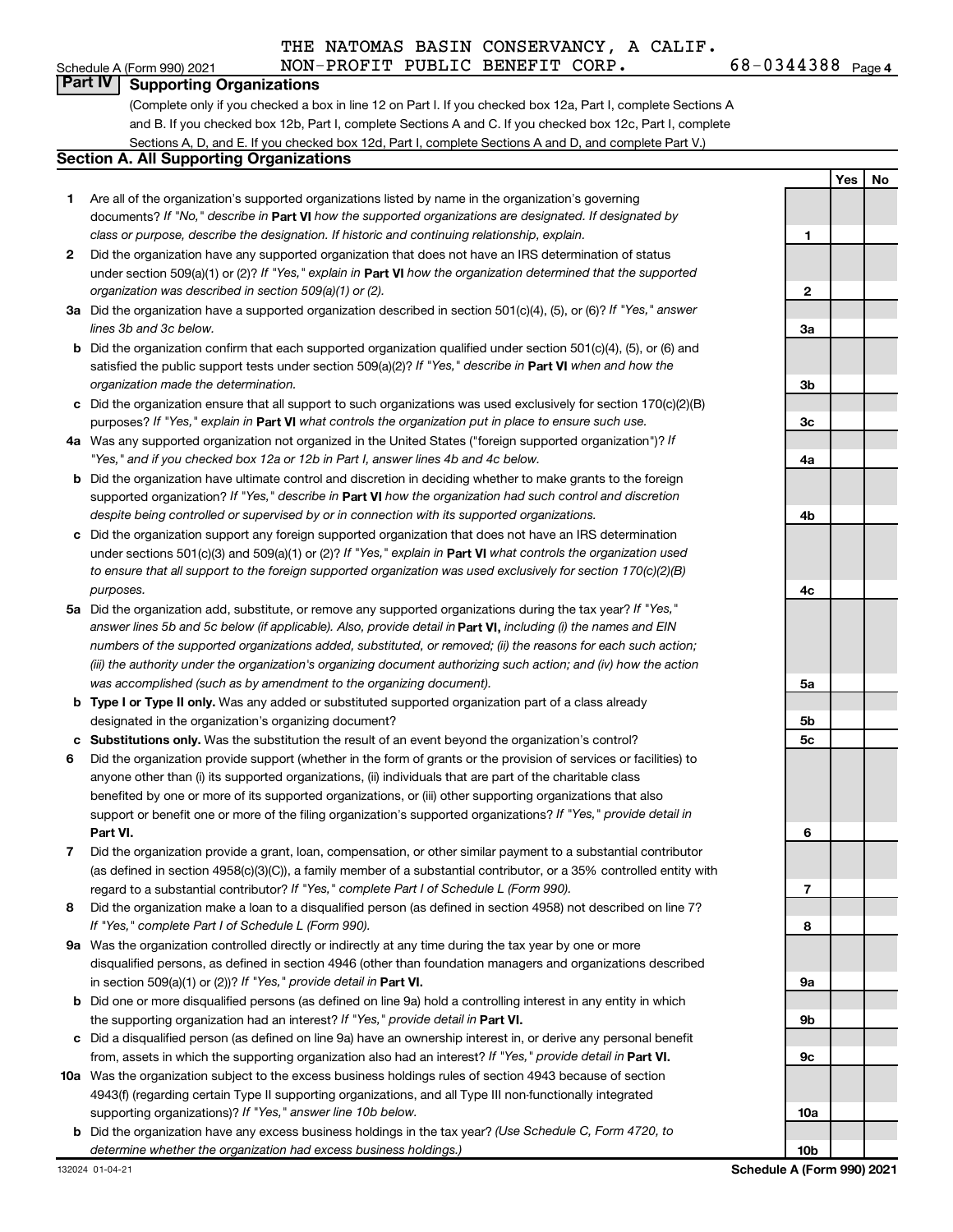|--|

# Schedule A (Form 990) 2021 **NON-PROFIT PUBLIC BENEFIT CORP.** 68-0344388 Page 5

|    | <b>Supporting Organizations (continued)</b><br>Part IV                                                                                                                                                                                       |                            |     |    |
|----|----------------------------------------------------------------------------------------------------------------------------------------------------------------------------------------------------------------------------------------------|----------------------------|-----|----|
|    |                                                                                                                                                                                                                                              |                            | Yes | No |
| 11 | Has the organization accepted a gift or contribution from any of the following persons?                                                                                                                                                      |                            |     |    |
|    | a A person who directly or indirectly controls, either alone or together with persons described on lines 11b and                                                                                                                             |                            |     |    |
|    | 11c below, the governing body of a supported organization?                                                                                                                                                                                   | 11a                        |     |    |
|    | <b>b</b> A family member of a person described on line 11a above?                                                                                                                                                                            | 11 <sub>b</sub>            |     |    |
|    | c A 35% controlled entity of a person described on line 11a or 11b above?If "Yes" to line 11a, 11b, or 11c, provide                                                                                                                          |                            |     |    |
|    | detail in Part VI.                                                                                                                                                                                                                           | 11c                        |     |    |
|    | <b>Section B. Type I Supporting Organizations</b>                                                                                                                                                                                            |                            |     |    |
|    |                                                                                                                                                                                                                                              |                            | Yes | No |
| 1  | Did the governing body, members of the governing body, officers acting in their official capacity, or membership of one or                                                                                                                   |                            |     |    |
|    | more supported organizations have the power to regularly appoint or elect at least a majority of the organization's officers,                                                                                                                |                            |     |    |
|    | directors, or trustees at all times during the tax year? If "No," describe in Part VI how the supported organization(s)                                                                                                                      |                            |     |    |
|    | effectively operated, supervised, or controlled the organization's activities. If the organization had more than one supported                                                                                                               |                            |     |    |
|    | organization, describe how the powers to appoint and/or remove officers, directors, or trustees were allocated among the<br>supported organizations and what conditions or restrictions, if any, applied to such powers during the tax year. | 1                          |     |    |
| 2  | Did the organization operate for the benefit of any supported organization other than the supported                                                                                                                                          |                            |     |    |
|    | organization(s) that operated, supervised, or controlled the supporting organization? If "Yes," explain in                                                                                                                                   |                            |     |    |
|    | Part VI how providing such benefit carried out the purposes of the supported organization(s) that operated,                                                                                                                                  |                            |     |    |
|    | supervised, or controlled the supporting organization.                                                                                                                                                                                       | $\mathbf{2}$               |     |    |
|    | <b>Section C. Type II Supporting Organizations</b>                                                                                                                                                                                           |                            |     |    |
|    |                                                                                                                                                                                                                                              |                            | Yes | No |
| 1  | Were a majority of the organization's directors or trustees during the tax year also a majority of the directors                                                                                                                             |                            |     |    |
|    | or trustees of each of the organization's supported organization(s)? If "No," describe in Part VI how control                                                                                                                                |                            |     |    |
|    | or management of the supporting organization was vested in the same persons that controlled or managed                                                                                                                                       |                            |     |    |
|    | the supported organization(s).                                                                                                                                                                                                               | 1                          |     |    |
|    | <b>Section D. All Type III Supporting Organizations</b>                                                                                                                                                                                      |                            |     |    |
|    |                                                                                                                                                                                                                                              |                            | Yes | No |
| 1  | Did the organization provide to each of its supported organizations, by the last day of the fifth month of the                                                                                                                               |                            |     |    |
|    | organization's tax year, (i) a written notice describing the type and amount of support provided during the prior tax                                                                                                                        |                            |     |    |
|    | year, (ii) a copy of the Form 990 that was most recently filed as of the date of notification, and (iii) copies of the                                                                                                                       |                            |     |    |
|    | organization's governing documents in effect on the date of notification, to the extent not previously provided?                                                                                                                             | 1                          |     |    |
| 2  | Were any of the organization's officers, directors, or trustees either (i) appointed or elected by the supported                                                                                                                             |                            |     |    |
|    | organization(s) or (ii) serving on the governing body of a supported organization? If "No," explain in Part VI how                                                                                                                           |                            |     |    |
|    | the organization maintained a close and continuous working relationship with the supported organization(s).                                                                                                                                  | 2                          |     |    |
| з  | By reason of the relationship described on line 2, above, did the organization's supported organizations have a                                                                                                                              |                            |     |    |
|    | significant voice in the organization's investment policies and in directing the use of the organization's                                                                                                                                   |                            |     |    |
|    | income or assets at all times during the tax year? If "Yes," describe in Part VI the role the organization's                                                                                                                                 |                            |     |    |
|    | supported organizations played in this regard.                                                                                                                                                                                               | з                          |     |    |
|    | Section E. Type III Functionally Integrated Supporting Organizations                                                                                                                                                                         |                            |     |    |
| 1  | Check the box next to the method that the organization used to satisfy the Integral Part Test during the yealsee instructions).                                                                                                              |                            |     |    |
| а  | The organization satisfied the Activities Test. Complete line 2 below.                                                                                                                                                                       |                            |     |    |
| b  | The organization is the parent of each of its supported organizations. Complete line 3 below.                                                                                                                                                |                            |     |    |
| c  | The organization supported a governmental entity. Describe in Part VI how you supported a governmental entity (see instructions).                                                                                                            |                            |     |    |
| 2  | Activities Test. Answer lines 2a and 2b below.                                                                                                                                                                                               |                            | Yes | No |
| а  | Did substantially all of the organization's activities during the tax year directly further the exempt purposes of                                                                                                                           |                            |     |    |
|    | the supported organization(s) to which the organization was responsive? If "Yes," then in Part VI identify                                                                                                                                   |                            |     |    |
|    | those supported organizations and explain how these activities directly furthered their exempt purposes,                                                                                                                                     |                            |     |    |
|    | how the organization was responsive to those supported organizations, and how the organization determined                                                                                                                                    |                            |     |    |
|    | that these activities constituted substantially all of its activities.                                                                                                                                                                       | 2a                         |     |    |
|    | <b>b</b> Did the activities described on line 2a, above, constitute activities that, but for the organization's involvement,                                                                                                                 |                            |     |    |
|    | one or more of the organization's supported organization(s) would have been engaged in? If "Yes," explain in                                                                                                                                 |                            |     |    |
|    | Part VI the reasons for the organization's position that its supported organization(s) would have engaged in                                                                                                                                 |                            |     |    |
|    | these activities but for the organization's involvement.                                                                                                                                                                                     | 2b                         |     |    |
| з  | Parent of Supported Organizations. Answer lines 3a and 3b below.                                                                                                                                                                             |                            |     |    |
| а  | Did the organization have the power to regularly appoint or elect a majority of the officers, directors, or                                                                                                                                  |                            |     |    |
|    | trustees of each of the supported organizations? If "Yes" or "No" provide details in Part VI.                                                                                                                                                | За                         |     |    |
|    | <b>b</b> Did the organization exercise a substantial degree of direction over the policies, programs, and activities of each                                                                                                                 |                            |     |    |
|    | of its supported organizations? If "Yes," describe in Part VI the role played by the organization in this regard.                                                                                                                            | Зb                         |     |    |
|    | 132025 01-04-22                                                                                                                                                                                                                              | Schedule A (Form 990) 2021 |     |    |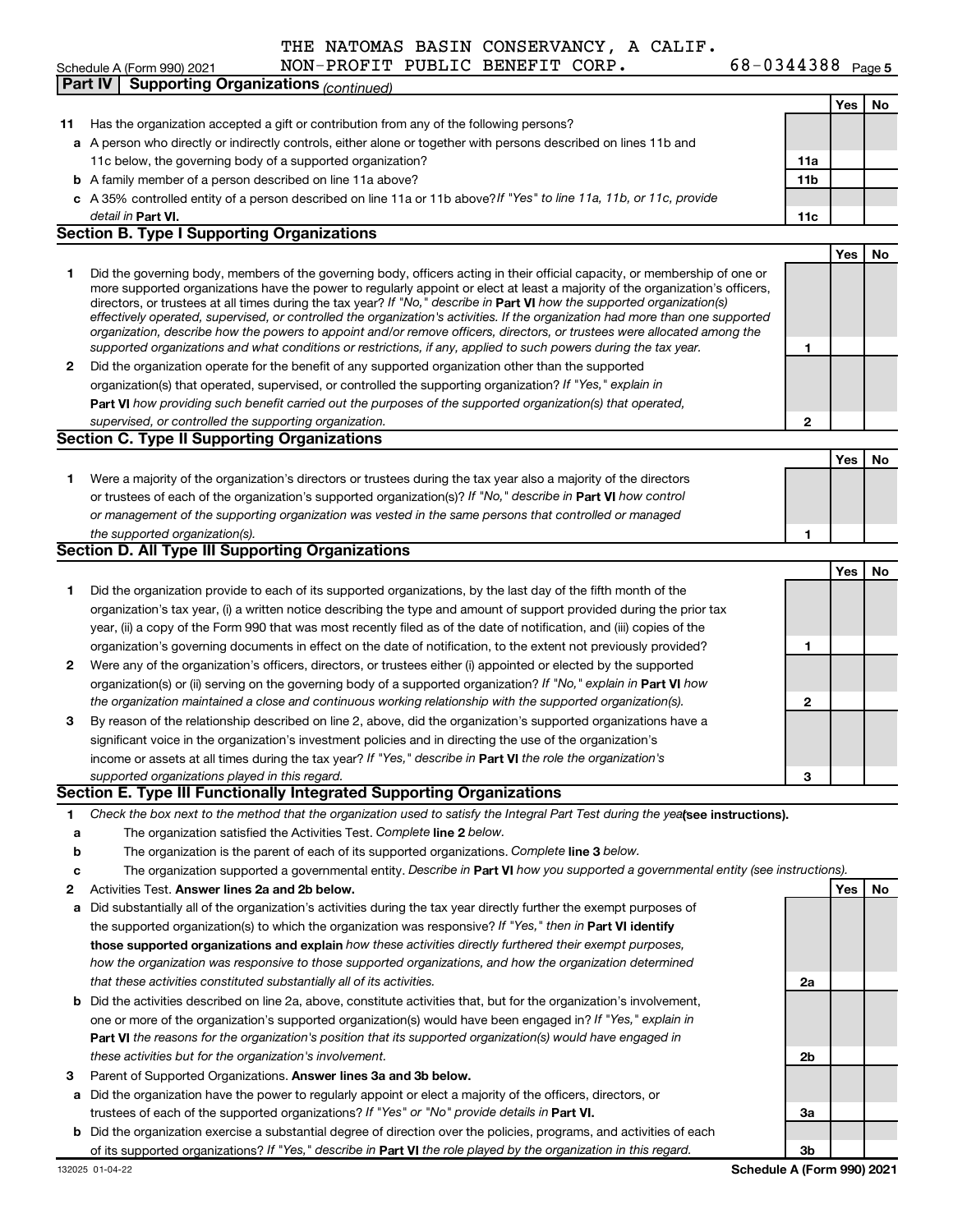|  |  |  | THE NATOMAS BASIN CONSERVANCY, A CALIF. |  |  |
|--|--|--|-----------------------------------------|--|--|
|--|--|--|-----------------------------------------|--|--|

### Schedule A (Form 990) 2021 **NON-PROFIT PUBLIC BENEFIT CORP.** 68-0344388 Page 6<br>| **Part V** | Type III Non-Functionally Integrated 509(a)(3) Supporting Organizations **Part V Type III Non-Functionally Integrated 509(a)(3) Supporting Organizations 1** Check here if the organization satisfied the Integral Part Test as a qualifying trust on Nov. 20, 1970 ( *explain in* **Part VI**). **See instructions.**  All other Type III non-functionally integrated supporting organizations must complete Sections A through E. **Section A - Adjusted Net Income** (A) Prior Year (B) Current Year (optional) **1 1 2** Recoveries of prior-year distributions **2 3** Other gross income (see instructions) **3 4** Add lines 1 through 3. **4 5** Depreciation and depletion **5 6** Portion of operating expenses paid or incurred for production or collection of gross income or for management, conservation, or maintenance of property held for production of income (see instructions) **6 7** Other expenses (see instructions) **7 8 Adjusted Net Income** (subtract lines 5, 6, and 7 from line 4) **8 Section B - Minimum Asset Amount** (A) Prior Year (B) Current Year (optional) **1** Aggregate fair market value of all non-exempt-use assets (see instructions for short tax year or assets held for part of year): **a** Average monthly value of securities **1a 1a b** Average monthly cash balances **1b and 1b and 1b and 1b and 1b and 1b and 1b and 1b and 1b and 1b and 1b and 1b and 1b and 1b and 1b and 1b and 1b and 1b and 1b and 1b and 1b and 1b and 1b and 1b and 1b and 1b and 1b an c** Fair market value of other non-exempt-use assets **1c 1c d Total** (add lines 1a, 1b, and 1c) **1d 1d 1d 1d 1d e Discount** claimed for blockage or other factors ( *explain in detail in* **Part VI**): **2** Acquisition indebtedness applicable to non-exempt-use assets **2 3** Subtract line 2 from line 1d. **3 4** Cash deemed held for exempt use. Enter 0.015 of line 3 (for greater amount, see instructions). **4 5** Net value of non-exempt-use assets (subtract line 4 from line 3) **5 6** Multiply line 5 by 0.035. **6 7** Recoveries of prior-year distributions **7 8 Minimum Asset Amount** (add line 7 to line 6) **8 Section C - Distributable Amount** Current Year **1** Adjusted net income for prior year (from Section A, line 8, column A) **1 2** Enter 0.85 of line 1. **2 3** Minimum asset amount for prior year (from Section B, line 8, column A) **3 4** Enter greater of line 2 or line 3. **4 5** Income tax imposed in prior year **5 6 Distributable Amount.** Subtract line 5 from line 4, unless subject to emergency temporary reduction (see instructions). **6**

**7**  Check here if the current year is the organization's first as a non-functionally integrated Type III supporting organization (see instructions).

**Schedule A (Form 990) 2021**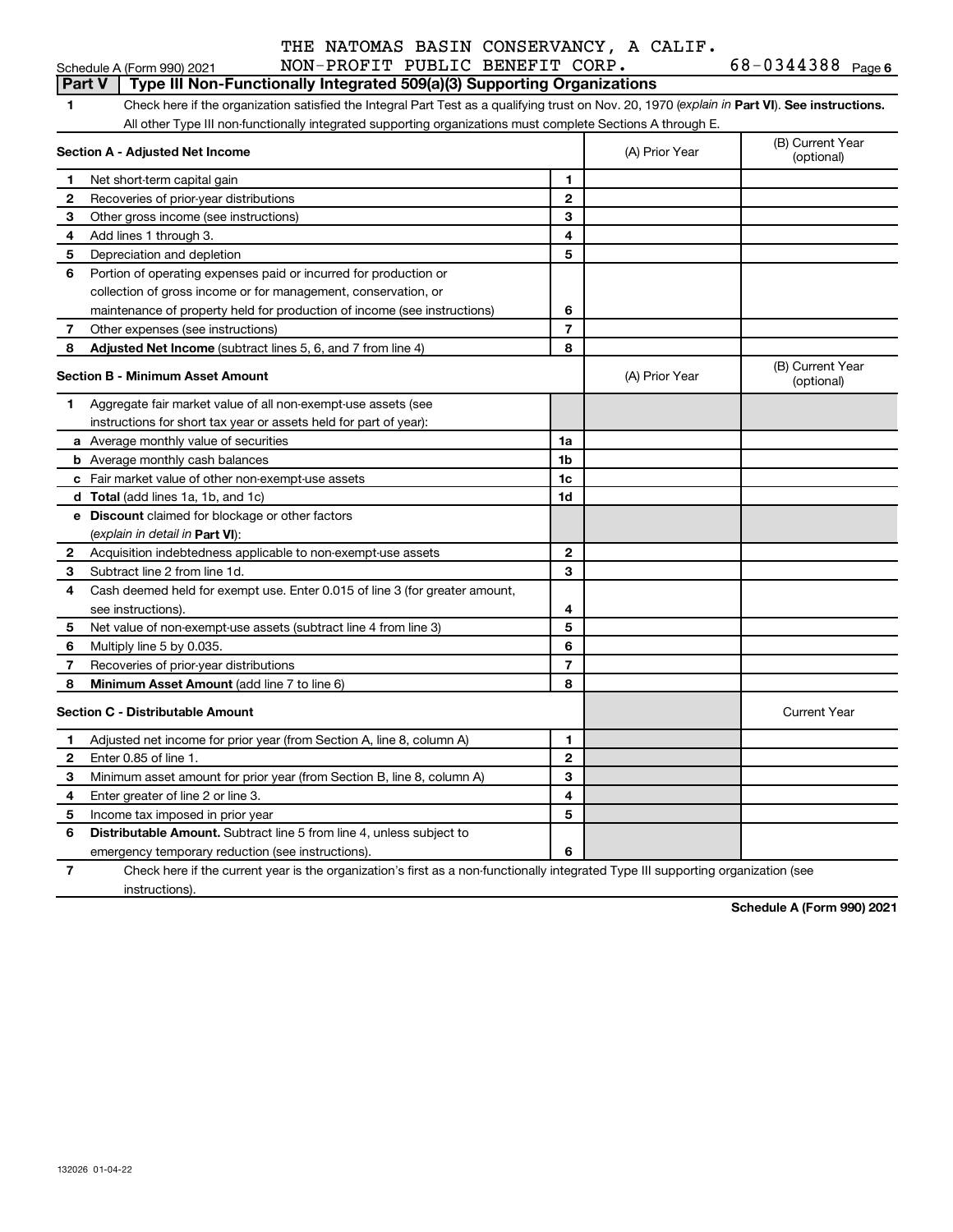| $68 - 0344388$ Page 7 |  |
|-----------------------|--|
|                       |  |

|               | Schedule A (Form 990) 2021                                                                 | NON-PROFIT PUBLIC BENEFIT CORP.    |                                               |                | $68 - 0344388$ Page 7                                   |
|---------------|--------------------------------------------------------------------------------------------|------------------------------------|-----------------------------------------------|----------------|---------------------------------------------------------|
| <b>Part V</b> | Type III Non-Functionally Integrated 509(a)(3) Supporting Organizations (continued)        |                                    |                                               |                |                                                         |
|               | <b>Section D - Distributions</b>                                                           |                                    |                                               |                | <b>Current Year</b>                                     |
| 1             | Amounts paid to supported organizations to accomplish exempt purposes                      |                                    |                                               | 1              |                                                         |
| 2             | Amounts paid to perform activity that directly furthers exempt purposes of supported       |                                    |                                               |                |                                                         |
|               | organizations, in excess of income from activity                                           |                                    |                                               | 2              |                                                         |
| 3             | Administrative expenses paid to accomplish exempt purposes of supported organizations      |                                    |                                               | 3              |                                                         |
| 4             | Amounts paid to acquire exempt-use assets                                                  |                                    |                                               | 4              |                                                         |
| 5             | Qualified set-aside amounts (prior IRS approval required - provide details in Part VI)     |                                    |                                               | 5              |                                                         |
| 6             | Other distributions (describe in Part VI). See instructions.                               |                                    |                                               | 6              |                                                         |
| 7             | Total annual distributions. Add lines 1 through 6.                                         |                                    |                                               | $\overline{7}$ |                                                         |
| 8             | Distributions to attentive supported organizations to which the organization is responsive |                                    |                                               |                |                                                         |
|               | (provide details in Part VI). See instructions.                                            |                                    |                                               | 8<br>9         |                                                         |
| 9             | Distributable amount for 2021 from Section C, line 6                                       |                                    |                                               | 10             |                                                         |
| 10            | Line 8 amount divided by line 9 amount                                                     |                                    |                                               |                |                                                         |
|               | <b>Section E - Distribution Allocations (see instructions)</b>                             | (i)<br><b>Excess Distributions</b> | (ii)<br><b>Underdistributions</b><br>Pre-2021 |                | (iii)<br><b>Distributable</b><br><b>Amount for 2021</b> |
| 1             | Distributable amount for 2021 from Section C, line 6                                       |                                    |                                               |                |                                                         |
| 2             | Underdistributions, if any, for years prior to 2021 (reason-                               |                                    |                                               |                |                                                         |
|               | able cause required - explain in Part VI). See instructions.                               |                                    |                                               |                |                                                         |
| 3             | Excess distributions carryover, if any, to 2021                                            |                                    |                                               |                |                                                         |
|               | a From 2016                                                                                |                                    |                                               |                |                                                         |
|               | <b>b</b> From 2017                                                                         |                                    |                                               |                |                                                         |
|               | c From 2018                                                                                |                                    |                                               |                |                                                         |
|               | d From 2019                                                                                |                                    |                                               |                |                                                         |
|               | e From 2020                                                                                |                                    |                                               |                |                                                         |
|               | f Total of lines 3a through 3e                                                             |                                    |                                               |                |                                                         |
|               | g Applied to underdistributions of prior years                                             |                                    |                                               |                |                                                         |
|               | h Applied to 2021 distributable amount                                                     |                                    |                                               |                |                                                         |
|               | i Carryover from 2016 not applied (see instructions)                                       |                                    |                                               |                |                                                         |
|               | Remainder. Subtract lines 3g, 3h, and 3i from line 3f.                                     |                                    |                                               |                |                                                         |
| 4             | Distributions for 2021 from Section D,                                                     |                                    |                                               |                |                                                         |
|               | line $7:$                                                                                  |                                    |                                               |                |                                                         |
|               | a Applied to underdistributions of prior years                                             |                                    |                                               |                |                                                         |
|               | <b>b</b> Applied to 2021 distributable amount                                              |                                    |                                               |                |                                                         |
|               | c Remainder. Subtract lines 4a and 4b from line 4.                                         |                                    |                                               |                |                                                         |
|               | 5 Remaining underdistributions for years prior to 2021, if                                 |                                    |                                               |                |                                                         |
|               | any. Subtract lines 3g and 4a from line 2. For result greater                              |                                    |                                               |                |                                                         |
|               | than zero, explain in Part VI. See instructions.                                           |                                    |                                               |                |                                                         |
| 6             | Remaining underdistributions for 2021. Subtract lines 3h                                   |                                    |                                               |                |                                                         |
|               | and 4b from line 1. For result greater than zero, explain in                               |                                    |                                               |                |                                                         |
|               | <b>Part VI.</b> See instructions.                                                          |                                    |                                               |                |                                                         |
| 7             | Excess distributions carryover to 2022. Add lines 3j                                       |                                    |                                               |                |                                                         |
|               | and 4c.                                                                                    |                                    |                                               |                |                                                         |
| 8             | Breakdown of line 7:                                                                       |                                    |                                               |                |                                                         |
|               | a Excess from 2017                                                                         |                                    |                                               |                |                                                         |
|               | <b>b</b> Excess from 2018                                                                  |                                    |                                               |                |                                                         |
|               | c Excess from 2019                                                                         |                                    |                                               |                |                                                         |
|               | d Excess from 2020                                                                         |                                    |                                               |                |                                                         |
|               | e Excess from 2021                                                                         |                                    |                                               |                |                                                         |

**Schedule A (Form 990) 2021**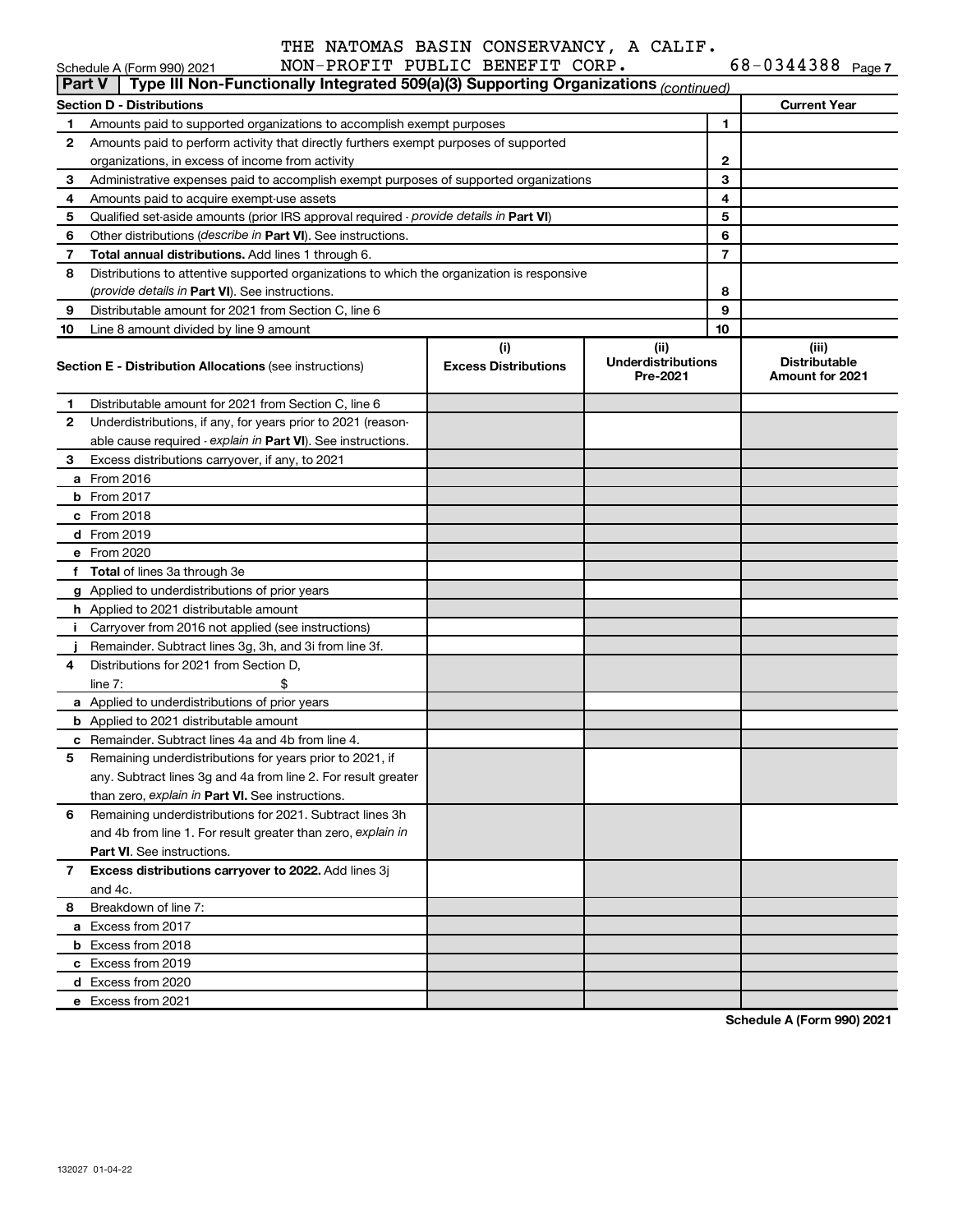| <b>Part VI</b> | Schedule A (Form 990) 2021<br>Supplemental Information. Provide the explanations required by Part II, line 10; Part II, line 17a or 17b; Part III, line 12; | NON-PROFIT PUBLIC BENEFIT CORP. |  | THE NATOMAS BASIN CONSERVANCY, A CALIF. | $68 - 0344388$ Page 8                                                                                                                                                                                                                                                                            |
|----------------|-------------------------------------------------------------------------------------------------------------------------------------------------------------|---------------------------------|--|-----------------------------------------|--------------------------------------------------------------------------------------------------------------------------------------------------------------------------------------------------------------------------------------------------------------------------------------------------|
|                | Section D, lines 5, 6, and 8; and Part V, Section E, lines 2, 5, and 6. Also complete this part for any additional information.<br>(See instructions.)      |                                 |  |                                         | Part IV, Section A, lines 1, 2, 3b, 3c, 4b, 4c, 5a, 6, 9a, 9b, 9c, 11a, 11b, and 11c; Part IV, Section B, lines 1 and 2; Part IV, Section C,<br>line 1; Part IV, Section D, lines 2 and 3; Part IV, Section E, lines 1c, 2a, 2b, 3a, and 3b; Part V, line 1; Part V, Section B, line 1e; Part V, |
|                |                                                                                                                                                             |                                 |  |                                         |                                                                                                                                                                                                                                                                                                  |
|                |                                                                                                                                                             |                                 |  |                                         |                                                                                                                                                                                                                                                                                                  |
|                |                                                                                                                                                             |                                 |  |                                         |                                                                                                                                                                                                                                                                                                  |
|                |                                                                                                                                                             |                                 |  |                                         |                                                                                                                                                                                                                                                                                                  |
|                |                                                                                                                                                             |                                 |  |                                         |                                                                                                                                                                                                                                                                                                  |
|                |                                                                                                                                                             |                                 |  |                                         |                                                                                                                                                                                                                                                                                                  |
|                |                                                                                                                                                             |                                 |  |                                         |                                                                                                                                                                                                                                                                                                  |
|                |                                                                                                                                                             |                                 |  |                                         |                                                                                                                                                                                                                                                                                                  |
|                |                                                                                                                                                             |                                 |  |                                         |                                                                                                                                                                                                                                                                                                  |
|                |                                                                                                                                                             |                                 |  |                                         |                                                                                                                                                                                                                                                                                                  |
|                |                                                                                                                                                             |                                 |  |                                         |                                                                                                                                                                                                                                                                                                  |
|                |                                                                                                                                                             |                                 |  |                                         |                                                                                                                                                                                                                                                                                                  |
|                |                                                                                                                                                             |                                 |  |                                         |                                                                                                                                                                                                                                                                                                  |
|                |                                                                                                                                                             |                                 |  |                                         |                                                                                                                                                                                                                                                                                                  |
|                |                                                                                                                                                             |                                 |  |                                         |                                                                                                                                                                                                                                                                                                  |
|                |                                                                                                                                                             |                                 |  |                                         |                                                                                                                                                                                                                                                                                                  |
|                |                                                                                                                                                             |                                 |  |                                         |                                                                                                                                                                                                                                                                                                  |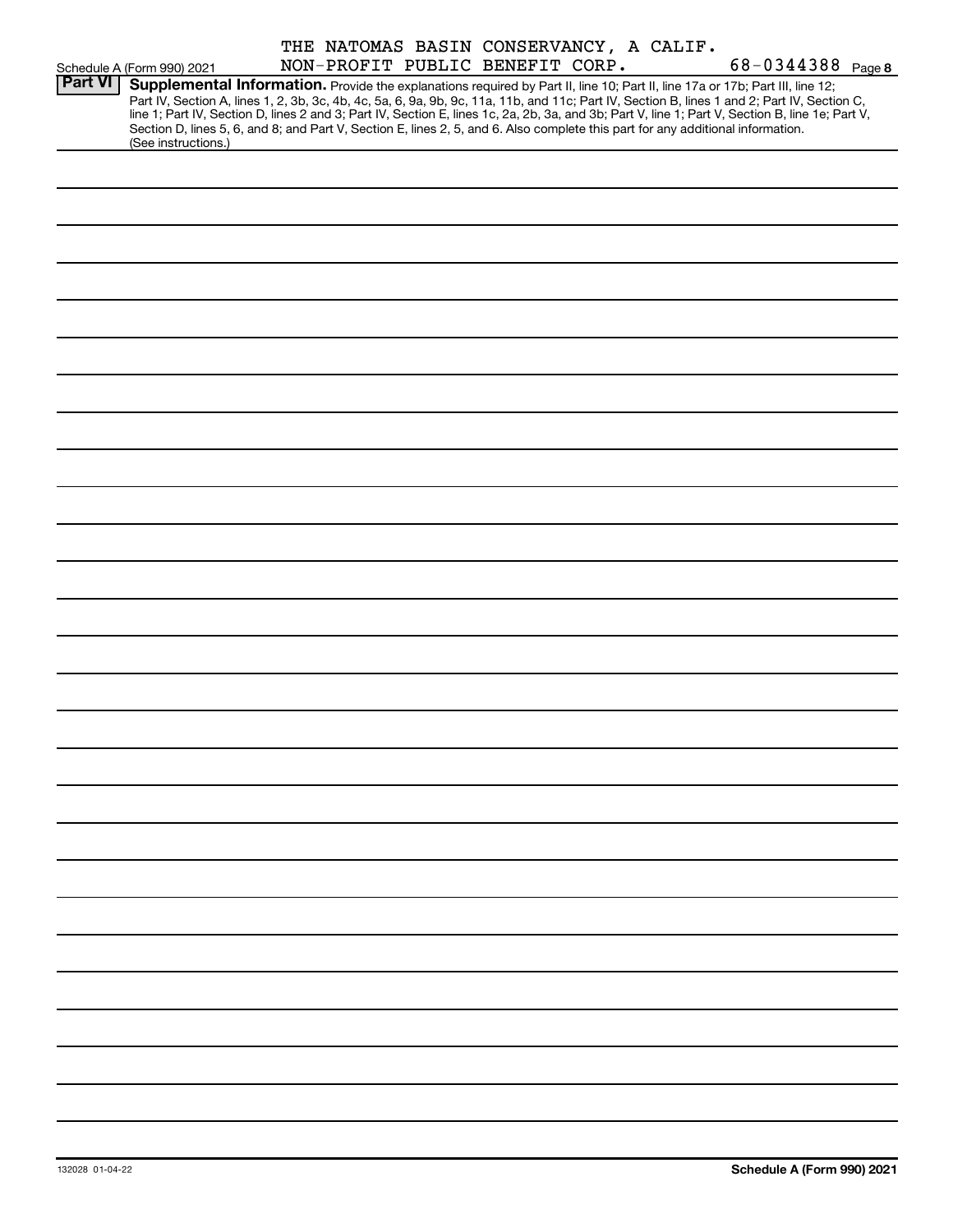# **Schedule B**

**(Form 990)** 

Department of the Treasury Internal Revenue Service

Name of the organization

# **Schedule of Contributors**

**| Attach to Form 990 or Form 990-PF. | Go to www.irs.gov/Form990 for the latest information.**  OMB No. 1545-0047

**2021** 

**Employer identification number** 

68-0344388

|  |  | $\sim$ |  |
|--|--|--------|--|
|  |  |        |  |

### I NATOMAS BASIN CONSERVANCY, A CALIF. NON-PROFIT PUBLIC BENEFIT CORP.

**Organization type**(check one):

| Filers of:<br>Section: |  |                                                                             |  |  |  |  |
|------------------------|--|-----------------------------------------------------------------------------|--|--|--|--|
| Form 990 or 990-EZ     |  | $X = 501(c)$ (3) (enter number) organization                                |  |  |  |  |
|                        |  | $4947(a)(1)$ nonexempt charitable trust not treated as a private foundation |  |  |  |  |
|                        |  | 527 political organization                                                  |  |  |  |  |
| Form 990-PF            |  | 501(c)(3) exempt private foundation                                         |  |  |  |  |
|                        |  | 4947(a)(1) nonexempt charitable trust treated as a private foundation       |  |  |  |  |
|                        |  | 501(c)(3) taxable private foundation                                        |  |  |  |  |
|                        |  |                                                                             |  |  |  |  |

Check if your organization is covered by the **General Rule** or a **Special Rule. Note:** Only a section 501(c)(7), (8), or (10) organization can check boxes for both the General Rule and a Special Rule. See instructions.

#### **General Rule**

For an organization filing Form 990, 990-EZ, or 990-PF that received, during the year, contributions totaling \$5,000 or more (in money or property) from any one contributor. Complete Parts I and II. See instructions for determining a contributor's total contributions.

### **Special Rules**

X For an organization described in section 501(c)(3) filing Form 990 or 990-EZ that met the 33 1/3% support test of the regulations under sections 509(a)(1) and 170(b)(1)(A)(vi), that checked Schedule A (Form 990), Part II, line 13, 16a, or 16b, and that received from any one contributor, during the year, total contributions of the greater of **(1)** \$5,000; or **(2)** 2% of the amount on (i) Form 990, Part VIII, line 1h; or (ii) Form 990-EZ, line 1. Complete Parts I and II.

For an organization described in section 501(c)(7), (8), or (10) filing Form 990 or 990-EZ that received from any one contributor, during the year, total contributions of more than \$1,000 exclusively for religious, charitable, scientific, literary, or educational purposes, or for the prevention of cruelty to children or animals. Complete Parts I (entering "N/A" in column (b) instead of the contributor name and address), II, and III.

For an organization described in section 501(c)(7), (8), or (10) filing Form 990 or 990-EZ that received from any one contributor, during the year, contributions exclusively for religious, charitable, etc., purposes, but no such contributions totaled more than \$1,000. If this box is checked, enter here the total contributions that were received during the year for an exclusively religious, charitable, etc., purpose. Don't complete any of the parts unless the **General Rule** applies to this organization because it received *nonexclusively*  religious, charitable, etc., contributions totaling \$5,000 or more during the year  $\ldots$  $\ldots$  $\ldots$  $\ldots$  $\ldots$  $\ldots$ 

**Caution:** An organization that isn't covered by the General Rule and/or the Special Rules doesn't file Schedule B (Form 990), but it **must**  answer "No" on Part IV, line 2, of its Form 990; or check the box on line H of its Form 990-EZ or on its Form 990-PF, Part I, line 2, to certify that it doesn't meet the filing requirements of Schedule B (Form 990).

LHA For Paperwork Reduction Act Notice, see the instructions for Form 990, 990-EZ, or 990-PF. Schedule B (Form 990) (2021)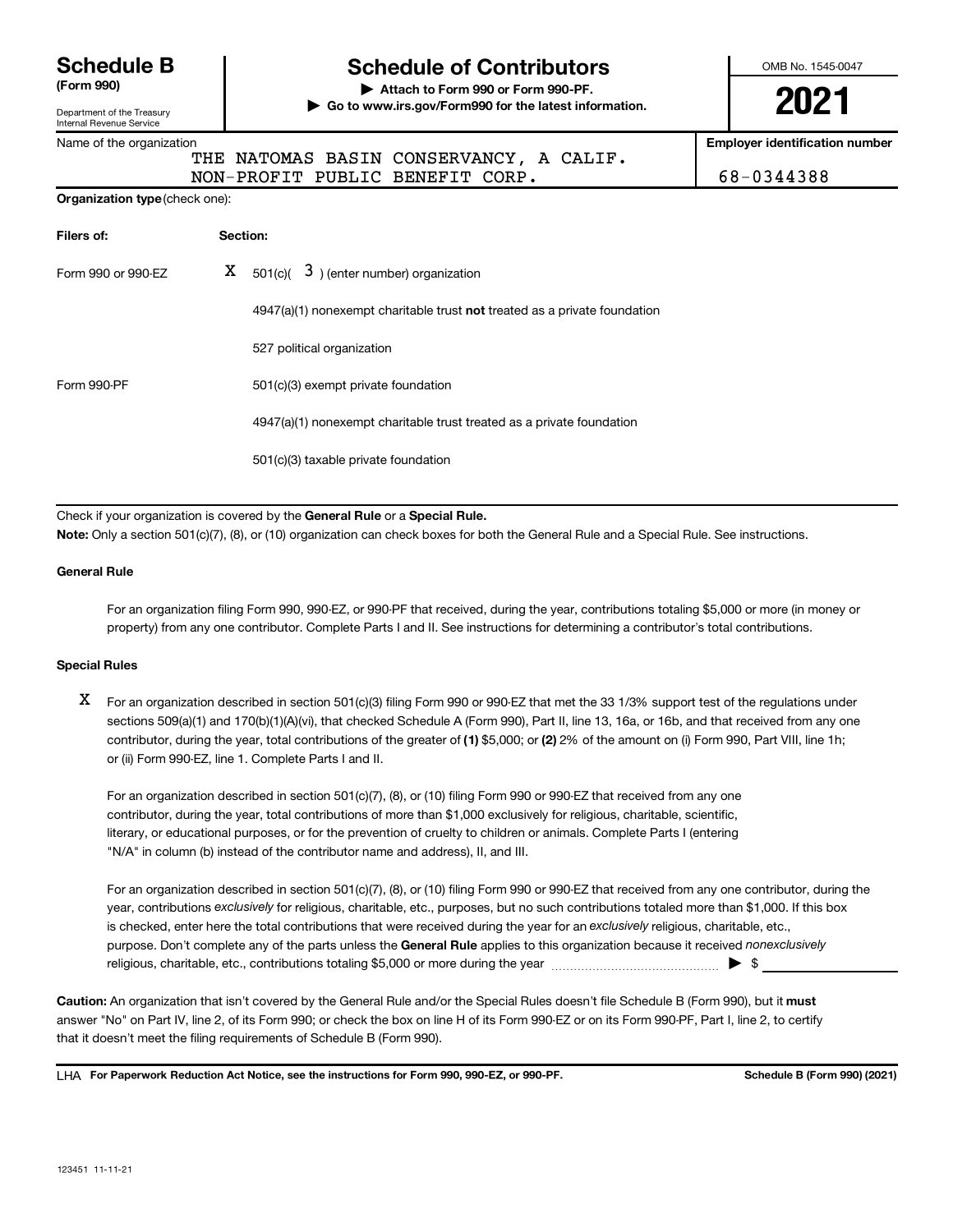|                              | Schedule B (Form 990) (2021)                                                                        |                                                 | Page 3                                |
|------------------------------|-----------------------------------------------------------------------------------------------------|-------------------------------------------------|---------------------------------------|
|                              | Name of organization<br>THE NATOMAS BASIN CONSERVANCY, A CALIF.                                     |                                                 | <b>Employer identification number</b> |
|                              | NON-PROFIT PUBLIC BENEFIT CORP.                                                                     |                                                 | 68-0344388                            |
| Part II                      | Noncash Property (see instructions). Use duplicate copies of Part II if additional space is needed. |                                                 |                                       |
| (a)<br>No.<br>from<br>Part I | (b)<br>Description of noncash property given                                                        | (c)<br>FMV (or estimate)<br>(See instructions.) | (d)<br>Date received                  |
|                              | LAND                                                                                                |                                                 |                                       |
| 1                            |                                                                                                     |                                                 |                                       |
|                              |                                                                                                     | 543,896.<br>\$                                  | 12/31/21                              |
| (a)<br>No.<br>from<br>Part I | (b)<br>Description of noncash property given                                                        | (c)<br>FMV (or estimate)<br>(See instructions.) | (d)<br>Date received                  |
|                              | FISHERMAN'S LAKE WELL                                                                               |                                                 |                                       |
| 4                            |                                                                                                     | 279,010.<br>$\$\$                               | 06/30/21                              |
| (a)<br>No.<br>from<br>Part I | (b)<br>Description of noncash property given                                                        | (c)<br>FMV (or estimate)<br>(See instructions.) | (d)<br>Date received                  |
|                              |                                                                                                     |                                                 |                                       |
|                              |                                                                                                     | $\mathfrak s$                                   |                                       |
| (a)<br>No.<br>from<br>Part I | (b)<br>Description of noncash property given                                                        | (c)<br>FMV (or estimate)<br>(See instructions.) | (d)<br>Date received                  |
|                              |                                                                                                     |                                                 |                                       |
|                              |                                                                                                     | \$                                              |                                       |
| (a)<br>No.<br>from<br>Part I | (b)<br>Description of noncash property given                                                        | (c)<br>FMV (or estimate)<br>(See instructions.) | (d)<br>Date received                  |
|                              |                                                                                                     |                                                 |                                       |
|                              |                                                                                                     | \$                                              |                                       |
| (a)<br>No.<br>from<br>Part I | (b)<br>Description of noncash property given                                                        | (c)<br>FMV (or estimate)<br>(See instructions.) | (d)<br>Date received                  |
|                              |                                                                                                     |                                                 |                                       |
|                              |                                                                                                     | \$                                              |                                       |
|                              |                                                                                                     |                                                 |                                       |

123453 11-11-21 **Schedule B (Form 990) (2021)**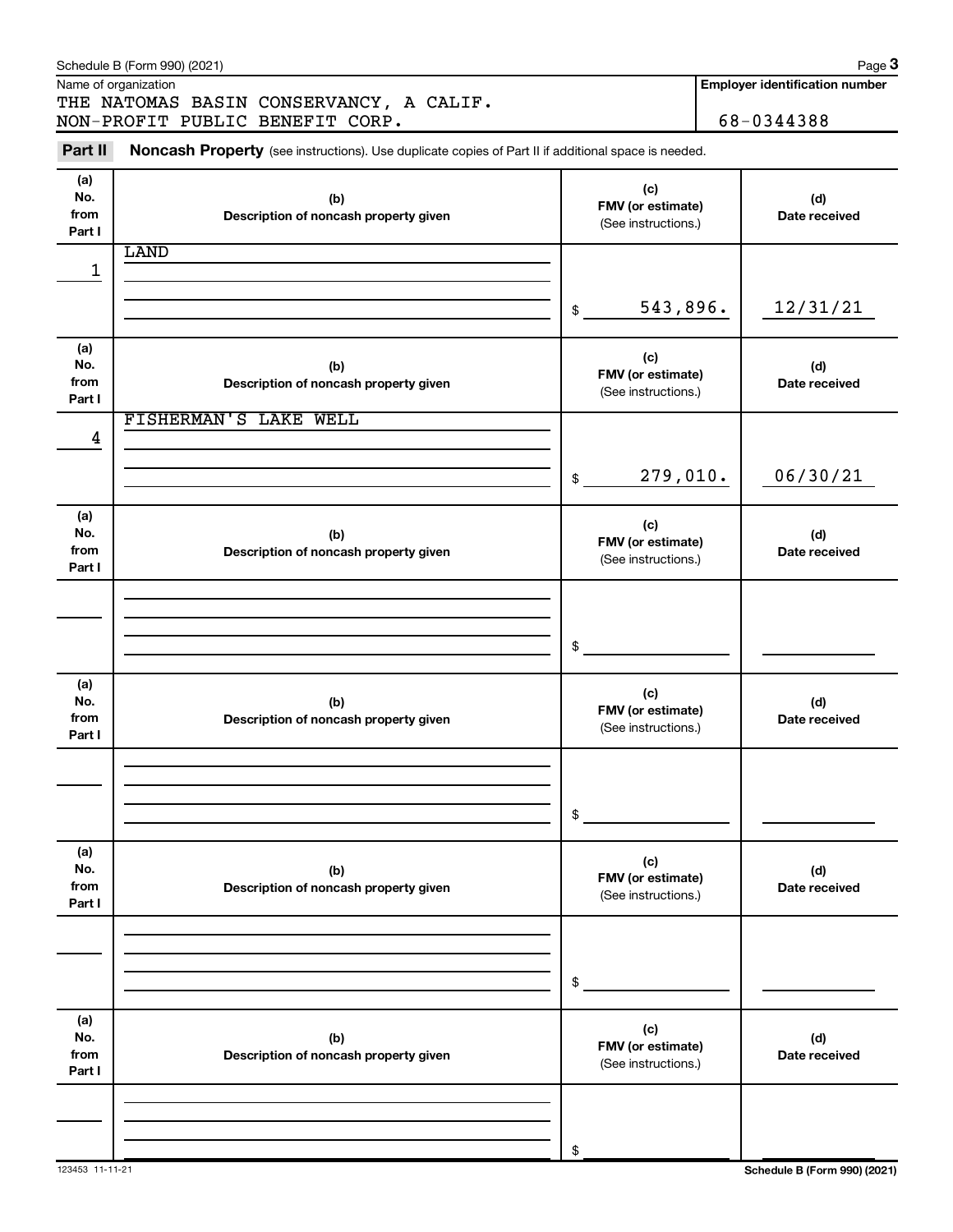|                           | Schedule B (Form 990) (2021)                                                                                                                                                                                                                                                                                                                  |                      |                                          | Page 4                                                                                                                                                                       |  |  |
|---------------------------|-----------------------------------------------------------------------------------------------------------------------------------------------------------------------------------------------------------------------------------------------------------------------------------------------------------------------------------------------|----------------------|------------------------------------------|------------------------------------------------------------------------------------------------------------------------------------------------------------------------------|--|--|
|                           | Name of organization                                                                                                                                                                                                                                                                                                                          |                      |                                          | <b>Employer identification number</b>                                                                                                                                        |  |  |
|                           | THE NATOMAS BASIN CONSERVANCY, A CALIF.                                                                                                                                                                                                                                                                                                       |                      |                                          |                                                                                                                                                                              |  |  |
| Part III                  | NON-PROFIT PUBLIC BENEFIT CORP.                                                                                                                                                                                                                                                                                                               |                      |                                          | 68-0344388<br>Exclusively religious, charitable, etc., contributions to organizations described in section 501(c)(7), (8), or (10) that total more than \$1,000 for the year |  |  |
|                           | from any one contributor. Complete columns (a) through (e) and the following line entry. For organizations<br>completing Part III, enter the total of exclusively religious, charitable, etc., contributions of \$1,000 or less for the year. (Enter this info. once.) \\$<br>Use duplicate copies of Part III if additional space is needed. |                      |                                          |                                                                                                                                                                              |  |  |
| (a) No.<br>from<br>Part I | (b) Purpose of gift                                                                                                                                                                                                                                                                                                                           | (c) Use of gift      |                                          | (d) Description of how gift is held                                                                                                                                          |  |  |
|                           |                                                                                                                                                                                                                                                                                                                                               |                      |                                          |                                                                                                                                                                              |  |  |
|                           |                                                                                                                                                                                                                                                                                                                                               | (e) Transfer of gift |                                          |                                                                                                                                                                              |  |  |
|                           | Transferee's name, address, and ZIP + 4                                                                                                                                                                                                                                                                                                       |                      |                                          | Relationship of transferor to transferee                                                                                                                                     |  |  |
|                           |                                                                                                                                                                                                                                                                                                                                               |                      |                                          |                                                                                                                                                                              |  |  |
| (a) No.<br>from<br>Part I | (b) Purpose of gift                                                                                                                                                                                                                                                                                                                           | (c) Use of gift      |                                          | (d) Description of how gift is held                                                                                                                                          |  |  |
|                           |                                                                                                                                                                                                                                                                                                                                               |                      |                                          |                                                                                                                                                                              |  |  |
|                           |                                                                                                                                                                                                                                                                                                                                               | (e) Transfer of gift |                                          |                                                                                                                                                                              |  |  |
|                           | Transferee's name, address, and ZIP + 4                                                                                                                                                                                                                                                                                                       |                      |                                          | Relationship of transferor to transferee                                                                                                                                     |  |  |
|                           |                                                                                                                                                                                                                                                                                                                                               |                      |                                          |                                                                                                                                                                              |  |  |
| (a) No.<br>from<br>Part I | (b) Purpose of gift                                                                                                                                                                                                                                                                                                                           | (c) Use of gift      |                                          | (d) Description of how gift is held                                                                                                                                          |  |  |
|                           |                                                                                                                                                                                                                                                                                                                                               |                      |                                          |                                                                                                                                                                              |  |  |
|                           |                                                                                                                                                                                                                                                                                                                                               | (e) Transfer of gift |                                          |                                                                                                                                                                              |  |  |
|                           | Transferee's name, address, and ZIP + 4                                                                                                                                                                                                                                                                                                       |                      |                                          | Relationship of transferor to transferee                                                                                                                                     |  |  |
|                           |                                                                                                                                                                                                                                                                                                                                               |                      |                                          |                                                                                                                                                                              |  |  |
| (a) No.<br>from<br>Part I | (b) Purpose of gift                                                                                                                                                                                                                                                                                                                           | (c) Use of gift      |                                          | (d) Description of how gift is held                                                                                                                                          |  |  |
|                           |                                                                                                                                                                                                                                                                                                                                               |                      |                                          |                                                                                                                                                                              |  |  |
|                           | (e) Transfer of gift                                                                                                                                                                                                                                                                                                                          |                      |                                          |                                                                                                                                                                              |  |  |
|                           | Transferee's name, address, and ZIP + 4                                                                                                                                                                                                                                                                                                       |                      | Relationship of transferor to transferee |                                                                                                                                                                              |  |  |
|                           |                                                                                                                                                                                                                                                                                                                                               |                      |                                          |                                                                                                                                                                              |  |  |
|                           |                                                                                                                                                                                                                                                                                                                                               |                      |                                          |                                                                                                                                                                              |  |  |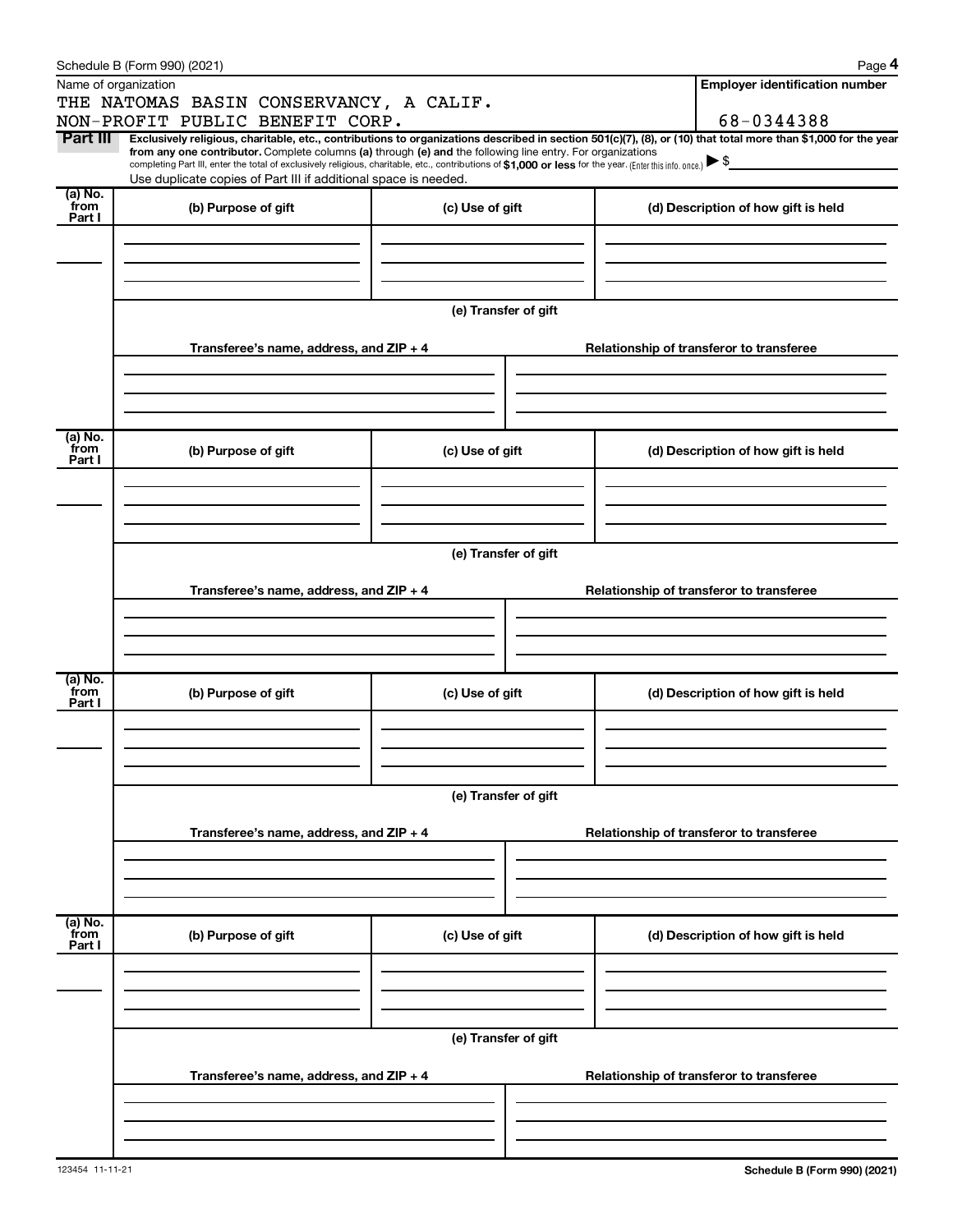|         | <b>SCHEDULE D</b>                                      |                                                                                                                                                                                                                                                                                 |                                                                                               |  |                          | OMB No. 1545-0047                                  |        |  |
|---------|--------------------------------------------------------|---------------------------------------------------------------------------------------------------------------------------------------------------------------------------------------------------------------------------------------------------------------------------------|-----------------------------------------------------------------------------------------------|--|--------------------------|----------------------------------------------------|--------|--|
|         | (Form 990)                                             | <b>Supplemental Financial Statements</b><br>Complete if the organization answered "Yes" on Form 990,                                                                                                                                                                            |                                                                                               |  |                          |                                                    |        |  |
|         |                                                        |                                                                                                                                                                                                                                                                                 | Part IV, line 6, 7, 8, 9, 10, 11a, 11b, 11c, 11d, 11e, 11f, 12a, or 12b.                      |  |                          | <b>Open to Public</b>                              |        |  |
|         | Department of the Treasury<br>Internal Revenue Service |                                                                                                                                                                                                                                                                                 | Attach to Form 990.<br>Go to www.irs.gov/Form990 for instructions and the latest information. |  |                          | Inspection                                         |        |  |
|         | Name of the organization                               |                                                                                                                                                                                                                                                                                 | THE NATOMAS BASIN CONSERVANCY, A CALIF.                                                       |  |                          | <b>Employer identification number</b>              |        |  |
|         |                                                        | NON-PROFIT PUBLIC BENEFIT CORP.                                                                                                                                                                                                                                                 |                                                                                               |  |                          | 68-0344388                                         |        |  |
| Part I  |                                                        | Organizations Maintaining Donor Advised Funds or Other Similar Funds or Accounts. Complete if the                                                                                                                                                                               |                                                                                               |  |                          |                                                    |        |  |
|         |                                                        | organization answered "Yes" on Form 990, Part IV, line 6.                                                                                                                                                                                                                       |                                                                                               |  |                          |                                                    |        |  |
|         |                                                        |                                                                                                                                                                                                                                                                                 | (a) Donor advised funds                                                                       |  |                          | (b) Funds and other accounts                       |        |  |
| 1       |                                                        |                                                                                                                                                                                                                                                                                 |                                                                                               |  |                          |                                                    |        |  |
| 2       |                                                        | Aggregate value of contributions to (during year)                                                                                                                                                                                                                               |                                                                                               |  |                          |                                                    |        |  |
| 3       |                                                        |                                                                                                                                                                                                                                                                                 |                                                                                               |  |                          |                                                    |        |  |
| 4<br>5  |                                                        | Did the organization inform all donors and donor advisors in writing that the assets held in donor advised funds                                                                                                                                                                |                                                                                               |  |                          |                                                    |        |  |
|         |                                                        |                                                                                                                                                                                                                                                                                 |                                                                                               |  |                          | Yes                                                | No     |  |
| 6       |                                                        | Did the organization inform all grantees, donors, and donor advisors in writing that grant funds can be used only                                                                                                                                                               |                                                                                               |  |                          |                                                    |        |  |
|         |                                                        | for charitable purposes and not for the benefit of the donor or donor advisor, or for any other purpose conferring                                                                                                                                                              |                                                                                               |  |                          |                                                    |        |  |
|         | impermissible private benefit?                         |                                                                                                                                                                                                                                                                                 |                                                                                               |  |                          | Yes                                                | No.    |  |
| Part II |                                                        | Conservation Easements. Complete if the organization answered "Yes" on Form 990, Part IV, line 7.                                                                                                                                                                               |                                                                                               |  |                          |                                                    |        |  |
| 1       |                                                        | Purpose(s) of conservation easements held by the organization (check all that apply).                                                                                                                                                                                           |                                                                                               |  |                          |                                                    |        |  |
|         |                                                        | Preservation of land for public use (for example, recreation or education)                                                                                                                                                                                                      |                                                                                               |  |                          | Preservation of a historically important land area |        |  |
|         | $X$ Protection of natural habitat                      |                                                                                                                                                                                                                                                                                 | Preservation of a certified historic structure                                                |  |                          |                                                    |        |  |
|         |                                                        | Preservation of open space                                                                                                                                                                                                                                                      |                                                                                               |  |                          |                                                    |        |  |
| 2       |                                                        | Complete lines 2a through 2d if the organization held a qualified conservation contribution in the form of a conservation easement on the last                                                                                                                                  |                                                                                               |  |                          |                                                    |        |  |
|         | day of the tax year.                                   |                                                                                                                                                                                                                                                                                 |                                                                                               |  |                          | Held at the End of the Tax Year                    |        |  |
|         |                                                        |                                                                                                                                                                                                                                                                                 |                                                                                               |  | 2a                       |                                                    | 4      |  |
| b       |                                                        |                                                                                                                                                                                                                                                                                 |                                                                                               |  | 2 <sub>b</sub>           |                                                    | 143.00 |  |
|         |                                                        |                                                                                                                                                                                                                                                                                 |                                                                                               |  | 2c                       |                                                    | 0      |  |
|         |                                                        | d Number of conservation easements included in (c) acquired after 7/25/06, and not on a historic structure                                                                                                                                                                      |                                                                                               |  |                          |                                                    |        |  |
|         |                                                        | listed in the National Register [111] Marshall Marshall Marshall Marshall Marshall Marshall Marshall Marshall M                                                                                                                                                                 |                                                                                               |  | 2d                       |                                                    | 0      |  |
| 3       |                                                        | Number of conservation easements modified, transferred, released, extinguished, or terminated by the organization during the tax<br>0                                                                                                                                           |                                                                                               |  |                          |                                                    |        |  |
| 4       | year                                                   | Number of states where property subject to conservation easement is located $\blacktriangleright$                                                                                                                                                                               | 1                                                                                             |  |                          |                                                    |        |  |
| 5       |                                                        | Does the organization have a written policy regarding the periodic monitoring, inspection, handling of                                                                                                                                                                          |                                                                                               |  |                          |                                                    |        |  |
|         |                                                        |                                                                                                                                                                                                                                                                                 |                                                                                               |  |                          | X Yes                                              | No     |  |
| 6       |                                                        | Staff and volunteer hours devoted to monitoring, inspecting, handling of violations, and enforcing conservation easements during the year                                                                                                                                       |                                                                                               |  |                          |                                                    |        |  |
|         |                                                        | 20                                                                                                                                                                                                                                                                              |                                                                                               |  |                          |                                                    |        |  |
| 7       |                                                        | Amount of expenses incurred in monitoring, inspecting, handling of violations, and enforcing conservation easements during the year                                                                                                                                             |                                                                                               |  |                          |                                                    |        |  |
|         | $\blacktriangleright$ \$                               | 2,500.                                                                                                                                                                                                                                                                          |                                                                                               |  |                          |                                                    |        |  |
| 8       |                                                        | Does each conservation easement reported on line 2(d) above satisfy the requirements of section 170(h)(4)(B)(i)                                                                                                                                                                 |                                                                                               |  |                          |                                                    |        |  |
|         |                                                        |                                                                                                                                                                                                                                                                                 |                                                                                               |  |                          | Yes                                                | No     |  |
| 9       |                                                        | In Part XIII, describe how the organization reports conservation easements in its revenue and expense statement and                                                                                                                                                             |                                                                                               |  |                          |                                                    |        |  |
|         |                                                        | balance sheet, and include, if applicable, the text of the footnote to the organization's financial statements that describes the                                                                                                                                               |                                                                                               |  |                          |                                                    |        |  |
|         |                                                        | organization's accounting for conservation easements.                                                                                                                                                                                                                           |                                                                                               |  |                          |                                                    |        |  |
|         | Part III                                               | Organizations Maintaining Collections of Art, Historical Treasures, or Other Similar Assets.                                                                                                                                                                                    |                                                                                               |  |                          |                                                    |        |  |
|         |                                                        | Complete if the organization answered "Yes" on Form 990, Part IV, line 8.                                                                                                                                                                                                       |                                                                                               |  |                          |                                                    |        |  |
|         |                                                        | 1a If the organization elected, as permitted under FASB ASC 958, not to report in its revenue statement and balance sheet works                                                                                                                                                 |                                                                                               |  |                          |                                                    |        |  |
|         |                                                        | of art, historical treasures, or other similar assets held for public exhibition, education, or research in furtherance of public                                                                                                                                               |                                                                                               |  |                          |                                                    |        |  |
|         |                                                        | service, provide in Part XIII the text of the footnote to its financial statements that describes these items.                                                                                                                                                                  |                                                                                               |  |                          |                                                    |        |  |
|         |                                                        | <b>b</b> If the organization elected, as permitted under FASB ASC 958, to report in its revenue statement and balance sheet works of<br>art, historical treasures, or other similar assets held for public exhibition, education, or research in furtherance of public service, |                                                                                               |  |                          |                                                    |        |  |
|         |                                                        | provide the following amounts relating to these items:                                                                                                                                                                                                                          |                                                                                               |  |                          |                                                    |        |  |
|         |                                                        |                                                                                                                                                                                                                                                                                 |                                                                                               |  | - \$                     |                                                    |        |  |
|         |                                                        | (ii) Assets included in Form 990, Part X                                                                                                                                                                                                                                        |                                                                                               |  | ► \$                     |                                                    |        |  |
| 2       |                                                        | If the organization received or held works of art, historical treasures, or other similar assets for financial gain, provide                                                                                                                                                    |                                                                                               |  |                          |                                                    |        |  |
|         |                                                        | the following amounts required to be reported under FASB ASC 958 relating to these items:                                                                                                                                                                                       |                                                                                               |  |                          |                                                    |        |  |
|         |                                                        |                                                                                                                                                                                                                                                                                 |                                                                                               |  | $\blacktriangleright$ \$ |                                                    |        |  |
|         |                                                        |                                                                                                                                                                                                                                                                                 |                                                                                               |  | $\blacktriangleright$ \$ |                                                    |        |  |
|         |                                                        | For Department Poduction Act Notice, can the Instructions for Form 000                                                                                                                                                                                                          |                                                                                               |  |                          | Schodule D (Form 000) 2021                         |        |  |

LHA **For Paperwork Reduction Act Notice, see the Instructions for Form 990. Schedule D (Form 990) 2021**  132051 10-28-21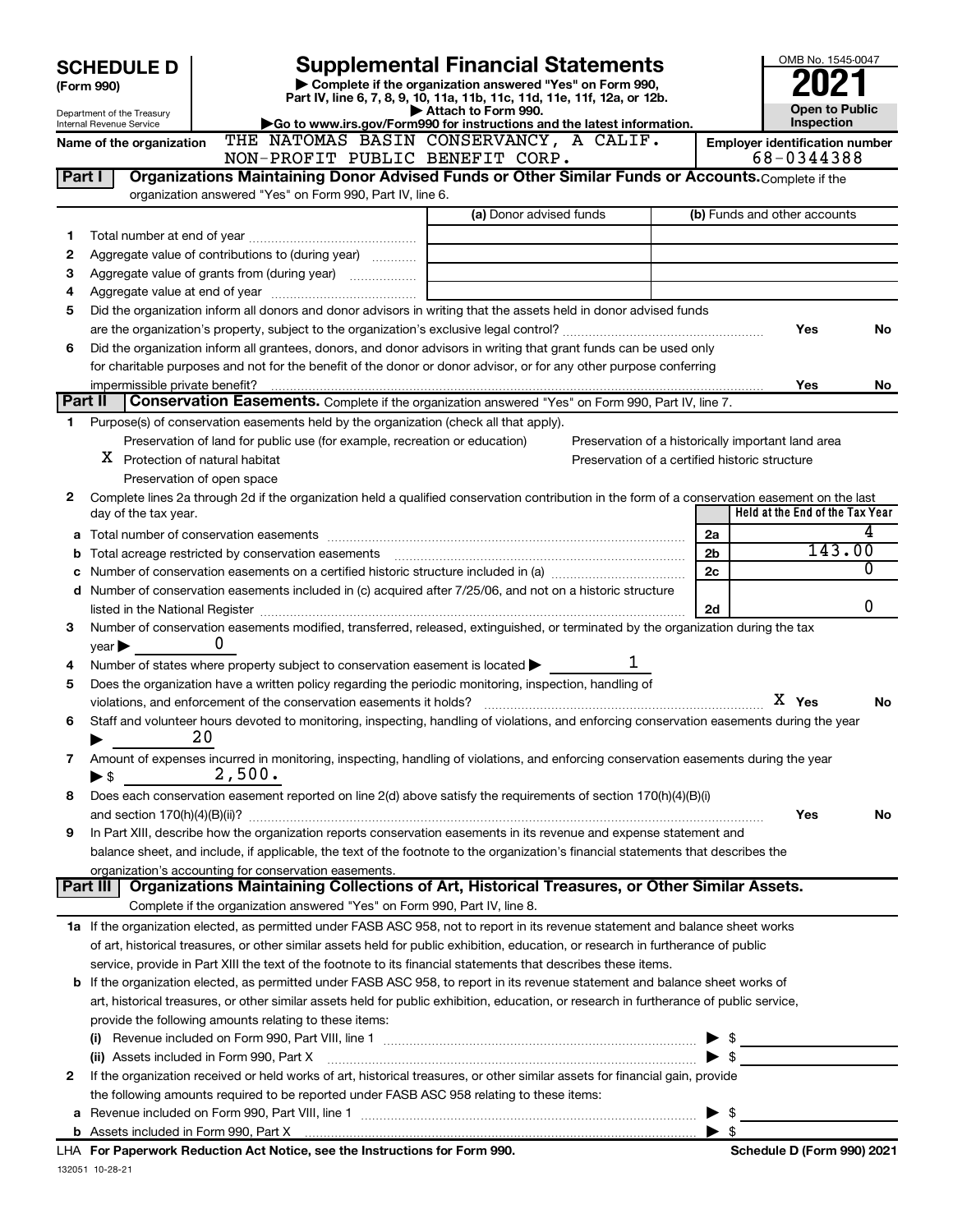|               |                                                                                                                                                                                                                                     | THE NATOMAS BASIN CONSERVANCY, A CALIF.<br>NON-PROFIT PUBLIC BENEFIT CORP. |                   |                                                                                                                                                                                                                               |                                | 68-0344388 Page 2          |                                  |               |  |  |
|---------------|-------------------------------------------------------------------------------------------------------------------------------------------------------------------------------------------------------------------------------------|----------------------------------------------------------------------------|-------------------|-------------------------------------------------------------------------------------------------------------------------------------------------------------------------------------------------------------------------------|--------------------------------|----------------------------|----------------------------------|---------------|--|--|
|               | Schedule D (Form 990) 2021<br>Part III                                                                                                                                                                                              |                                                                            |                   |                                                                                                                                                                                                                               |                                |                            |                                  |               |  |  |
|               | Organizations Maintaining Collections of Art, Historical Treasures, or Other Similar Assets (continued)                                                                                                                             |                                                                            |                   |                                                                                                                                                                                                                               |                                |                            |                                  |               |  |  |
| 3             | Using the organization's acquisition, accession, and other records, check any of the following that make significant use of its                                                                                                     |                                                                            |                   |                                                                                                                                                                                                                               |                                |                            |                                  |               |  |  |
|               | collection items (check all that apply):                                                                                                                                                                                            |                                                                            |                   |                                                                                                                                                                                                                               |                                |                            |                                  |               |  |  |
| a             | Public exhibition                                                                                                                                                                                                                   | d                                                                          |                   | Loan or exchange program                                                                                                                                                                                                      |                                |                            |                                  |               |  |  |
| b             | Scholarly research                                                                                                                                                                                                                  | е                                                                          |                   | Other and the contract of the contract of the contract of the contract of the contract of the contract of the contract of the contract of the contract of the contract of the contract of the contract of the contract of the |                                |                            |                                  |               |  |  |
| c             | Preservation for future generations                                                                                                                                                                                                 |                                                                            |                   |                                                                                                                                                                                                                               |                                |                            |                                  |               |  |  |
| 4             | Provide a description of the organization's collections and explain how they further the organization's exempt purpose in Part XIII.                                                                                                |                                                                            |                   |                                                                                                                                                                                                                               |                                |                            |                                  |               |  |  |
| 5             | During the year, did the organization solicit or receive donations of art, historical treasures, or other similar assets                                                                                                            |                                                                            |                   |                                                                                                                                                                                                                               |                                |                            |                                  |               |  |  |
|               |                                                                                                                                                                                                                                     |                                                                            |                   |                                                                                                                                                                                                                               |                                |                            | Yes                              | No.           |  |  |
|               | Part IV<br>Escrow and Custodial Arrangements. Complete if the organization answered "Yes" on Form 990, Part IV, line 9, or                                                                                                          |                                                                            |                   |                                                                                                                                                                                                                               |                                |                            |                                  |               |  |  |
|               | reported an amount on Form 990, Part X, line 21.                                                                                                                                                                                    |                                                                            |                   |                                                                                                                                                                                                                               |                                |                            |                                  |               |  |  |
|               | 1a Is the organization an agent, trustee, custodian or other intermediary for contributions or other assets not included                                                                                                            |                                                                            |                   |                                                                                                                                                                                                                               |                                |                            |                                  |               |  |  |
|               |                                                                                                                                                                                                                                     |                                                                            |                   |                                                                                                                                                                                                                               |                                |                            | Yes                              | No            |  |  |
|               | b If "Yes," explain the arrangement in Part XIII and complete the following table:                                                                                                                                                  |                                                                            |                   |                                                                                                                                                                                                                               |                                |                            |                                  |               |  |  |
|               |                                                                                                                                                                                                                                     |                                                                            |                   |                                                                                                                                                                                                                               |                                |                            | Amount                           |               |  |  |
|               | c Beginning balance <b>communications</b> and a construction of the construction of the construction of the construction of the construction of the construction of the construction of the construction of the construction of the |                                                                            |                   |                                                                                                                                                                                                                               | 1c                             |                            |                                  |               |  |  |
|               |                                                                                                                                                                                                                                     |                                                                            |                   |                                                                                                                                                                                                                               | 1d                             |                            |                                  |               |  |  |
|               | e Distributions during the year manufactured and an account of the year manufactured and account of the year manufactured and account of the USA of the Distributions during the year                                               |                                                                            |                   |                                                                                                                                                                                                                               | 1e                             |                            |                                  |               |  |  |
|               |                                                                                                                                                                                                                                     |                                                                            |                   |                                                                                                                                                                                                                               | 1f                             |                            |                                  |               |  |  |
|               | 2a Did the organization include an amount on Form 990, Part X, line 21, for escrow or custodial account liability?                                                                                                                  |                                                                            |                   |                                                                                                                                                                                                                               | .                              |                            | Yes                              | <b>No</b>     |  |  |
|               | <b>b</b> If "Yes," explain the arrangement in Part XIII. Check here if the explanation has been provided on Part XIII                                                                                                               |                                                                            |                   |                                                                                                                                                                                                                               |                                |                            |                                  |               |  |  |
| <b>Part V</b> | <b>Endowment Funds.</b> Complete if the organization answered "Yes" on Form 990, Part IV, line 10.                                                                                                                                  |                                                                            |                   |                                                                                                                                                                                                                               |                                |                            |                                  |               |  |  |
|               |                                                                                                                                                                                                                                     | (a) Current year                                                           | (b) Prior year    | (c) Two years back                                                                                                                                                                                                            | $\,$ (d) Three years back $\,$ |                            | (e) Four years back              |               |  |  |
|               | 1a Beginning of year balance                                                                                                                                                                                                        | 30,956,080.                                                                | 25, 372, 822.     | 20,685,410.                                                                                                                                                                                                                   |                                | 21, 184, 586.              |                                  | 18, 102, 027. |  |  |
|               |                                                                                                                                                                                                                                     | 453,418.                                                                   | 1,747,826.        | 701,743.                                                                                                                                                                                                                      |                                | 257,500.                   |                                  | 360,248.      |  |  |
|               | Net investment earnings, gains, and losses                                                                                                                                                                                          | 3,425,282.                                                                 | 3,933,536.        | 4,075,121.                                                                                                                                                                                                                    |                                | $-675, 424.$               |                                  | 2,799,040.    |  |  |
|               |                                                                                                                                                                                                                                     |                                                                            |                   |                                                                                                                                                                                                                               |                                |                            |                                  |               |  |  |
|               | e Other expenditures for facilities                                                                                                                                                                                                 |                                                                            |                   |                                                                                                                                                                                                                               |                                |                            |                                  |               |  |  |
|               |                                                                                                                                                                                                                                     | 122,727.                                                                   | 98,104.           | 89,452.                                                                                                                                                                                                                       |                                | 81,252.                    |                                  | 76,729.       |  |  |
|               | f Administrative expenses                                                                                                                                                                                                           |                                                                            |                   |                                                                                                                                                                                                                               |                                |                            |                                  |               |  |  |
| g             | End of year balance                                                                                                                                                                                                                 | 34, 712, 053.                                                              | 30,956,080.       | 25, 372, 822.                                                                                                                                                                                                                 |                                | 20,685,410.                |                                  | 21, 184, 586. |  |  |
| 2             | Provide the estimated percentage of the current year end balance (line 1g, column (a)) held as:                                                                                                                                     |                                                                            |                   |                                                                                                                                                                                                                               |                                |                            |                                  |               |  |  |
| a             | Board designated or quasi-endowment                                                                                                                                                                                                 | .0000                                                                      | $\%$              |                                                                                                                                                                                                                               |                                |                            |                                  |               |  |  |
|               | Permanent endowment > 39.0200                                                                                                                                                                                                       | $\%$                                                                       |                   |                                                                                                                                                                                                                               |                                |                            |                                  |               |  |  |
|               | 60.9800%<br>$\mathbf c$ Term endowment $\blacktriangleright$                                                                                                                                                                        |                                                                            |                   |                                                                                                                                                                                                                               |                                |                            |                                  |               |  |  |
|               | The percentages on lines 2a, 2b, and 2c should equal 100%.                                                                                                                                                                          |                                                                            |                   |                                                                                                                                                                                                                               |                                |                            |                                  |               |  |  |
|               | 3a Are there endowment funds not in the possession of the organization that are held and administered for the organization                                                                                                          |                                                                            |                   |                                                                                                                                                                                                                               |                                |                            |                                  |               |  |  |
|               | by:                                                                                                                                                                                                                                 |                                                                            |                   |                                                                                                                                                                                                                               |                                |                            | Yes                              | No            |  |  |
|               | (i)                                                                                                                                                                                                                                 |                                                                            |                   |                                                                                                                                                                                                                               |                                |                            | $\overline{\mathbf{X}}$<br>3a(i) |               |  |  |
|               |                                                                                                                                                                                                                                     |                                                                            |                   |                                                                                                                                                                                                                               |                                |                            |                                  | X             |  |  |
|               |                                                                                                                                                                                                                                     |                                                                            |                   |                                                                                                                                                                                                                               |                                |                            | 3a(ii)                           |               |  |  |
|               |                                                                                                                                                                                                                                     |                                                                            |                   |                                                                                                                                                                                                                               |                                |                            | 3b                               |               |  |  |
| 4             | Describe in Part XIII the intended uses of the organization's endowment funds.<br>Land, Buildings, and Equipment.<br><b>Part VI</b>                                                                                                 |                                                                            |                   |                                                                                                                                                                                                                               |                                |                            |                                  |               |  |  |
|               | Complete if the organization answered "Yes" on Form 990, Part IV, line 11a. See Form 990, Part X, line 10.                                                                                                                          |                                                                            |                   |                                                                                                                                                                                                                               |                                |                            |                                  |               |  |  |
|               |                                                                                                                                                                                                                                     |                                                                            |                   |                                                                                                                                                                                                                               |                                |                            |                                  |               |  |  |
|               | Description of property                                                                                                                                                                                                             | (a) Cost or other                                                          | (b) Cost or other |                                                                                                                                                                                                                               | (c) Accumulated                |                            | (d) Book value                   |               |  |  |
|               |                                                                                                                                                                                                                                     | basis (investment)                                                         | basis (other)     |                                                                                                                                                                                                                               | depreciation                   |                            |                                  |               |  |  |
|               |                                                                                                                                                                                                                                     |                                                                            |                   | 53,874,582.                                                                                                                                                                                                                   |                                |                            | 53,874,582.                      |               |  |  |
| b             |                                                                                                                                                                                                                                     |                                                                            |                   |                                                                                                                                                                                                                               |                                |                            |                                  |               |  |  |
|               |                                                                                                                                                                                                                                     |                                                                            |                   |                                                                                                                                                                                                                               |                                |                            |                                  |               |  |  |
| d             |                                                                                                                                                                                                                                     |                                                                            |                   | 61,694.                                                                                                                                                                                                                       | 47, 139.                       |                            |                                  | 14,555.       |  |  |
|               |                                                                                                                                                                                                                                     |                                                                            |                   | 5,021,695.                                                                                                                                                                                                                    | 4,284,665.                     |                            |                                  | 737,030.      |  |  |
|               | Total. Add lines 1a through 1e. (Column (d) must equal Form 990, Part X, column (B), line 10c.)                                                                                                                                     |                                                                            |                   |                                                                                                                                                                                                                               |                                |                            | 54,626,167.                      |               |  |  |
|               |                                                                                                                                                                                                                                     |                                                                            |                   |                                                                                                                                                                                                                               |                                | Schedule D (Form 990) 2021 |                                  |               |  |  |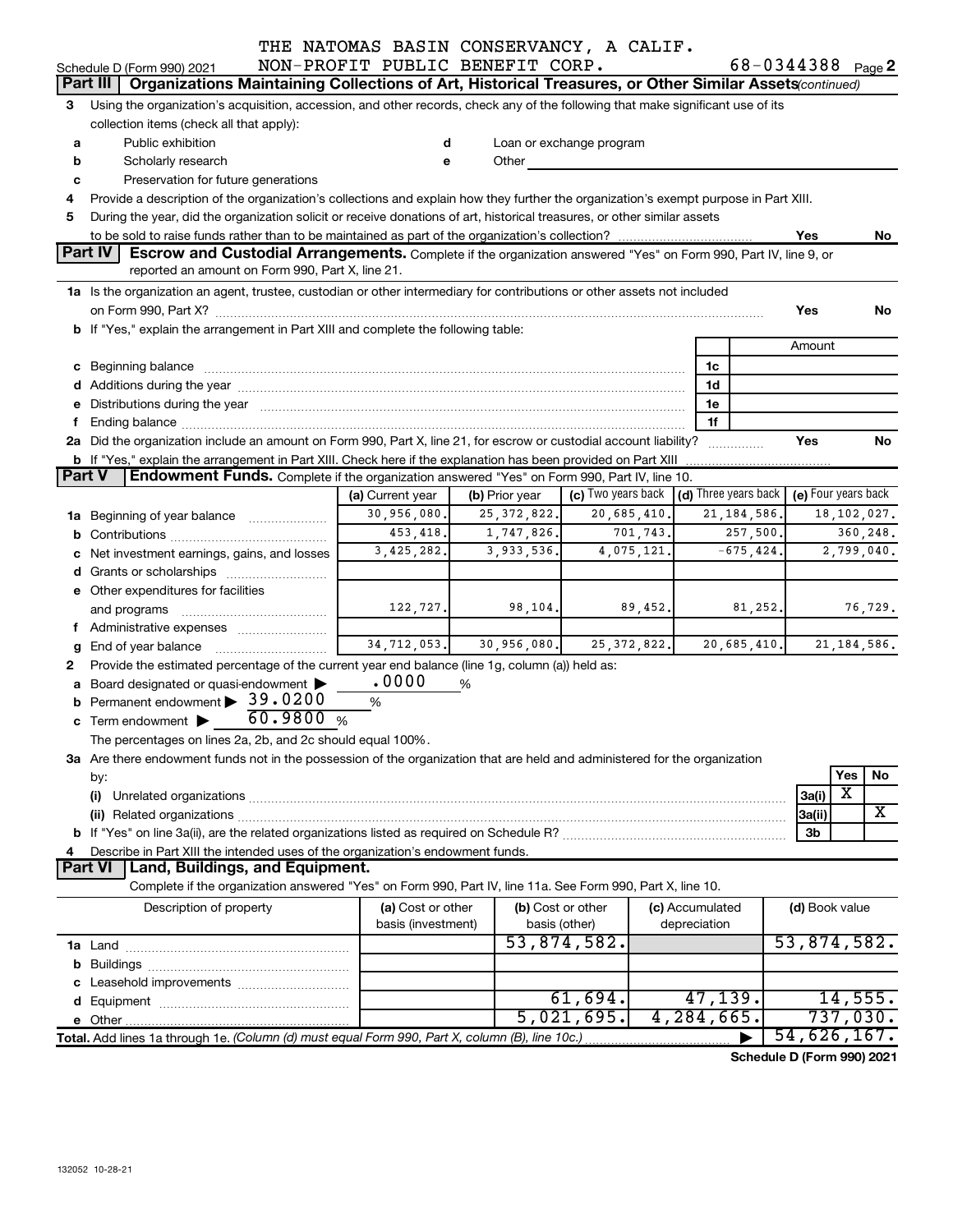|             | Schedule D (Form 990) 2021    | NON-PROFIT PUBLIC BENEFIT CORP.                                                                                                                   |                 |                |                                                           | $68 - 0344388$ Page 3 |          |
|-------------|-------------------------------|---------------------------------------------------------------------------------------------------------------------------------------------------|-----------------|----------------|-----------------------------------------------------------|-----------------------|----------|
|             |                               | Part VII Investments - Other Securities.                                                                                                          |                 |                |                                                           |                       |          |
|             |                               | Complete if the organization answered "Yes" on Form 990, Part IV, line 11b. See Form 990, Part X, line 12.                                        |                 |                |                                                           |                       |          |
|             |                               | (a) Description of security or category (including name of security)                                                                              |                 | (b) Book value | (c) Method of valuation: Cost or end-of-year market value |                       |          |
|             |                               |                                                                                                                                                   |                 |                |                                                           |                       |          |
|             |                               |                                                                                                                                                   |                 |                |                                                           |                       |          |
| $(3)$ Other |                               |                                                                                                                                                   |                 |                |                                                           |                       |          |
| (A)         |                               |                                                                                                                                                   |                 |                |                                                           |                       |          |
| (B)         |                               |                                                                                                                                                   |                 |                |                                                           |                       |          |
| (C)         |                               |                                                                                                                                                   |                 |                |                                                           |                       |          |
| (D)         |                               |                                                                                                                                                   |                 |                |                                                           |                       |          |
| (E)         |                               |                                                                                                                                                   |                 |                |                                                           |                       |          |
| (F)         |                               |                                                                                                                                                   |                 |                |                                                           |                       |          |
| (G)         |                               |                                                                                                                                                   |                 |                |                                                           |                       |          |
| (H)         |                               |                                                                                                                                                   |                 |                |                                                           |                       |          |
|             |                               | Total. (Col. (b) must equal Form 990, Part X, col. (B) line 12.)                                                                                  |                 |                |                                                           |                       |          |
|             |                               | Part VIII Investments - Program Related.                                                                                                          |                 |                |                                                           |                       |          |
|             |                               | Complete if the organization answered "Yes" on Form 990, Part IV, line 11c. See Form 990, Part X, line 13.                                        |                 |                |                                                           |                       |          |
|             | (a) Description of investment |                                                                                                                                                   |                 | (b) Book value | (c) Method of valuation: Cost or end-of-year market value |                       |          |
| (1)         |                               |                                                                                                                                                   |                 |                |                                                           |                       |          |
| (2)         |                               |                                                                                                                                                   |                 |                |                                                           |                       |          |
| (3)         |                               |                                                                                                                                                   |                 |                |                                                           |                       |          |
| (4)         |                               |                                                                                                                                                   |                 |                |                                                           |                       |          |
| (5)         |                               |                                                                                                                                                   |                 |                |                                                           |                       |          |
| (6)         |                               |                                                                                                                                                   |                 |                |                                                           |                       |          |
|             |                               |                                                                                                                                                   |                 |                |                                                           |                       |          |
| (7)<br>(8)  |                               |                                                                                                                                                   |                 |                |                                                           |                       |          |
| (9)         |                               |                                                                                                                                                   |                 |                |                                                           |                       |          |
|             |                               | Total. (Col. (b) must equal Form 990, Part X, col. (B) line 13.)                                                                                  |                 |                |                                                           |                       |          |
| Part IX     | <b>Other Assets.</b>          |                                                                                                                                                   |                 |                |                                                           |                       |          |
|             |                               | Complete if the organization answered "Yes" on Form 990, Part IV, line 11d. See Form 990, Part X, line 15.                                        |                 |                |                                                           |                       |          |
|             |                               |                                                                                                                                                   | (a) Description |                |                                                           | (b) Book value        |          |
|             |                               |                                                                                                                                                   |                 |                |                                                           |                       |          |
| (1)<br>(2)  |                               |                                                                                                                                                   |                 |                |                                                           |                       |          |
|             |                               |                                                                                                                                                   |                 |                |                                                           |                       |          |
| (3)         |                               |                                                                                                                                                   |                 |                |                                                           |                       |          |
| (4)         |                               |                                                                                                                                                   |                 |                |                                                           |                       |          |
| (5)         |                               |                                                                                                                                                   |                 |                |                                                           |                       |          |
| (6)         |                               |                                                                                                                                                   |                 |                |                                                           |                       |          |
| (7)         |                               |                                                                                                                                                   |                 |                |                                                           |                       |          |
| (8)         |                               |                                                                                                                                                   |                 |                |                                                           |                       |          |
| (9)         |                               |                                                                                                                                                   |                 |                |                                                           |                       |          |
| Part X      | <b>Other Liabilities.</b>     | Total. (Column (b) must equal Form 990, Part X, col. (B) line 15.)                                                                                |                 |                |                                                           |                       |          |
|             |                               |                                                                                                                                                   |                 |                |                                                           |                       |          |
|             |                               | Complete if the organization answered "Yes" on Form 990, Part IV, line 11e or 11f. See Form 990, Part X, line 25.<br>(a) Description of liability |                 |                |                                                           | (b) Book value        |          |
| 1.          |                               |                                                                                                                                                   |                 |                |                                                           |                       |          |
| (1)         | Federal income taxes          |                                                                                                                                                   |                 |                |                                                           |                       |          |
| (2)         | <b>COMPENSATED ABSENCES</b>   |                                                                                                                                                   |                 |                |                                                           |                       | 98,777.  |
| (3)         |                               | UNEARNED MITIGATION LAND CREDIT                                                                                                                   |                 |                |                                                           | 9,047,370.            |          |
|             |                               | (4) LINE OF CREDIT (CITY OF                                                                                                                       |                 |                |                                                           |                       |          |
| (5)         | SACRAMENTO)                   |                                                                                                                                                   |                 |                |                                                           | 1,873,434.            |          |
| (6)         |                               | <b>UNEARNED MITIGATION FEES</b>                                                                                                                   |                 |                |                                                           |                       |          |
| (7)         | (PREPAYMENT OF FEES)          |                                                                                                                                                   |                 |                |                                                           |                       | 625,800. |
| (8)         |                               |                                                                                                                                                   |                 |                |                                                           |                       |          |
| (9)         |                               |                                                                                                                                                   |                 |                |                                                           |                       |          |
|             |                               | Total. (Column (b) must equal Form 990, Part X, col. (B) line 25.)                                                                                |                 |                |                                                           | 11,645,381.           |          |

**2.** Liability for uncertain tax positions. In Part XIII, provide the text of the footnote to the organization's financial statements that reports the organization's liability for uncertain tax positions under FASB ASC 740. Check here if the text of the footnote has been provided in Part XIII.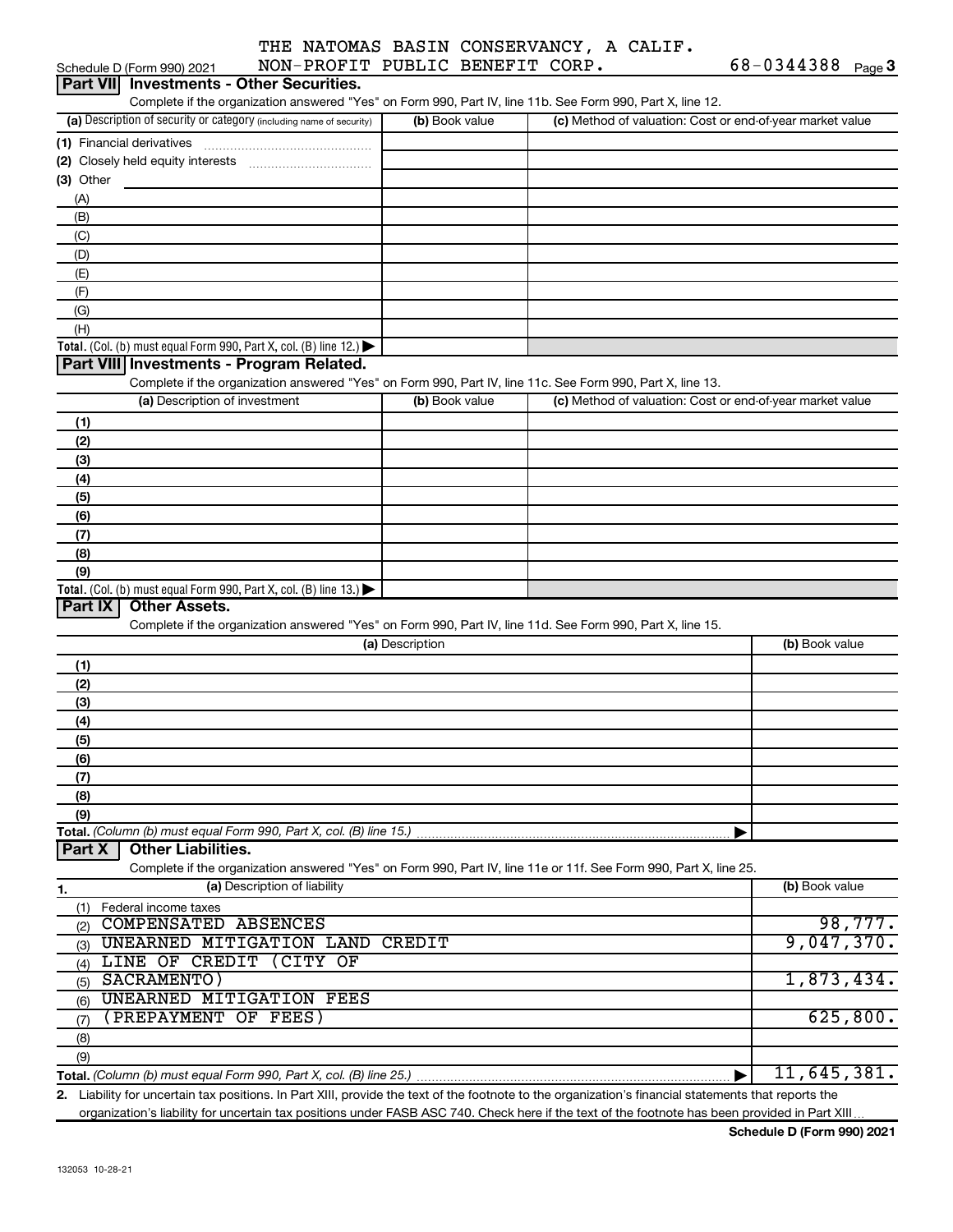|  |  |  | THE NATOMAS BASIN CONSERVANCY, A CALIF. |  |  |
|--|--|--|-----------------------------------------|--|--|
|--|--|--|-----------------------------------------|--|--|

|    | NON-PROFIT PUBLIC BENEFIT CORP.<br>Schedule D (Form 990) 2021                                                                                               |                |                      | 68-0344388 Page 4 |
|----|-------------------------------------------------------------------------------------------------------------------------------------------------------------|----------------|----------------------|-------------------|
|    | Reconciliation of Revenue per Audited Financial Statements With Revenue per Return.<br><b>Part XI</b>                                                       |                |                      |                   |
|    | Complete if the organization answered "Yes" on Form 990, Part IV, line 12a.                                                                                 |                |                      |                   |
| 1  | Total revenue, gains, and other support per audited financial statements [111][11] Total revenue, gains, and other support per audited financial statements |                | $\mathbf{1}$         | 8,680,405.        |
| 2  | Amounts included on line 1 but not on Form 990, Part VIII, line 12:                                                                                         |                |                      |                   |
| a  | Net unrealized gains (losses) on investments [111] Net unrealized gains (losses) on investments [11] Moreover,                                              | 2a             | 147,899.             |                   |
| b  |                                                                                                                                                             | 2 <sub>b</sub> |                      |                   |
| с  |                                                                                                                                                             | 2 <sub>c</sub> |                      |                   |
| d  |                                                                                                                                                             | 2d             |                      |                   |
| е  |                                                                                                                                                             |                | 2e                   | 147,899.          |
| 3  |                                                                                                                                                             |                | 3                    | 8,532,506.        |
|    | Amounts included on Form 990, Part VIII, line 12, but not on line 1:                                                                                        |                |                      |                   |
| a  | Investment expenses not included on Form 990, Part VIII, line 7b [11, 11, 11, 11, 11, 11, 11, 11, 11                                                        | 4a             |                      |                   |
|    |                                                                                                                                                             |                |                      |                   |
|    | Add lines 4a and 4b                                                                                                                                         |                | 4с                   | ο.                |
| 5. |                                                                                                                                                             |                | 5                    | 8,532,506.        |
|    |                                                                                                                                                             |                |                      |                   |
|    | Part XII   Reconciliation of Expenses per Audited Financial Statements With Expenses per Return.                                                            |                |                      |                   |
|    | Complete if the organization answered "Yes" on Form 990, Part IV, line 12a.                                                                                 |                |                      |                   |
| 1  |                                                                                                                                                             |                | $\blacktriangleleft$ | 3,445,703.        |
| 2  | Amounts included on line 1 but not on Form 990, Part IX, line 25:                                                                                           |                |                      |                   |
| a  |                                                                                                                                                             | 2a             |                      |                   |
| b  |                                                                                                                                                             | 2 <sub>b</sub> |                      |                   |
|    |                                                                                                                                                             | 2c             |                      |                   |
|    |                                                                                                                                                             | 2d             |                      |                   |
| e  |                                                                                                                                                             |                | <b>2e</b>            | 0.                |
| 3  | Add lines 2a through 2d <b>must be a constructed as the constant of the constant of the constant of the construction</b>                                    |                | 3                    | 3,445,703.        |
| 4  | Amounts included on Form 990, Part IX, line 25, but not on line 1:                                                                                          |                |                      |                   |
| a  |                                                                                                                                                             | 4a             |                      |                   |
|    |                                                                                                                                                             | 4 <sub>b</sub> |                      |                   |
|    | Add lines 4a and 4b                                                                                                                                         |                | 4с                   | 0.                |
| 5. |                                                                                                                                                             |                | 5                    | 3,445,703.        |

Provide the descriptions required for Part II, lines 3, 5, and 9; Part III, lines 1a and 4; Part IV, lines 1b and 2b; Part V, line 4; Part X, line 2; Part XI, lines 2d and 4b; and Part XII, lines 2d and 4b. Also complete this part to provide any additional information.

# PART II, LINE 5:

| THE CONSERVANCY HOLDS ONLY A SMALL NUMBER OF ACRES IN EASEMENTS. THE    |
|-------------------------------------------------------------------------|
| CONSERVANCY IS THE HCP "PLAN OPERATOR" FOR THE FEDERAL, STATE AND LOCAL |
| GOVERNMENTS, AND HAS ENTERED INTO EASEMENTS AS A MATTER OF PLAN         |
| OPERATION. THE PLAN ITSELF REQUIRES PERIODIC MONITORING, AND MONITORING |
| REPORTS ARE ISSUED ANNUALLY, AS ARE AERIAL PHOTOS OF ALL CONSERVANCY    |
| PROPERTIES TO DETERMINE LAND USE AND ANY VIOLATIONS. THE CONSERVANCY IS |
| ALSO REOUIRED TO PERIODICALLY INSPECT AND MONITOR PROPERTIES, WHICH IT  |
| DOES, AND REPORTS ANNUALLY ON. THERE HAS BEEN NO VIOLATION REQUIRING    |
| ENFORCEMENT TO DATE.                                                    |
|                                                                         |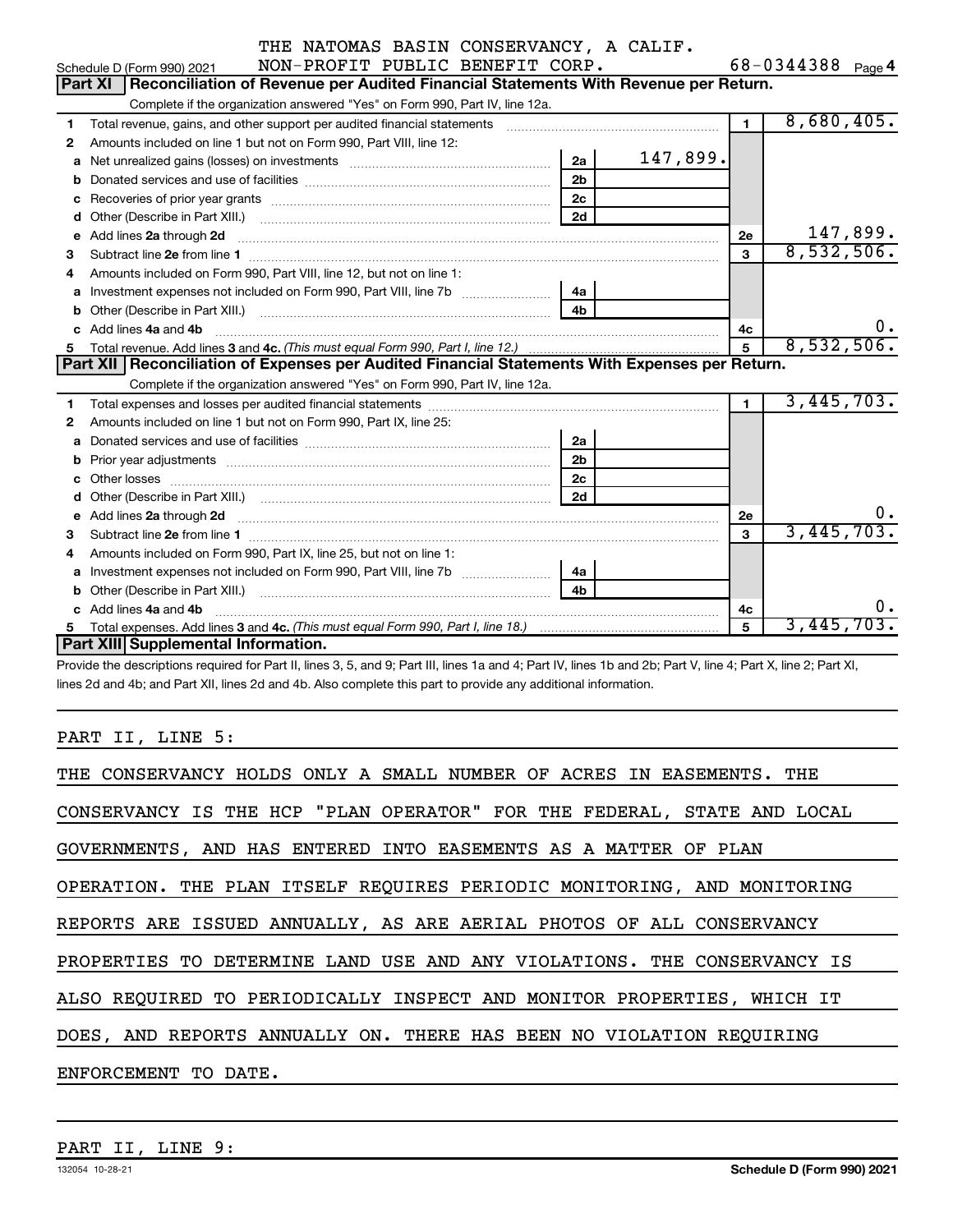CONSERVATION EASEMENTS ARE REPORTED ON THE BALANCE SHEET IN LAND ASSETS.

PART V, LINE 4:

THE ENDOWMENT FUND IS RESTRICTED AND ONLY EARNINGS, NOT PRINCIPAL, MAY BE

USED FOR PURPOSES THAT SUPPORT THE CONSERVANCY'S PROGRAMS.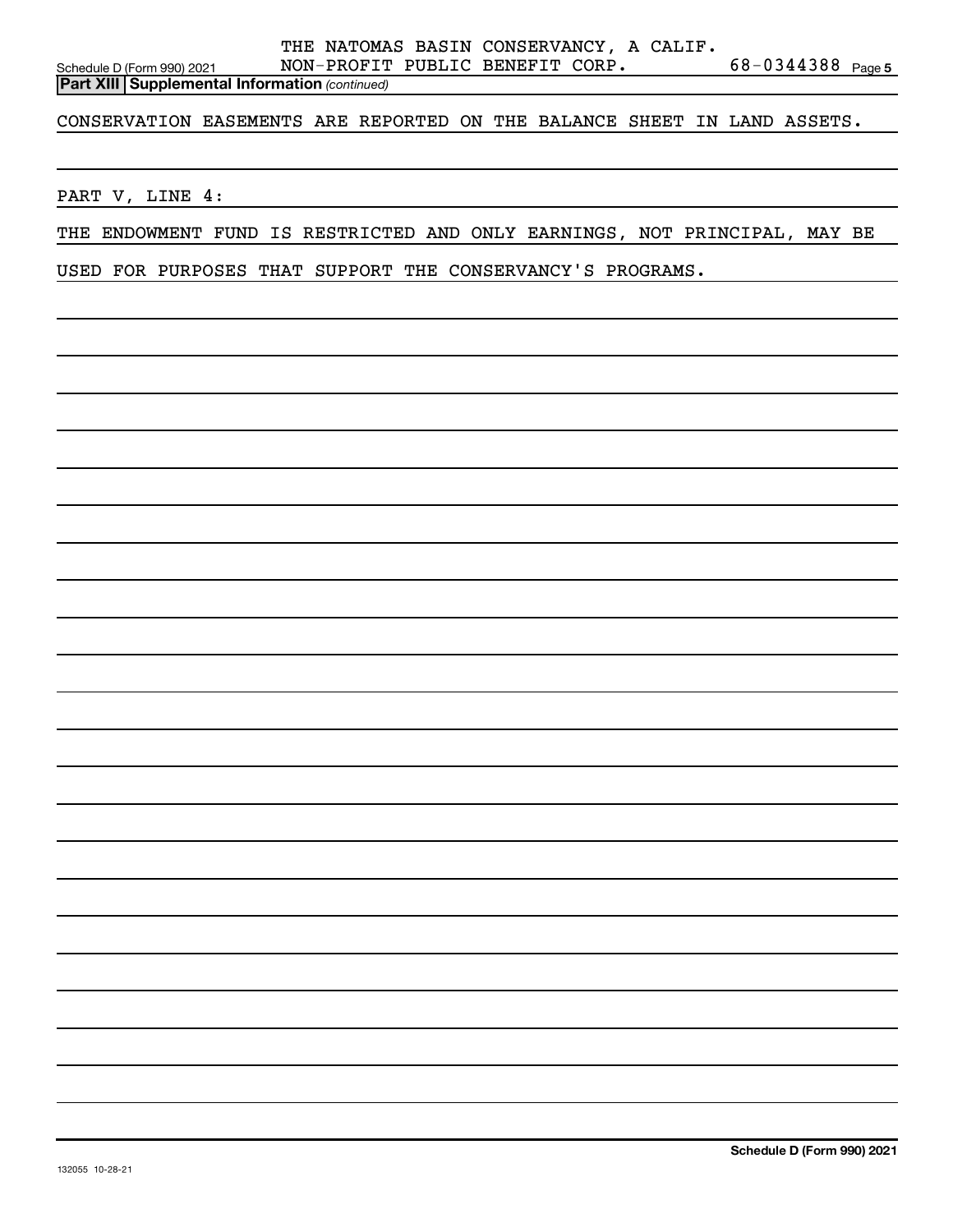|             | <b>SCHEDULE J</b>                                      | <b>Compensation Information</b>                                                                                                  |                                       | OMB No. 1545-0047     |     |                         |
|-------------|--------------------------------------------------------|----------------------------------------------------------------------------------------------------------------------------------|---------------------------------------|-----------------------|-----|-------------------------|
| (Form 990)  |                                                        | For certain Officers, Directors, Trustees, Key Employees, and Highest                                                            |                                       | 2021                  |     |                         |
|             |                                                        | <b>Compensated Employees</b>                                                                                                     |                                       |                       |     |                         |
|             |                                                        | Complete if the organization answered "Yes" on Form 990, Part IV, line 23.<br>Attach to Form 990.                                |                                       | <b>Open to Public</b> |     |                         |
|             | Department of the Treasury<br>Internal Revenue Service | Go to www.irs.gov/Form990 for instructions and the latest information.                                                           |                                       | Inspection            |     |                         |
|             | Name of the organization                               | THE NATOMAS BASIN CONSERVANCY, A CALIF.                                                                                          | <b>Employer identification number</b> |                       |     |                         |
|             |                                                        | NON-PROFIT PUBLIC BENEFIT CORP.                                                                                                  | 68-0344388                            |                       |     |                         |
| Part I      |                                                        | <b>Questions Regarding Compensation</b>                                                                                          |                                       |                       |     |                         |
|             |                                                        |                                                                                                                                  |                                       |                       | Yes | No                      |
|             |                                                        | <b>1a</b> Check the appropriate box(es) if the organization provided any of the following to or for a person listed on Form 990, |                                       |                       |     |                         |
|             |                                                        | Part VII, Section A, line 1a. Complete Part III to provide any relevant information regarding these items.                       |                                       |                       |     |                         |
|             | First-class or charter travel                          | Housing allowance or residence for personal use                                                                                  |                                       |                       |     |                         |
|             | Travel for companions                                  | Payments for business use of personal residence                                                                                  |                                       |                       |     |                         |
|             |                                                        | Tax indemnification and gross-up payments<br>Health or social club dues or initiation fees                                       |                                       |                       |     |                         |
|             |                                                        | Discretionary spending account<br>Personal services (such as maid, chauffeur, chef)                                              |                                       |                       |     |                         |
|             |                                                        |                                                                                                                                  |                                       |                       |     |                         |
|             |                                                        | <b>b</b> If any of the boxes on line 1a are checked, did the organization follow a written policy regarding payment or           |                                       |                       |     |                         |
|             |                                                        |                                                                                                                                  |                                       | 1b                    |     |                         |
| 2           |                                                        | Did the organization require substantiation prior to reimbursing or allowing expenses incurred by all directors,                 |                                       |                       |     |                         |
|             |                                                        |                                                                                                                                  |                                       | $\mathbf{2}$          |     |                         |
|             |                                                        |                                                                                                                                  |                                       |                       |     |                         |
| 3           |                                                        | Indicate which, if any, of the following the organization used to establish the compensation of the organization's               |                                       |                       |     |                         |
|             |                                                        | CEO/Executive Director. Check all that apply. Do not check any boxes for methods used by a related organization to               |                                       |                       |     |                         |
|             |                                                        | establish compensation of the CEO/Executive Director, but explain in Part III.                                                   |                                       |                       |     |                         |
|             | X Compensation committee                               | X Written employment contract                                                                                                    |                                       |                       |     |                         |
|             |                                                        | $X$ Compensation survey or study<br>Independent compensation consultant                                                          |                                       |                       |     |                         |
|             | $X$ Form 990 of other organizations                    | $X$ Approval by the board or compensation committee                                                                              |                                       |                       |     |                         |
|             |                                                        |                                                                                                                                  |                                       |                       |     |                         |
| 4           |                                                        | During the year, did any person listed on Form 990, Part VII, Section A, line 1a, with respect to the filing                     |                                       |                       |     |                         |
|             | organization or a related organization:                |                                                                                                                                  |                                       |                       |     | x                       |
| а           |                                                        | Receive a severance payment or change-of-control payment?                                                                        |                                       | 4a                    |     | $\overline{\textbf{x}}$ |
| b           |                                                        |                                                                                                                                  |                                       | 4b<br>4c              |     | $\overline{\mathtt{x}}$ |
| c           |                                                        |                                                                                                                                  |                                       |                       |     |                         |
|             |                                                        | If "Yes" to any of lines 4a-c, list the persons and provide the applicable amounts for each item in Part III.                    |                                       |                       |     |                         |
|             |                                                        | Only section 501(c)(3), 501(c)(4), and 501(c)(29) organizations must complete lines 5-9.                                         |                                       |                       |     |                         |
|             |                                                        | For persons listed on Form 990, Part VII, Section A, line 1a, did the organization pay or accrue any compensation                |                                       |                       |     |                         |
|             | contingent on the revenues of:                         |                                                                                                                                  |                                       |                       |     |                         |
|             | a The organization?                                    |                                                                                                                                  |                                       | 5а                    |     | x                       |
|             |                                                        |                                                                                                                                  |                                       | 5b                    |     | X                       |
|             |                                                        | If "Yes" on line 5a or 5b, describe in Part III.                                                                                 |                                       |                       |     |                         |
| 6.          |                                                        | For persons listed on Form 990, Part VII, Section A, line 1a, did the organization pay or accrue any compensation                |                                       |                       |     |                         |
|             | contingent on the net earnings of:                     |                                                                                                                                  |                                       |                       |     |                         |
|             |                                                        |                                                                                                                                  |                                       | 6a                    |     | x                       |
|             |                                                        |                                                                                                                                  |                                       | 6b                    |     | $\overline{\mathtt{x}}$ |
|             |                                                        | If "Yes" on line 6a or 6b, describe in Part III.                                                                                 |                                       |                       |     |                         |
| $7^{\circ}$ |                                                        | For persons listed on Form 990, Part VII, Section A, line 1a, did the organization provide any nonfixed payments                 |                                       |                       |     |                         |
|             |                                                        |                                                                                                                                  |                                       | $\overline{7}$        |     | х                       |
| 8           |                                                        | Were any amounts reported on Form 990, Part VII, paid or accrued pursuant to a contract that was subject to the                  |                                       |                       |     |                         |
|             |                                                        |                                                                                                                                  |                                       | 8                     |     | х                       |
| 9           |                                                        | If "Yes" on line 8, did the organization also follow the rebuttable presumption procedure described in                           |                                       |                       |     |                         |
|             |                                                        |                                                                                                                                  |                                       | 9                     |     |                         |
|             |                                                        | LHA For Paperwork Reduction Act Notice, see the Instructions for Form 990.                                                       | Schedule J (Form 990) 2021            |                       |     |                         |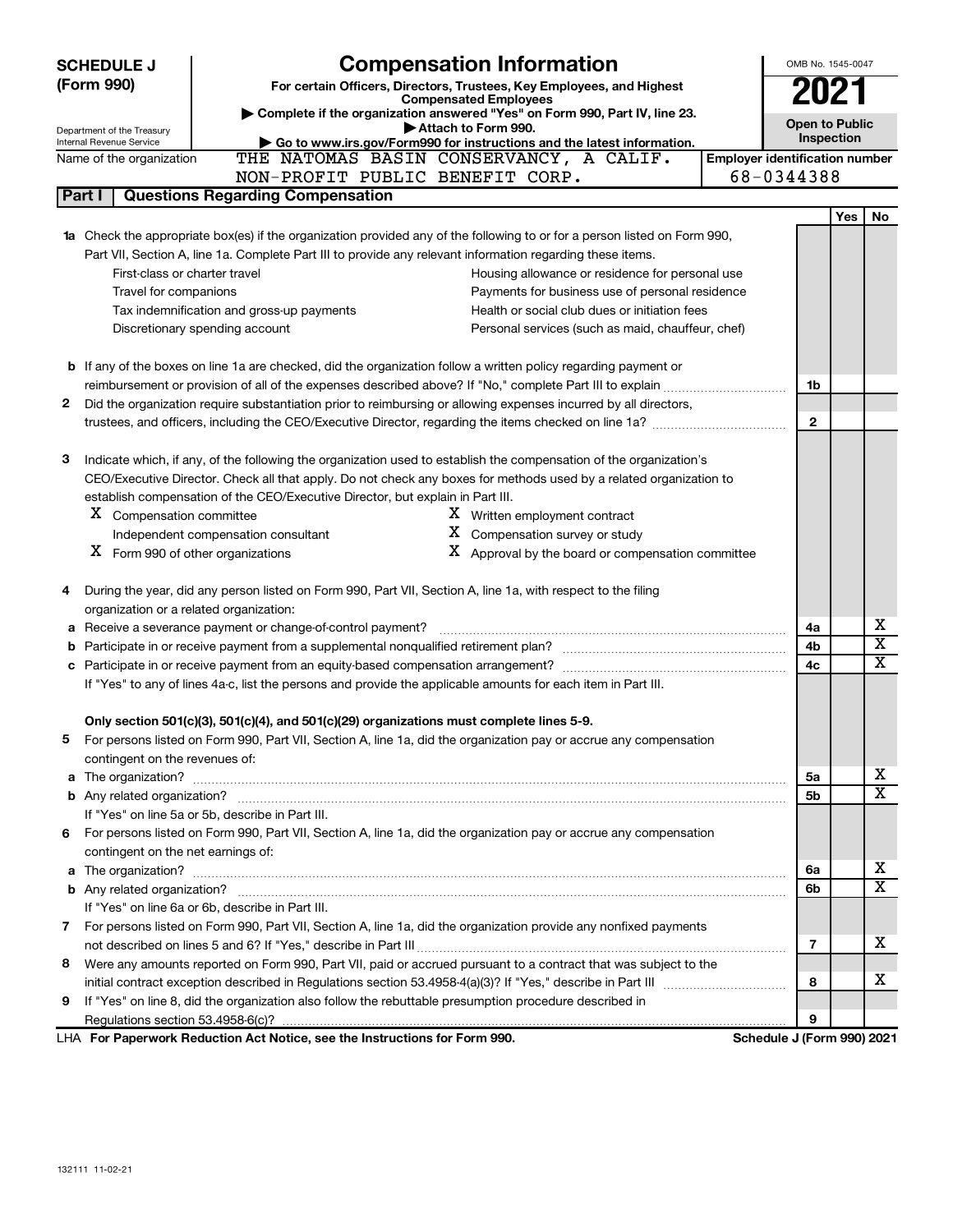Schedule J (Form 990) 2021 NON-PROFIT PUBLIC BENEFIT CORP. 68-0344388

**Part II | Officers, Directors, Trustees, Key Employees, and Highest Compensated Employees.** Use duplicate copies if additional space is needed.

For each individual whose compensation must be reported on Schedule J, report compensation from the organization on row (i) and from related organizations, described in the instructions, on row (ii). Do not list any individuals that aren't listed on Form 990, Part VII.

Note: The sum of columns (B)(i)-(iii) for each listed individual must equal the total amount of Form 990, Part VII, Section A, line 1a, applicable column (D) and (E) amounts for that individual.

| (A) Name and Title  |                              |                          | compensation                              |                                           | $\vert$ (B) Breakdown of W-2 and/or 1099-MISC and/or 1099-NEC $\vert$ (C) Retirement and<br>other deferred | (D) Nontaxable<br>benefits | (E) Total of columns<br>$(B)(i)-(D)$ | (F) Compensation<br>in column (B)         |
|---------------------|------------------------------|--------------------------|-------------------------------------------|-------------------------------------------|------------------------------------------------------------------------------------------------------------|----------------------------|--------------------------------------|-------------------------------------------|
|                     |                              | (i) Base<br>compensation | (ii) Bonus &<br>incentive<br>compensation | (iii) Other<br>reportable<br>compensation | compensation                                                                                               |                            |                                      | reported as deferred<br>on prior Form 990 |
| JOHN ROBERTS<br>(1) | (i)                          | 220,931.                 | 6, 241.                                   | $\overline{0}$ .                          | 29,465.                                                                                                    | 15,023.                    | 271,660.                             | $\overline{0}$ .                          |
| EXECUTIVE DIRECTOR  | (i)                          | $\overline{0}$ .         | $\overline{0}$ .                          | $\overline{0}$ .                          | $\overline{\mathfrak{o}}$ .                                                                                | $\overline{0}$ .           | $\overline{\mathfrak{o}}$ .          | $\overline{0}$ .                          |
|                     | $\qquad \qquad \textbf{(i)}$ |                          |                                           |                                           |                                                                                                            |                            |                                      |                                           |
|                     | $\vert$ (ii)                 |                          |                                           |                                           |                                                                                                            |                            |                                      |                                           |
|                     | (i)                          |                          |                                           |                                           |                                                                                                            |                            |                                      |                                           |
|                     | (ii)                         |                          |                                           |                                           |                                                                                                            |                            |                                      |                                           |
|                     | (i)                          |                          |                                           |                                           |                                                                                                            |                            |                                      |                                           |
|                     | (ii)                         |                          |                                           |                                           |                                                                                                            |                            |                                      |                                           |
|                     | (i)                          |                          |                                           |                                           |                                                                                                            |                            |                                      |                                           |
|                     | $\vert$ (ii)                 |                          |                                           |                                           |                                                                                                            |                            |                                      |                                           |
|                     | (i)                          |                          |                                           |                                           |                                                                                                            |                            |                                      |                                           |
|                     | (ii)                         |                          |                                           |                                           |                                                                                                            |                            |                                      |                                           |
|                     | (i)                          |                          |                                           |                                           |                                                                                                            |                            |                                      |                                           |
|                     | (ii)                         |                          |                                           |                                           |                                                                                                            |                            |                                      |                                           |
|                     | (i)                          |                          |                                           |                                           |                                                                                                            |                            |                                      |                                           |
|                     | (ii)                         |                          |                                           |                                           |                                                                                                            |                            |                                      |                                           |
|                     | $\qquad \qquad \textbf{(i)}$ |                          |                                           |                                           |                                                                                                            |                            |                                      |                                           |
|                     | (ii)                         |                          |                                           |                                           |                                                                                                            |                            |                                      |                                           |
|                     | (i)                          |                          |                                           |                                           |                                                                                                            |                            |                                      |                                           |
|                     | $\vert$ (ii)                 |                          |                                           |                                           |                                                                                                            |                            |                                      |                                           |
|                     | (i)                          |                          |                                           |                                           |                                                                                                            |                            |                                      |                                           |
|                     | (ii)                         |                          |                                           |                                           |                                                                                                            |                            |                                      |                                           |
|                     | (i)                          |                          |                                           |                                           |                                                                                                            |                            |                                      |                                           |
|                     | (ii)                         |                          |                                           |                                           |                                                                                                            |                            |                                      |                                           |
|                     | $(\sf{i})$                   |                          |                                           |                                           |                                                                                                            |                            |                                      |                                           |
|                     | (ii)                         |                          |                                           |                                           |                                                                                                            |                            |                                      |                                           |
|                     | (i)                          |                          |                                           |                                           |                                                                                                            |                            |                                      |                                           |
|                     | (ii)                         |                          |                                           |                                           |                                                                                                            |                            |                                      |                                           |
|                     | (i)                          |                          |                                           |                                           |                                                                                                            |                            |                                      |                                           |
|                     | (ii)                         |                          |                                           |                                           |                                                                                                            |                            |                                      |                                           |
|                     | (i)                          |                          |                                           |                                           |                                                                                                            |                            |                                      |                                           |
|                     | (ii)                         |                          |                                           |                                           |                                                                                                            |                            |                                      |                                           |

**Schedule J (Form 990) 2021**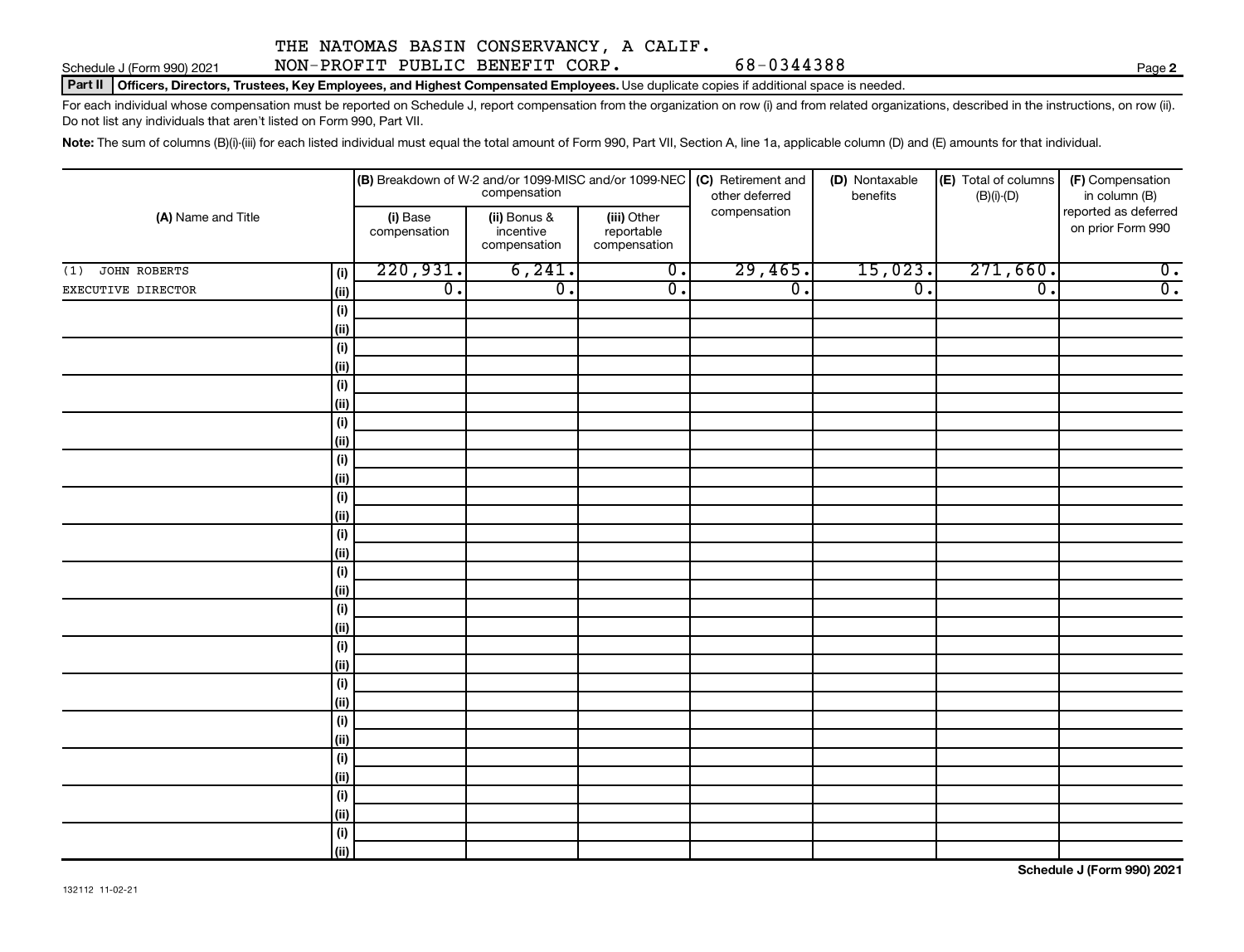### **Part III Supplemental Information**

Provide the information, explanation, or descriptions required for Part I, lines 1a, 1b, 3, 4a, 4b, 4c, 5a, 5b, 6a, 6b, 7, and 8, and for Part II. Also complete this part for any additional information.

**Schedule J (Form 990) 2021**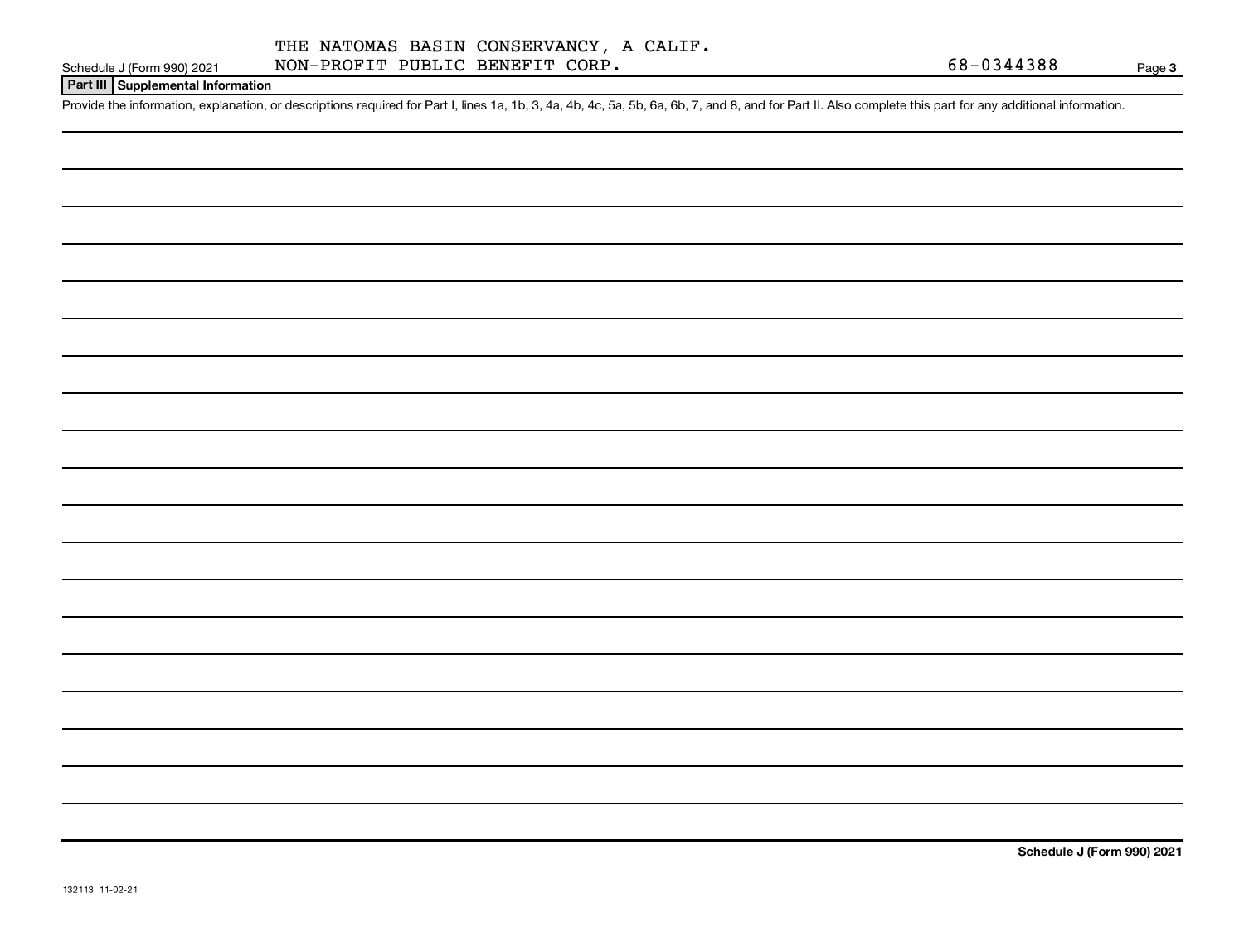| <b>SCHEDULE M</b><br>(Form 990) |                                                                                                                                                                                                                                                 |                                                                                         | OMB No. 1545-0047      |                               |                                                                                                                                |  |                                                       |                                     |
|---------------------------------|-------------------------------------------------------------------------------------------------------------------------------------------------------------------------------------------------------------------------------------------------|-----------------------------------------------------------------------------------------|------------------------|-------------------------------|--------------------------------------------------------------------------------------------------------------------------------|--|-------------------------------------------------------|-------------------------------------|
|                                 | > Complete if the organizations answered "Yes" on Form 990, Part IV, lines 29 or 30.<br>Attach to Form 990.<br>Department of the Treasury<br>Internal Revenue Service<br>Go to www.irs.gov/Form990 for instructions and the latest information. |                                                                                         |                        |                               |                                                                                                                                |  |                                                       | <b>Open to Public</b><br>Inspection |
|                                 | Name of the organization                                                                                                                                                                                                                        | THE NATOMAS BASIN CONSERVANCY, A CALIF.                                                 |                        |                               |                                                                                                                                |  | <b>Employer identification number</b>                 |                                     |
|                                 |                                                                                                                                                                                                                                                 | NON-PROFIT PUBLIC BENEFIT CORP.                                                         |                        |                               |                                                                                                                                |  | 68-0344388                                            |                                     |
| Part I                          | <b>Types of Property</b>                                                                                                                                                                                                                        |                                                                                         |                        |                               |                                                                                                                                |  |                                                       |                                     |
|                                 |                                                                                                                                                                                                                                                 |                                                                                         | (a)                    | (b)                           | (c)                                                                                                                            |  | (d)                                                   |                                     |
|                                 |                                                                                                                                                                                                                                                 |                                                                                         | Check if<br>applicable | Number of<br>contributions or | Noncash contribution<br>amounts reported on<br>items contributed Form 990, Part VIII, line 1g                                  |  | Method of determining<br>noncash contribution amounts |                                     |
| 1                               |                                                                                                                                                                                                                                                 |                                                                                         |                        |                               |                                                                                                                                |  |                                                       |                                     |
| 2                               |                                                                                                                                                                                                                                                 |                                                                                         |                        |                               |                                                                                                                                |  |                                                       |                                     |
| З                               |                                                                                                                                                                                                                                                 |                                                                                         |                        |                               |                                                                                                                                |  |                                                       |                                     |
| 4                               |                                                                                                                                                                                                                                                 |                                                                                         |                        |                               |                                                                                                                                |  |                                                       |                                     |
| 5                               |                                                                                                                                                                                                                                                 | Clothing and household goods                                                            |                        |                               |                                                                                                                                |  |                                                       |                                     |
| 6                               |                                                                                                                                                                                                                                                 |                                                                                         |                        |                               |                                                                                                                                |  |                                                       |                                     |
| 7                               |                                                                                                                                                                                                                                                 |                                                                                         |                        |                               |                                                                                                                                |  |                                                       |                                     |
| 8                               |                                                                                                                                                                                                                                                 |                                                                                         |                        |                               |                                                                                                                                |  |                                                       |                                     |
| 9                               |                                                                                                                                                                                                                                                 | Securities - Publicly traded                                                            |                        |                               |                                                                                                                                |  |                                                       |                                     |
| 10                              |                                                                                                                                                                                                                                                 | Securities - Closely held stock                                                         |                        |                               |                                                                                                                                |  |                                                       |                                     |
| 11                              | Securities - Partnership, LLC, or                                                                                                                                                                                                               |                                                                                         |                        |                               |                                                                                                                                |  |                                                       |                                     |
|                                 | trust interests                                                                                                                                                                                                                                 |                                                                                         |                        |                               |                                                                                                                                |  |                                                       |                                     |
| 12                              |                                                                                                                                                                                                                                                 | Securities - Miscellaneous                                                              |                        |                               |                                                                                                                                |  |                                                       |                                     |
| 13                              | Qualified conservation contribution -                                                                                                                                                                                                           |                                                                                         |                        |                               |                                                                                                                                |  |                                                       |                                     |
|                                 |                                                                                                                                                                                                                                                 |                                                                                         |                        |                               |                                                                                                                                |  |                                                       |                                     |
| 14                              |                                                                                                                                                                                                                                                 | Qualified conservation contribution - Other                                             | $\overline{\text{x}}$  | 3                             | 822,906. FAIR MARKET VALUE                                                                                                     |  |                                                       |                                     |
| 15                              |                                                                                                                                                                                                                                                 |                                                                                         |                        |                               |                                                                                                                                |  |                                                       |                                     |
| 16                              |                                                                                                                                                                                                                                                 | Real estate - Commercial                                                                |                        |                               |                                                                                                                                |  |                                                       |                                     |
| 17                              |                                                                                                                                                                                                                                                 |                                                                                         |                        |                               |                                                                                                                                |  |                                                       |                                     |
| 18                              |                                                                                                                                                                                                                                                 |                                                                                         |                        |                               |                                                                                                                                |  |                                                       |                                     |
| 19                              |                                                                                                                                                                                                                                                 |                                                                                         |                        |                               |                                                                                                                                |  |                                                       |                                     |
| 20                              |                                                                                                                                                                                                                                                 | Drugs and medical supplies                                                              |                        |                               |                                                                                                                                |  |                                                       |                                     |
| 21                              |                                                                                                                                                                                                                                                 |                                                                                         |                        |                               |                                                                                                                                |  |                                                       |                                     |
| 22                              |                                                                                                                                                                                                                                                 |                                                                                         |                        |                               |                                                                                                                                |  |                                                       |                                     |
| 23                              |                                                                                                                                                                                                                                                 |                                                                                         |                        |                               |                                                                                                                                |  |                                                       |                                     |
| 24                              |                                                                                                                                                                                                                                                 |                                                                                         |                        |                               |                                                                                                                                |  |                                                       |                                     |
|                                 |                                                                                                                                                                                                                                                 |                                                                                         |                        |                               |                                                                                                                                |  |                                                       |                                     |
| 25<br>26                        | Other<br>Other                                                                                                                                                                                                                                  |                                                                                         |                        |                               |                                                                                                                                |  |                                                       |                                     |
|                                 | Other                                                                                                                                                                                                                                           |                                                                                         |                        |                               |                                                                                                                                |  |                                                       |                                     |
| 27                              | Other                                                                                                                                                                                                                                           |                                                                                         |                        |                               |                                                                                                                                |  |                                                       |                                     |
| 28<br>29                        |                                                                                                                                                                                                                                                 | Number of Forms 8283 received by the organization during the tax year for contributions |                        |                               |                                                                                                                                |  |                                                       |                                     |
|                                 |                                                                                                                                                                                                                                                 | for which the organization completed Form 8283, Part V, Donee Acknowledgement           |                        |                               | 29                                                                                                                             |  |                                                       |                                     |
|                                 |                                                                                                                                                                                                                                                 |                                                                                         |                        |                               |                                                                                                                                |  | <b>Yes</b>                                            | No                                  |
|                                 |                                                                                                                                                                                                                                                 |                                                                                         |                        |                               |                                                                                                                                |  |                                                       |                                     |
|                                 |                                                                                                                                                                                                                                                 |                                                                                         |                        |                               | 30a During the year, did the organization receive by contribution any property reported in Part I, lines 1 through 28, that it |  |                                                       |                                     |
|                                 |                                                                                                                                                                                                                                                 |                                                                                         |                        |                               | must hold for at least three years from the date of the initial contribution, and which isn't required to be used for          |  |                                                       | х                                   |
|                                 |                                                                                                                                                                                                                                                 |                                                                                         |                        |                               |                                                                                                                                |  | <b>30a</b>                                            |                                     |
|                                 |                                                                                                                                                                                                                                                 | <b>b</b> If "Yes," describe the arrangement in Part II.                                 |                        |                               |                                                                                                                                |  | X                                                     |                                     |
| 31                              |                                                                                                                                                                                                                                                 |                                                                                         |                        |                               | Does the organization have a gift acceptance policy that requires the review of any nonstandard contributions?                 |  | 31                                                    |                                     |
|                                 |                                                                                                                                                                                                                                                 |                                                                                         |                        |                               | 32a Does the organization hire or use third parties or related organizations to solicit, process, or sell noncash              |  |                                                       | х                                   |
|                                 | contributions?                                                                                                                                                                                                                                  |                                                                                         |                        |                               |                                                                                                                                |  | 32a                                                   |                                     |
|                                 | <b>b</b> If "Yes," describe in Part II.                                                                                                                                                                                                         |                                                                                         |                        |                               |                                                                                                                                |  |                                                       |                                     |
| 33                              |                                                                                                                                                                                                                                                 |                                                                                         |                        |                               | If the organization didn't report an amount in column (c) for a type of property for which column (a) is checked,              |  |                                                       |                                     |
|                                 | describe in Part II.                                                                                                                                                                                                                            |                                                                                         |                        |                               |                                                                                                                                |  |                                                       |                                     |
| LHA                             |                                                                                                                                                                                                                                                 | For Paperwork Reduction Act Notice, see the Instructions for Form 990.                  |                        |                               |                                                                                                                                |  | Schedule M (Form 990) 2021                            |                                     |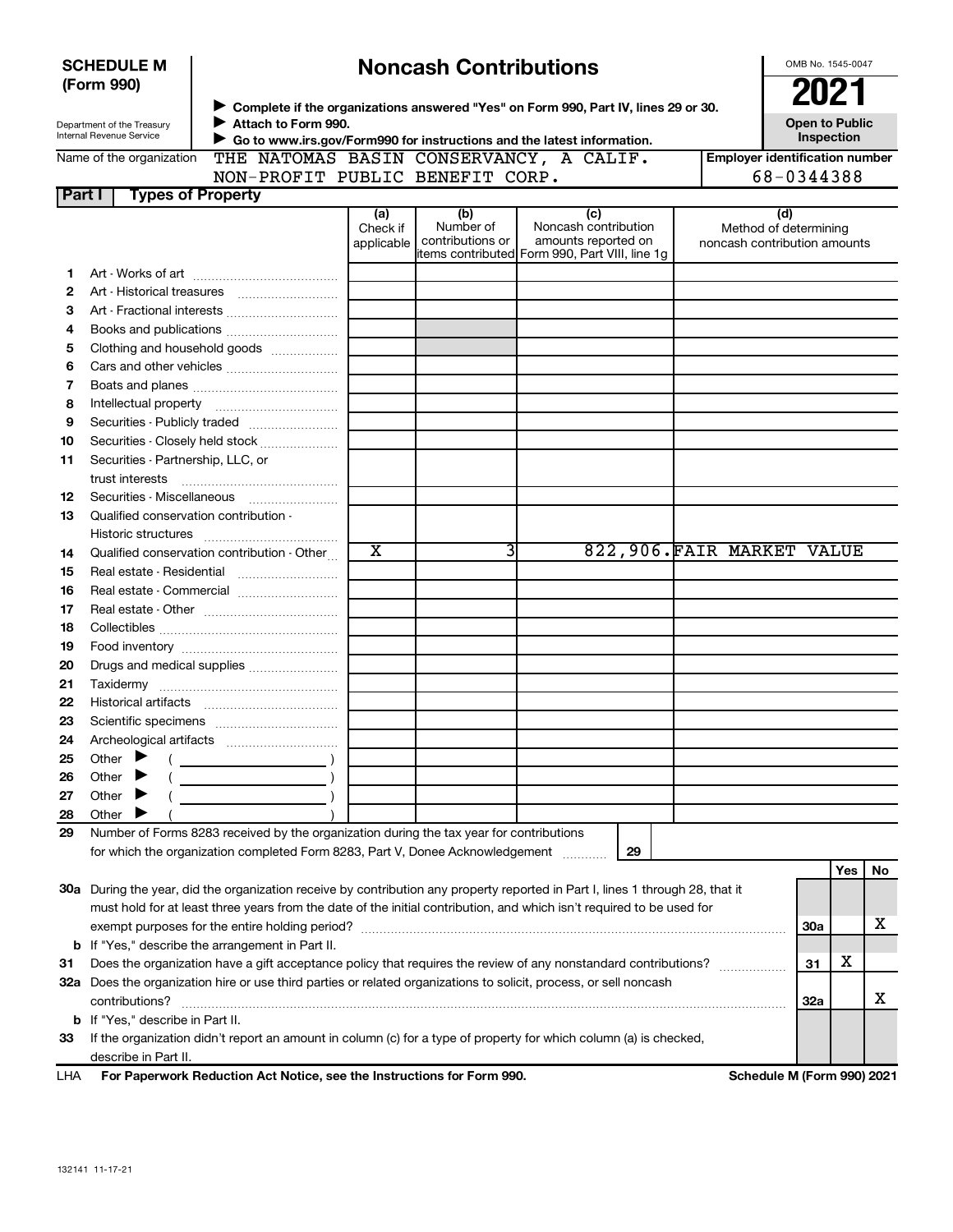### THE NATOMAS BASIN CONSERVANCY, A CALIF. Schedule M (Form 990) 2021 NON-PROFIT PUBLIC BENEFIT CORP. 68-0344388 Page 2<br>**Part II** Supplemental Information. Provide the information required by Part Lines 30b, 32b, and 33 and whether the organization **Supplemental Information.** Provide the information required by Part I, lines 30b, 32b, and 33, and whether the organization is reporting in Part I, column (b), the number of contributions, the number of items received, or a combination of both. Also complete

this part for any additional information.

SCHEDULE M, PART I, COLUMN (B):

EACH NON-CASH CONTRIBUTION OF LAND WAS DETERMINED AND BOOKED AT THE

CLOSE OF ESCROW.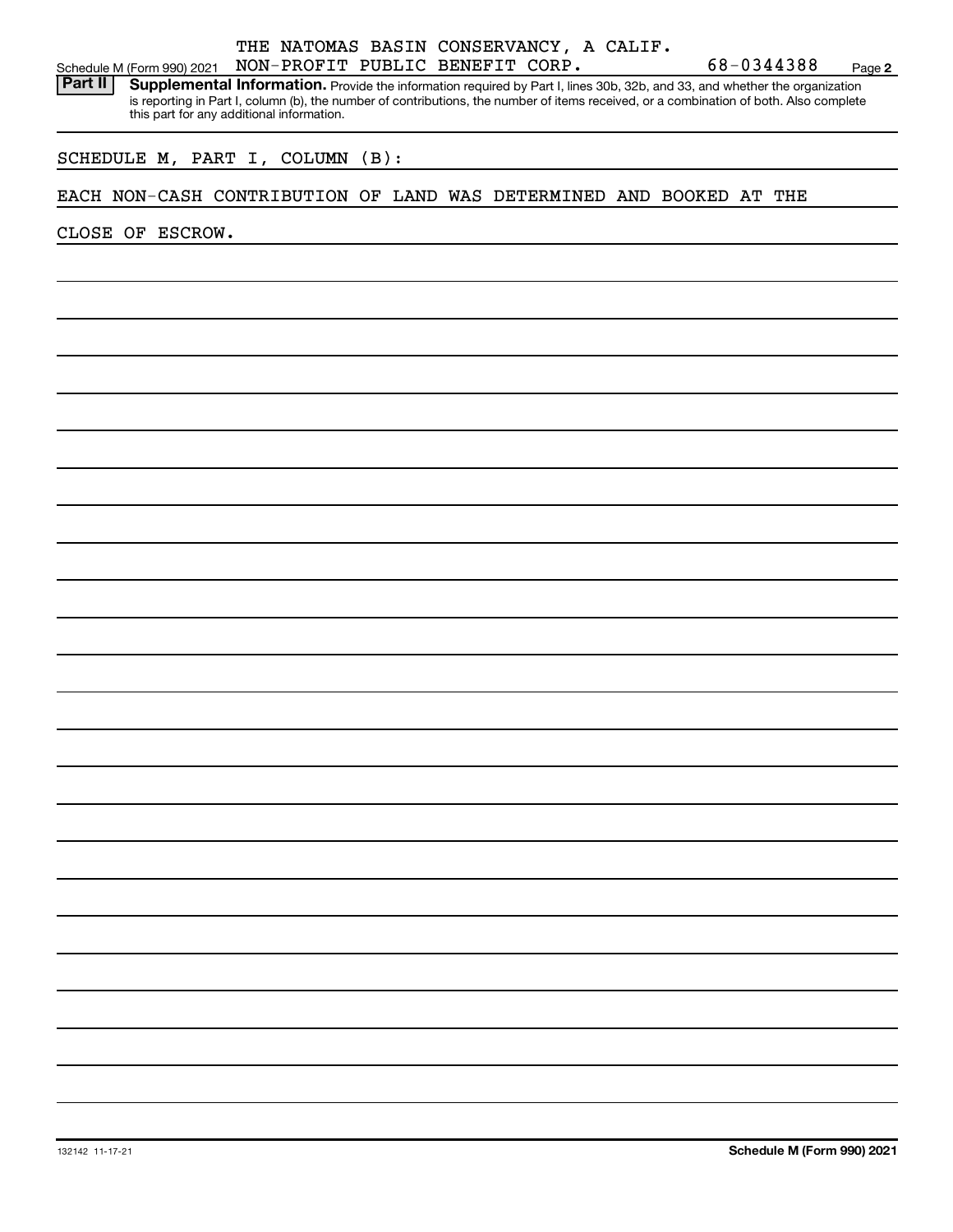**SCHEDULE O** 

**(Form 990)** 

Department of the Treasury Internal Revenue Service

**Supplemental Information to Form 990 or 990-EZ Complete to provide information for responses to specific questions on Form 990 or 990-EZ or to provide any additional information. | Attach to Form 990 or Form 990-EZ. | Go to www.irs.gov/Form990 for the latest information.**  Name of the organization THE NATOMAS BASIN CONSERVANCY, A CALIF.

**2021 Open to Public Inspection Employer identification number**  68-0344388

OMB No. 1545-0047

FORM 990, PART III, LINE 4A, PROGRAM SERVICE ACCOMPLISHMENTS:

NON-PROFIT PUBLIC BENEFIT CORP.

CONSERVATION EASEMENTS IN THE NATOMAS BASIN AREA SITUATED IN NORTHEN

SACRAMENTO COUNTY AND SOUTHERN SUTTER COUNTY, CALIFORNIA. IT ACTS AS

PLAN OPERATOR OF THE NBHCP. ALONG WITH THE U.S. FISH AND WILDLIFE

SERVICE, THE CALIFORNIA DEPARTMENT OF FISH AND WILDLIFE, THE COUNTY OF

SUTTER, AND THE CITY OF SACRAMENTO, THE CONSERVANCY IS A "PLAN

PARTICIPANT" IN THE NBHCP.

IN 2021 THE CONSERVANCY PARTICIPATED IN THE NATOMAS CENTRAL MUTUAL

WATER COMPANY'S GROUNDWATER EXCHANGE PROGRAM (GWEP) WHICH WAS

FACILITATED BY THE U.S. BUREAU OF RECLAMATION AND CALIFORNIA DEPARTMENT

OF WATER RESOURCES. THE GWEP IS NOT AN ONGOING PROGRAM BUT RATHER ONE

THAT IS IMPLEMENTED DURING PERIODS OF DROUGHT. PARTICIPATION IN THIS

PROGRAM IS CONSISTENT WITH THE NBHCP IN THAT IT INTRODUCED ADDITIONAL

WATER INTO THE SYSTEM FOR MAINTAINING HABITAT FOR NBHCP COVERED

SPECIES.

FORM 990, PART III, LINE 4B, PROGRAM SERVICE ACCOMPLISHMENTS: NBHCP. SAFCA HAS PAID THE CONSERVANCY FOR PROVIDING THIS MITIGATION FUNCTION. HOWEVER, IT DOES SO IN A MANNER NEGOTIATED WITH THE FEDERAL AND STATE AGENCIES, WHICH IS SLIGHTLY DIFFERENT THAN THE BASIS FOR WHICH FUNDS ARE PAID TO THE CONSERVANCY FOR TRADITIONAL NBHCP MITIGATION. THE FUNDS THE CONSERVANCY RECEIVES FOR HANDLING THE SAFCA MITIGATION ARE THEREFORE BOOKED AND MANAGED AS ADJUNCT TO, BUT ACCOUNTED FOR SEPARATELY, MORE TRADITIONAL NBHCP MITIGATION.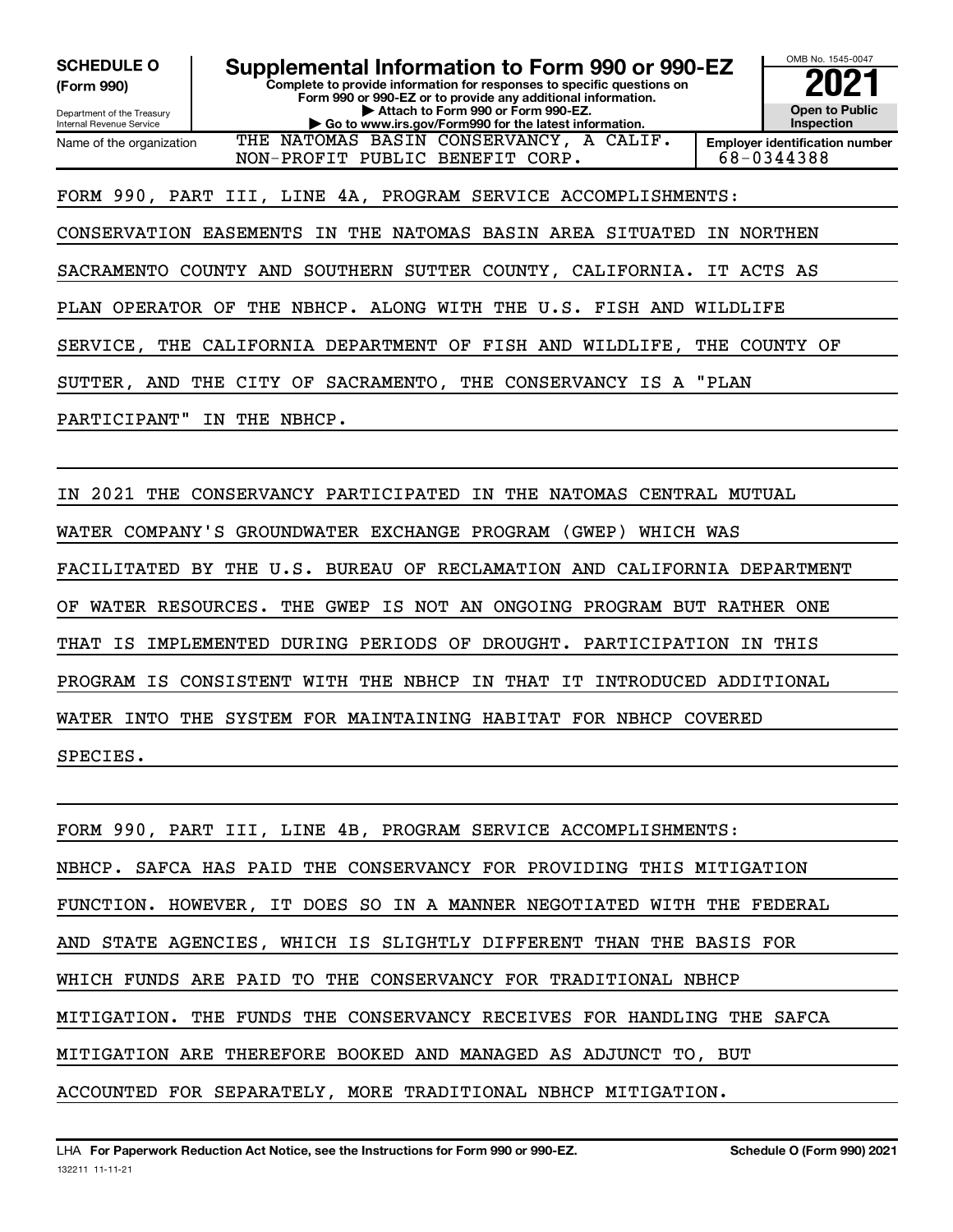| Schedule O (Form 990) 2021 |                                                                            | Page 2                                              |
|----------------------------|----------------------------------------------------------------------------|-----------------------------------------------------|
| Name of the organization   | THE NATOMAS BASIN CONSERVANCY, A CALIF.<br>NON-PROFIT PUBLIC BENEFIT CORP. | <b>Employer identification number</b><br>68-0344388 |

FORM 990, PART VI, SECTION B, LINE 11B:

THE CONSERVANCY'S FORM 990 REVIEW PROCESS IS AS FOLLOWS:

1 - MANAGEMENT AND STAFF REVIEW FORM 990 WITH CERTIFIED PUBLIC ACCOUNTANT.

2 - BOARD OF DIRECTORS REVIEWS FORM 990.

3 - FORM 990 IS THEN SIGNED AND FILED.

FORM 990, PART VI, SECTION B, LINE 12C:

ALL MEMBERS OF THE BOARD OF DIRECTORS AND STAFF FILE WITH THE CONSERVANCY A

CALIFORNIA FAIR POLITICAL PRACTICES COMMISSION FORM 700 ANNUALLY

("STATEMENT OF ECONOMIC INTERESTS").

FORM 990, PART VI, SECTION B, LINE 15:

THE BOARD DETERMINES THAT CHANGES TO THE EXECUTIVE DIRECTOR'S COMPENSATION ARE "JUST AND REASONABLE." SEE EXCERPT FROM CALIFORNIA GOVERNMENT CODE, SECTION 12586(G):

"THE BOARD OF DIRECTORS OF A CHARITABLE CORPORATION OR UNINCORPRATED ASSOCIATION, OR AN AUTHORIZED COMMITTEE OF THE BOARD, AND THE TRUSTEE OR TRUSTEES OF A CHARITABLE TRUST SHALL REVIEW AND APPROVE THE COMPENSATION, INCLUDING BENEFITS, OF THE PRESIDENT OR CHIEF EXECUTIVE OFFICER AND THE TREASURER OR CHIEF FINANCIAL OFFICER TO ASSURE THAT IT IS JUST AND REASONABLE. THIS REVIEW AND APPROVAL SHALL OCCUR INITIALLY UPON THE HIRING OF THE OFFICER, WHENEVER THE TERM OF EMPLOYMENT, IF ANY, OF THE OFFICER IS RENEWED OR EXTENDED, AND WHENEVER THE OFFICER'S COMPENSATION IS MODIFIED. SEPARATE REVIEW AND APPROVAL SHALL NOT BE REQUIRED IF A MODIFICATION OF COMPENSATION EXTENDS TO SUBSTANTIALLY ALL EMPLOYEES."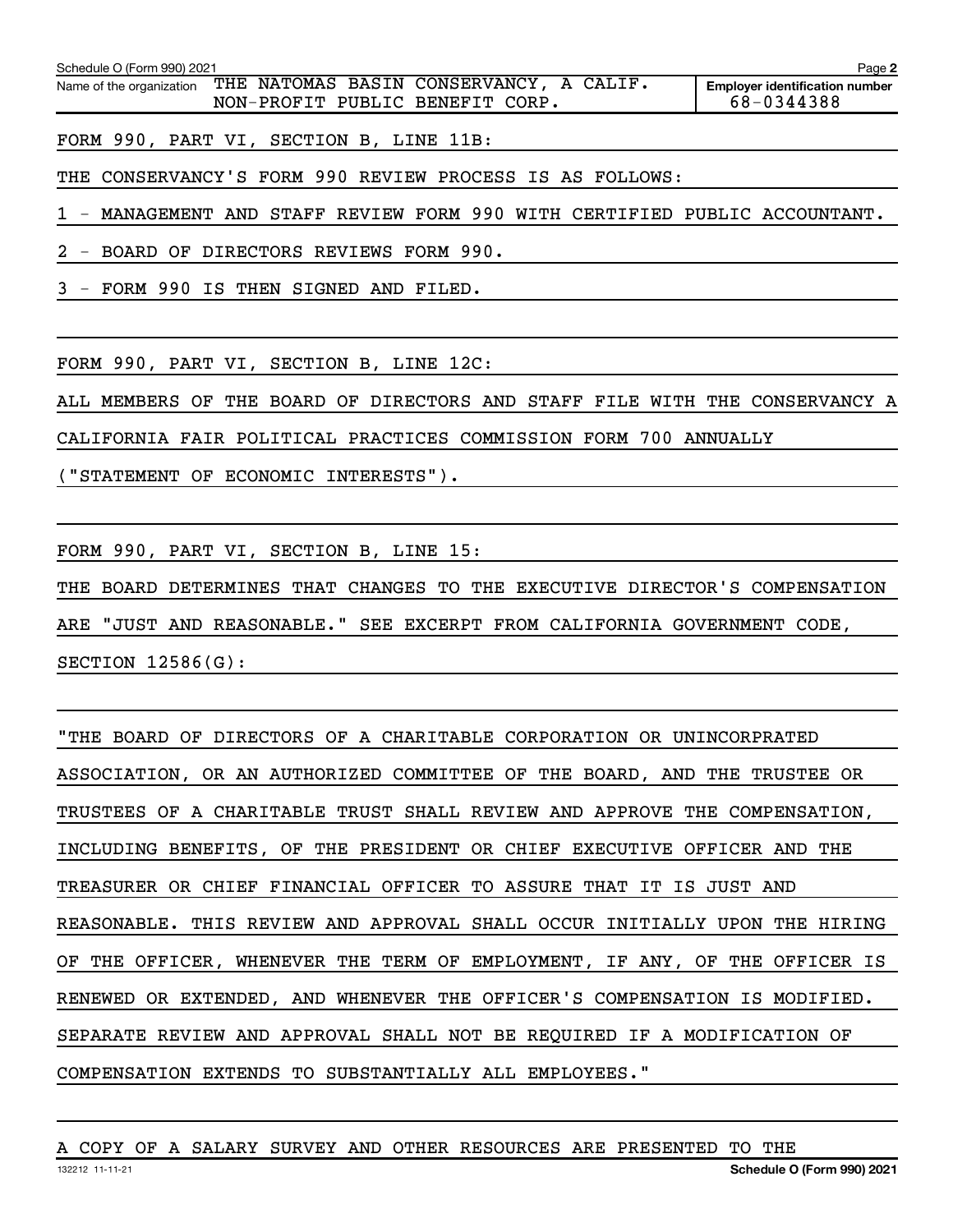| Schedule O (Form 990) 2021                                                                                | Page 2                                              |
|-----------------------------------------------------------------------------------------------------------|-----------------------------------------------------|
| THE NATOMAS BASIN CONSERVANCY, A CALIF.<br>Name of the organization<br>PUBLIC BENEFIT CORP.<br>NON-PROFIT | <b>Employer identification number</b><br>68-0344388 |
|                                                                                                           |                                                     |
| COMPENSATION AND GOVERNANCE COMMITTEE AS WELL AS THE BOARD OF DIRECTORS IN                                |                                                     |
| ORDER TO ASSIST THE BOARD IN MAKING A DETERMINATION IF COMPENSATION FOR                                   |                                                     |
| CONSERVANCY'S EXECUTIVE DIRECTOR AND KEY EMPLOYEES COMPLIES                                               | WITH THE                                            |
| REOUIREMENTS AND REGIONAL STANDARDS. THE SURVEY EXAMINES AND CONSIDERS                                    |                                                     |
| THE<br>REGION FOR ORGANIZATIONS OF<br>COMPENSATION PRACTICES IN                                           | SIMILAR SIZE,                                       |
| SIMILAR GENERAL JOB DESCRIPTION AND RESPONSIBILITIES<br>WITH A                                            | FOR CHIEF<br>PAID                                   |
| KEY EMPLOYEES, AS WELL AS SKILLS AND EXPERIENCE.<br>OFFICER AND                                           |                                                     |
|                                                                                                           |                                                     |

EXECUTIVE COMPENSATION WAS LAST REVIEWED IN 2021.

FORM 990, PART VI, SECTION C, LINE 19:

- AUDITED FINANCIAL STATEMENTS ARE AVAILABLE ON THE CONSERVANCY'S WEBSITE AND UPON REQUEST.

- GOVERNING/ORGANIZING DOCUMENTS ARE AVAILABLE ONLINE AND UPON REQUEST.

- THE CONSERVANCY'S CONFLICT OF INTEREST POLICY IS IN THE CORPORATION'S

BYLAWS. ALSO, ALL MEMBERS OF THE BOARD OF DIRECTORS AND STAFF ARE REQUIRED

TO FILE WITH THE CONSERVANCY A CALIFORNIA FPPC FORM 700 ANNUALLY. STAFF

MONITORS RECEIPT OF FPPC FORM 700 AND REVIEWS THEM FOR ACCURACY. THESE ARE AVAILABLE FOR PUBLIC INSPECTION.

FORM 990, PART IX, LINE 11G, OTHER FEES:

CONSULTING:

PROGRAM SERVICE EXPENSES 760,983.

MANAGEMENT AND GENERAL EXPENSES 0.

FUNDRAISING EXPENSES 0.

TOTAL EXPENSES 760,983.